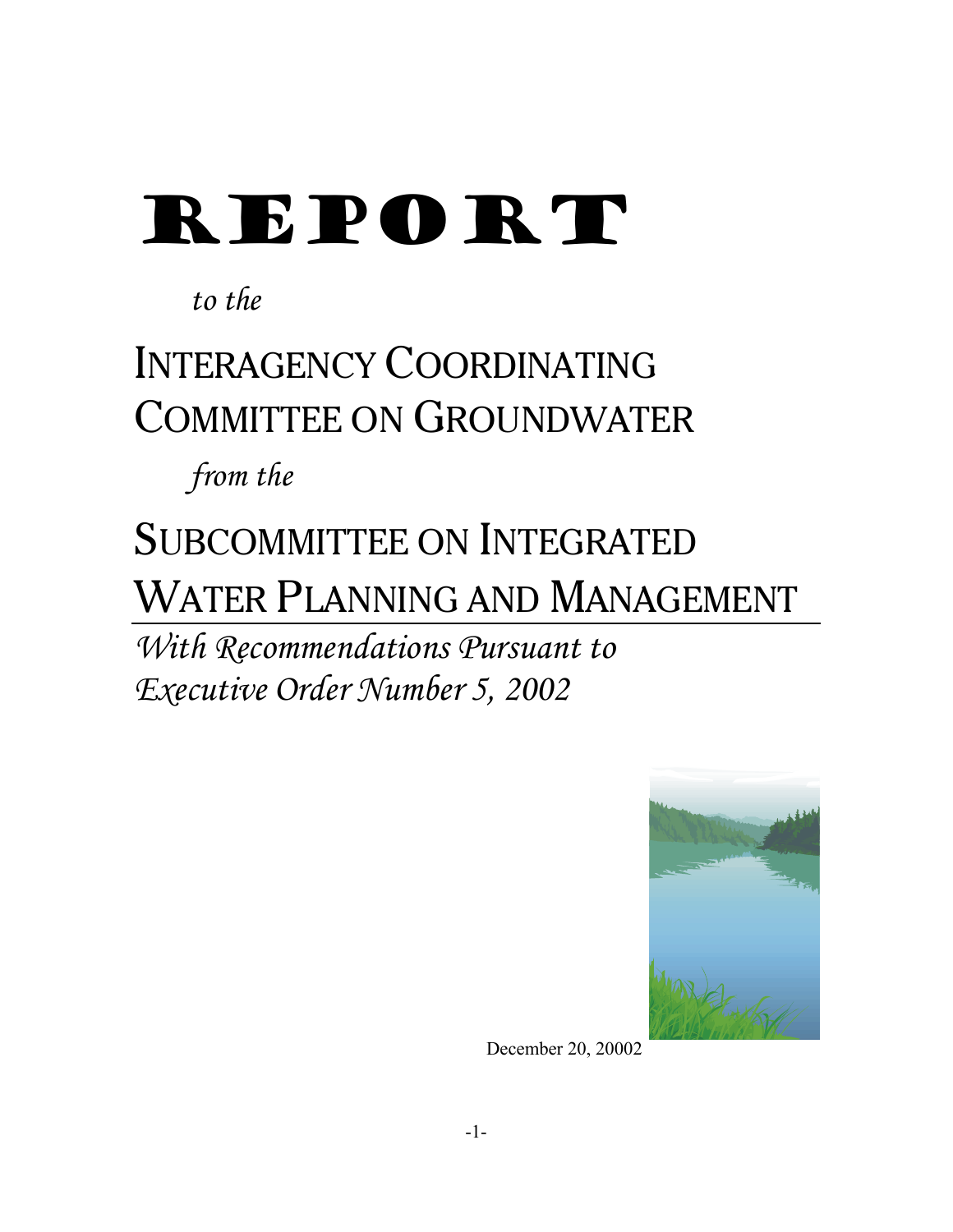## **PREFACE**

Last year the *New York Times* reported that "Parts of six counties in a region that borders one of the world's largest freshwater sources, Lake Michigan, could be in for serious shortages within 20 years." The article was referring to northeastern Illinois, where the Northeastern Illinois Planning Commission has predicted severe water shortages by 2020 (NIPC, 2001).

Water availability is not just a regional issue here in Illinois. An August 2002 cover story for *U.S. News and World Report* was titled, "The Future of Water: Costly, Dirty, Scarce." A month later, an article in *The Nation* began "Water promises to be in the 21<sup>st</sup> century what oil was to the 20<sup>th</sup> century: the precious commodity that determines the wealth of nations." In 2002, about one half of the United States experienced severe drought. Illinois escaped this time, but scientists are are certain that major regional droughts will occur in the midwest in the future. After major and costly droughts in recent years, states such as California and Texas now have accepted the need for improved water supply planning and management. Water supply is a national issue, and it is a global issue.

The way Illinois manages how much water is available for its citizens' usage evolved over the years as the state needed to address diverse social and government interests. This has led to a fragmented and decentralized system that "is inadequate to meet present and future needs" (Assessment of Illinois Water Quantity Law, 1996). Recognizing the increasing demand on Illinois' water resources, Governor Ryan established the Water Resources Advisory Committee (WRAC) in June 2000 to look at the issue. Co-chaired by the director of the Illinois Department of Natural Resources (IDNR) and the director of the Illinois Environmental Protection Agency (IEPA), the committee of 27 individuals represented a cross section of water users and water suppliers. At the five WRAC meetings, held between August 2000 and January 2001, IDNR and IEPA staff gave presentations on a broad range of water issues that were then discussed by the committee members. The WRAC identified numerous water quantity issues on which they could reach a consensus. These are the "12 Consensus Principles" that are discussed in detail on page 11.

An interagency committee prepared legislative language consistent with these principles that established a comprehensive water quantity planning and management program. However, the draft legislation was not well received by the key constituent groups that reviewed it. Even with various amendments, the legislation could not garner enough support for introduction.

Last year the Groundwater Advisory Council (GAC), a citizen's advisory group to the Interagency Coordinating Committee on Groundwater (ICCG), proposed amending the Illinois Groundwater Protection Act (IGPA) to add comprehensive water quantity planning to the responsibilities of the ICCG. The IGPA already has an administrative structure in place, it has authority to include surface water/groundwater interaction issues in its oversight, interagency responsibilities are already delineated, and public participation is assured through the GAC.

It was clear based on the WRAC's deliberations that starting from a sound scientific basis would be key to implementing an attainable management plan. The GAC recommended the following as the basis for a water quantity planning program for the State of Illinois:

• A coordinated ground and surface water inventory program whose data are accessible and useable by all governmental agencies and the public to support a State Water Resources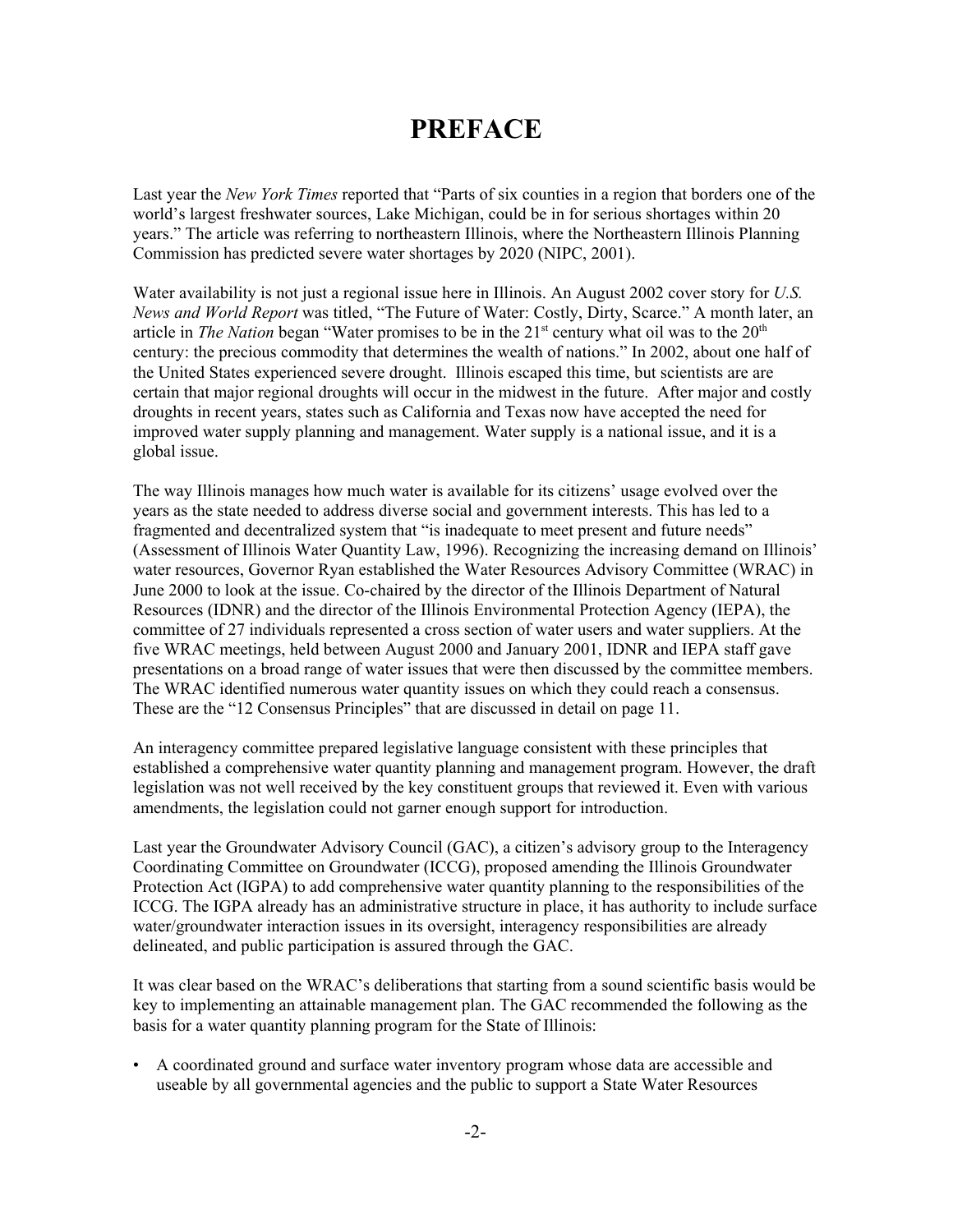Quantity Program;

- A statewide ground and surface water resource assessment program on which to base the formation of Priority Water Quantity Planning Areas; and
- Identification and recommendation of the appropriate organizational structure for Priority Water Quantity Planning Areas."

When it became clear that introducing water quantity legislation during the Spring 2002 legislative session would not be successful the Governor's Office decided to pursue an Executive Order. Advocates would first need to articulate a vision for future water quantity planning and management, and then develop a strategic plan to implement that vision. This approach led to Executive Order Number 5 which borrowed on the framework developed by the GAC to plan for a water resources program.

Signed on Earth Day 2002, Executive Order No. 5 established a subcommittee of the ICCG to develop the following integrated groundwater and surface water assessment report. Integrated water resources planning and management requires; 1) current data at appropriate scales; 2) an organized planning process; 3) appropriate water management tools; 4) appropriate water management authorities; 5) the appropriate human infrastructure to use the data, do the planning, and exercise authorities to use the available water management tools to avert future crises.

The report quantifies Illinois' water resources, analyzes the demands on them, and provides an agenda to plan for their protection. After reviewing these recommendations, the ICCG is charged with establishing water planning procedures for protecting water resources in the state. Protecting water resources, by definition, implies management action. The subcommittee report a) provides a brief summary of Illinois' water resources and identifies some of the water problems the state of Illinois currently faces; b) identifies the information gaps that need to be filled; c) argues that expanded, regional water quantity planning and management is needed to address some of the critical water conflicts that are emerging in Illinois; and d) discusses needed water management authorities; e) identifies available water management tools; and f) recommends an interim framework for establishing regional water management consortia to begin planning.

The ICCG Subcommittee on Integrated Water Planning and Management is comprised of the following representatives:

- Governor's Natural Resources Liaison
- Director, IDNR
- IDNR, Director, Office of Scientific Research and Assessment
- IDNR, Director, Waste Management and Research Center (WMRC)
- IDNR, Chief, Illinois State Geological Survey (ISGS)
- IDNR, Director, Office of Water Resources
- IDNR, Chief, Illinois State Water Survey (ISWS)
- IDNR, Chief, Illinois Natural History Survey (INHS)
- Illinois Department of Agriculture, Division of Natural Resources
- Chair of the GAC, and
- Director IEPA, Chair of the ICCG.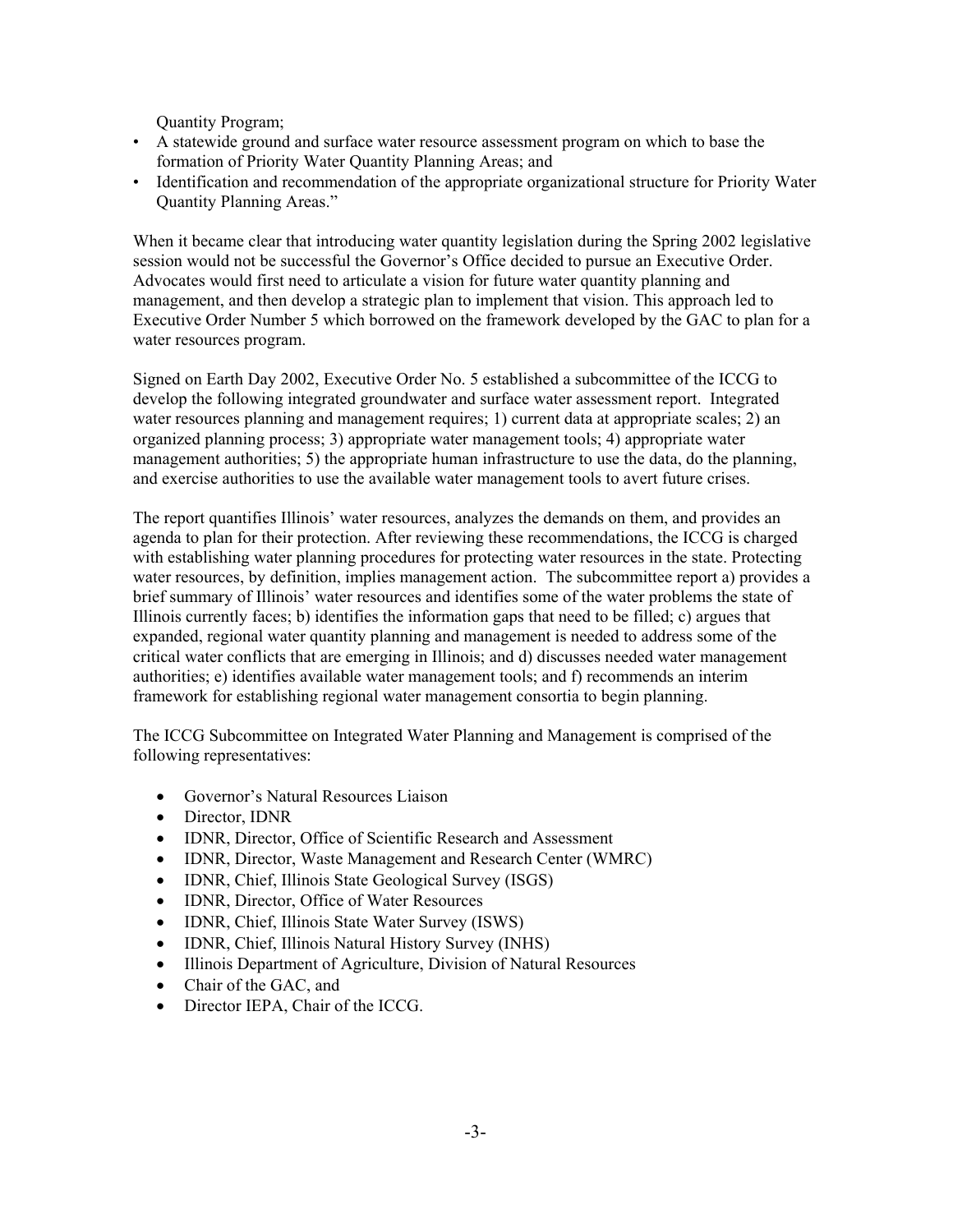## **WATER AVAILABILITY, DEMAND, SUPPLY, AND USE**

Four key terms are basic to understanding the current and future water quantity situation in Illinois: water availability, water demand, water supply, and water use. Water availability is the amount of water that can be obtained from rivers, streams, springs, lakes, reservoirs, and aquifers. Water demand is the amount of water that is desired for domestic, municipal, commercial, agricultural, industrial, mining, power generation, waste dilution, navigation, recreation, and environmental (e.g., fish and wildlife) purposes. Water supply is the amount of water capacity of existing delivery systems, and water use is the amount of water that is actually withdrawn or used for these purposes.

Much of the data and information contained in this chapter was taken from *A Plan for Scientific Assessment of Water Supplies in Illinois* (Illinois State Water Survey, 2001).

Although Illinois is blessed with abundant water resources, as population and water demand have increased over the past 200 years, so has water use. And while water shortages have occurred only occasionally—due mainly to drought—the demand for water is increasing so rapidly that shortages are anticipated in the next few decades in some areas of the state.

Several factors determine the regional variability of water availability and demand. They can be:

- Physical the amount and distribution of precipitation and stream flow; hydrogeology; recharge and discharge rates;
- Geographical the distribution of population, industries, and biological species;
- Chemical natural and man-made chemicals that diminish water use;
- Ecological the requirement to maintain minimum flows in rivers and streams;
- Economic the cost of constructing reservoirs, well fields, pipelines, water treatment plants, and water distribution systems;
- Political interstate transfers; use of Great Lakes water;
- Legal restriction by decree of the United States Supreme Court of the amount of water that can be diverted from Lake Michigan; determination by the courts of what constitutes "reasonable" and "beneficial" use; and
- Social the level of desired security and reliability of water supplies, or, alternatively, the acceptable level of risk of water shortages.

#### **Water availability**

All water originates from precipitation, which ranges from about 34 inches a year on average in northern Illinois to almost 50 inches in southern Illinois. On an average day, some 100 billion gallons of precipitation fall on Illinois, most of which is evaporated or transpired (Stan Changnon, August 5, 2002). In any given year precipitation is much more variable—as low as 25 inches in the north to as high as 65 inches in the south. Physical factors such as land use, evaporation, and the porosity of soils and rock materials add to the regional diversity of available water.

The amount of water withdrawn from rivers, streams, springs, lakes, reservoirs, and aquifers cannot increase indefinitely—safe withdrawal is dependent to a large extent on the recharge rate, i.e., the rate at which withdrawn water can be replaced. In general, the faster the recharge rate, the more water can be withdrawn safely. Rivers, streams, lakes, and reservoirs can be recharged in a matter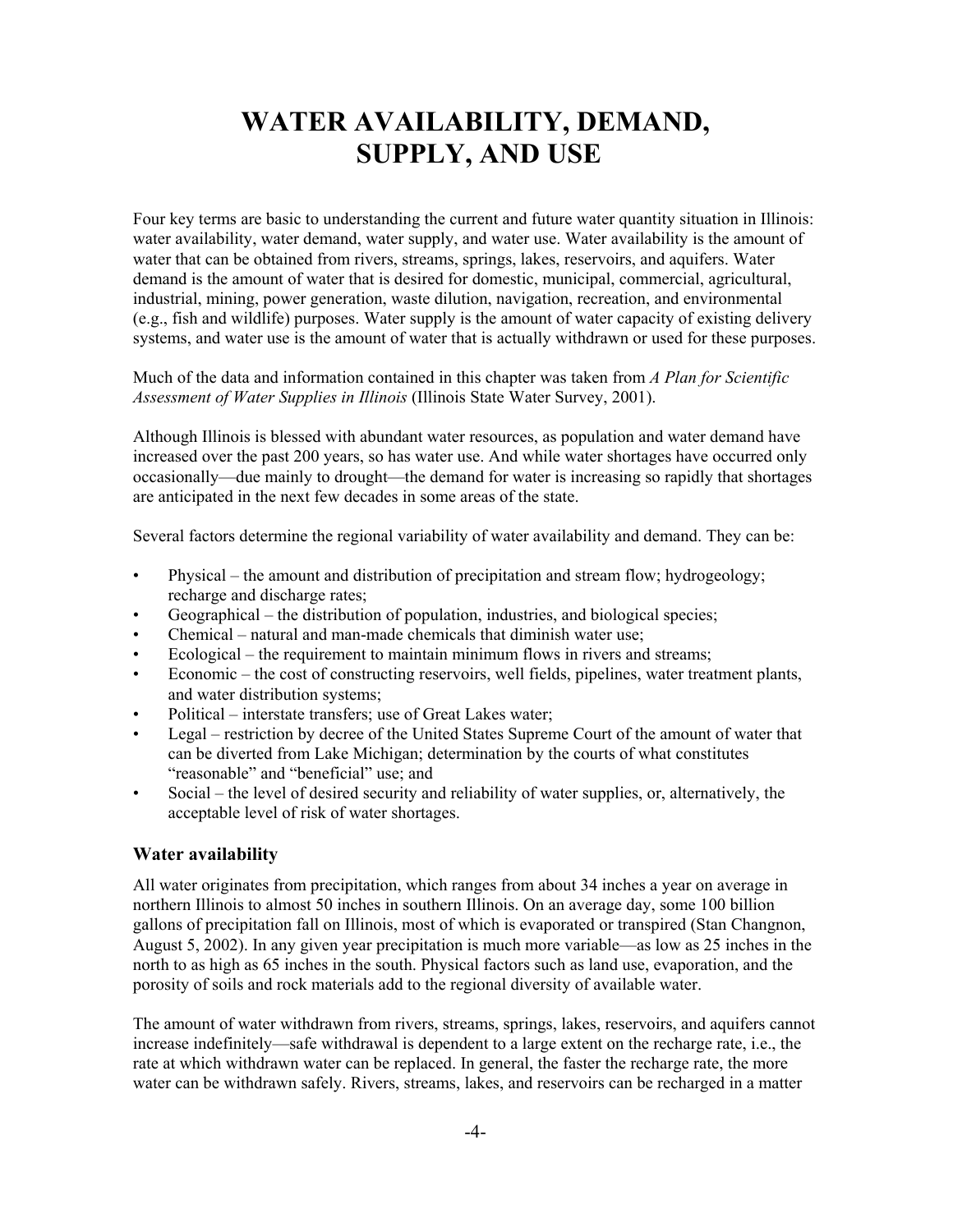of days following heavy precipitation. Aquifers are recharged at a slower rate, ranging from months to thousands of years, depending on their depths and the characteristics of their overlying material. In general, rivers, streams, and many shallow aquifers can sustain higher withdrawal rates per unit area than can deep aquifers. However, expansion of surface water supplies is becoming difficult in some cases. A Supreme Court decision limits Illinois' Lake Michigan allocation and many barriers exist to the construction of major reservoirs. As a result increasing pressure is being placed on groundwater supplies.

Droughts put pressure on all water supplies because water availability decreases at the same time that demand increases. Groundwater supplies, however, tend to be less vulnerable to drought than are surface water supplies because they are not as sensitive to short-term precipitation deficits. And while groundwater withdrawals can actually increase the groundwater recharge rate, they also reduce instream flows of rivers and streams. A minimum instream flow is needed for fish, wildlife, recreation, navigation, and waste dilution, further limiting the amount of water that can be withdrawn.

Drought management generally is based on the calculation of 1-in-50-year droughts, but, reeling from recent disasters, many states are moving to worst-case drought management. In areas where surface water and groundwater are not readily available—particularly in central and southern Illinois—in-channel and side-channel reservoirs have been constructed to enhance water availability during drought years.

#### **Water supply**

When communities plan (and manage) water supplies, they have to consider all of the above factors while making water supply and demand projections several years, even decades, ahead. They have to identify and evaluate alternative water-supply options, and secure funds, permits, and agreements for additional sources of water and water-treatment and distribution projects. While most communities have local water-distribution systems, some use regional systems, e.g., Rend Lake and the Greater Chicago Metropolitan Area. Illinois also has agreements with other states and Canada on the use of Great Lakes water.

In the foreseeable future, water availability is not as limiting a factor for Illinois water supplies as is cost. The key question is not whether supply can meet demand, but at what cost can supply meet demand? How much are people prepared to pay, or will they have to pay, for a gallon of water for domestic use, for power generation, or to irrigate crops? No major reservoir has been constructed in Illinois for 25 years, with high cost being a significant barrier. Other supply options are treating highly-mineralized waters from deep aquifers or constructing in-channel reservoirs. But these also entail major costs. With legal changes, some communities could possibly withdraw additional water from the Great Lakes or the Illinois and Mississippi Rivers, though significant costs could also be associated with such efforts.

The amount of money that a consumer pays for water, however, is just one component of the cost of that water. Other components are non-monetary costs—to the environment and to fish and wildlife. Inter-generational equity can also come into play. For example, withdrawing large quantities of water that exceed the capacity of an aquifer to recharge can result in "mining" and depletion of the aquifer, such that the aquifer might not be able to provide water for future generations.

With demand rising rapidly in certain areas of the state and the high cost of bringing new water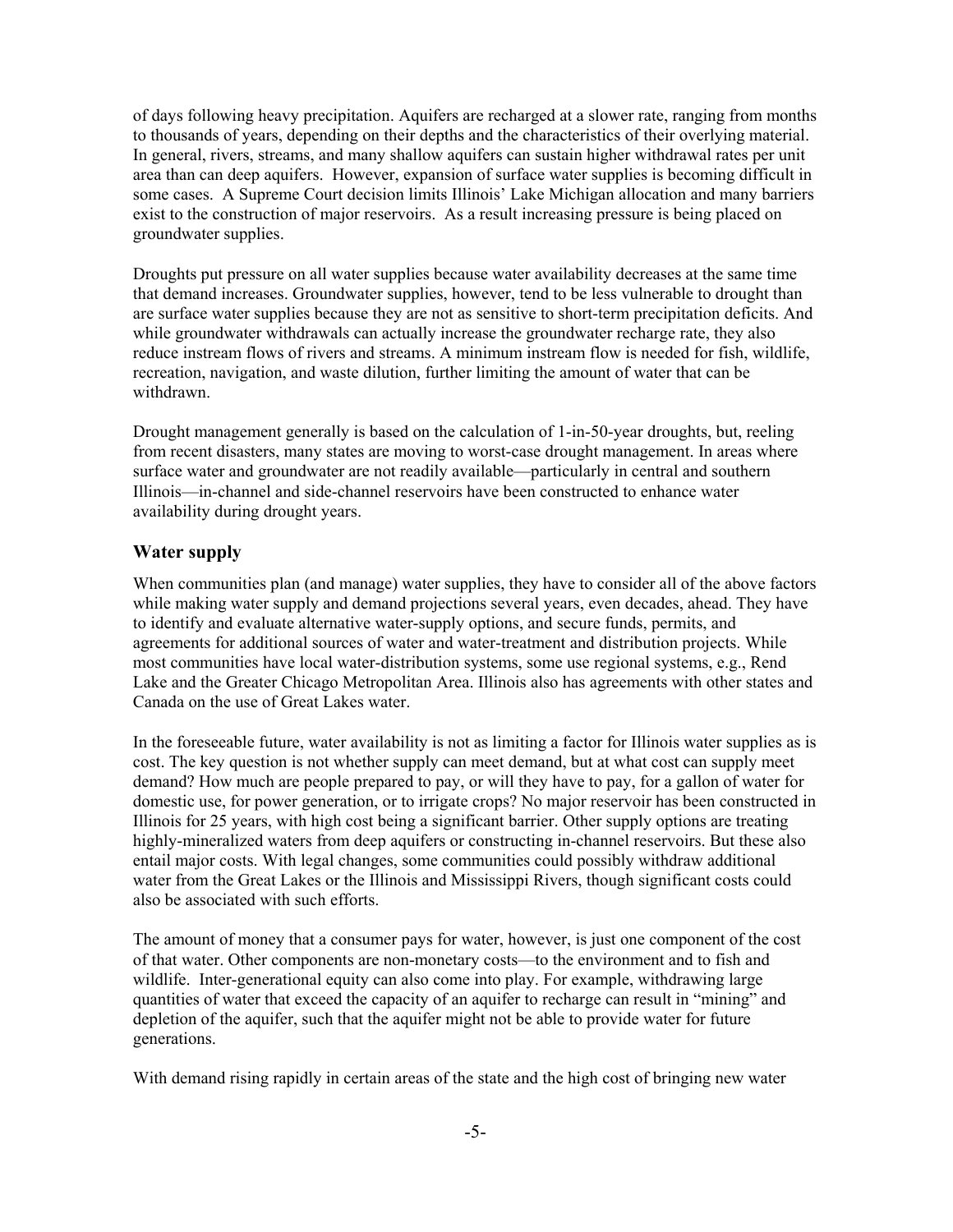supplies on line, water competition and conflicts will continue to grow. In some cases withdrawals are approaching, or have already exceeded, safe yield. The situation is not confined to the boundaries of Illinois. Around the globe, water is increasingly recognized as a precious resource that requires assiduous study and wise management.

#### **Water use**

Estimates of water use in Illinois are largely based upon the State Water Survey's Illinois Water Inventory Program (IWIP) questionnaires that are sent out to municipalities and *known* selfsupplied industrial and commercial facilities. Completion of the questionnaires is voluntary and the resulting data are provided to the U. S. Geological Survey (USGS) for statewide and regional summary (Kay, 2002). Because irrigation withdrawals are not reported, the USGS estimates this use. Similarly, water use for rural self-supplied households must be estimated. All major water uses are accounted for and the USGS provides a fair sense of the amount of water being withdrawn in the state. For regional and local water planning and management, however, more accurate data will be needed.

We do know that total water withdrawals in Illinois have doubled since 1950 and that more than 90% is taken from surface waters. In 1995, approximately 20 billion gallons of water were withdrawn each day. Of this amount, 2.8 billion gallons were attributable to domestic, commercial, industrial, agricultural, and mining uses (two thirds from surface waters and one third from groundwater). The remainder was used by power plants, which recycle all but a few percent of their withdrawals. Per capita, water withdrawal was 1,680 gallons per day. Only about 10% of the withdrawals were for public water supply.

Large quantities of water also are needed instream to sustain habitat for fish and other wildlife, and for navigation, recreation, and waste dilution. Although domestic use generally has priority over other uses, conflicts can result when one use conflicts or impacts another, and its claim of reasonable and beneficial use is contested in court. More details on water withdrawals, use, and consumption can be found in Kay (2002).

#### **Water demand**

Demand for water is increasing in many parts of the state, primarily as a result of growth in the population and the economy. The Northeastern Illinois Planning Commission projects water shortages for 11 townships in the Chicago metropolitan area by 2020 (NIPC, 2001). Elsewhere electric utility deregulation has created additional demands for water to supply new electric power plants. Other pressures on water supplies are not yet obvious because most Illinois communities have not undertaken supply and demand projections.

#### **Key Concerns**

Below are some of the key concerns relating to Illinois water resources.

*Surface water*

- Withdrawal of water from Lake Michigan is set by decree of the U.S. Supreme Court at 2.1 billion gpd. The allocation is almost fully used and is unlikely to be increased in the near future.
- Streams, lakes, and wetlands that have outstanding aquatic resources, threatened and endangered species, high recreational use, or high waste discharges generally need more water and more consistent water supplies than other water bodies.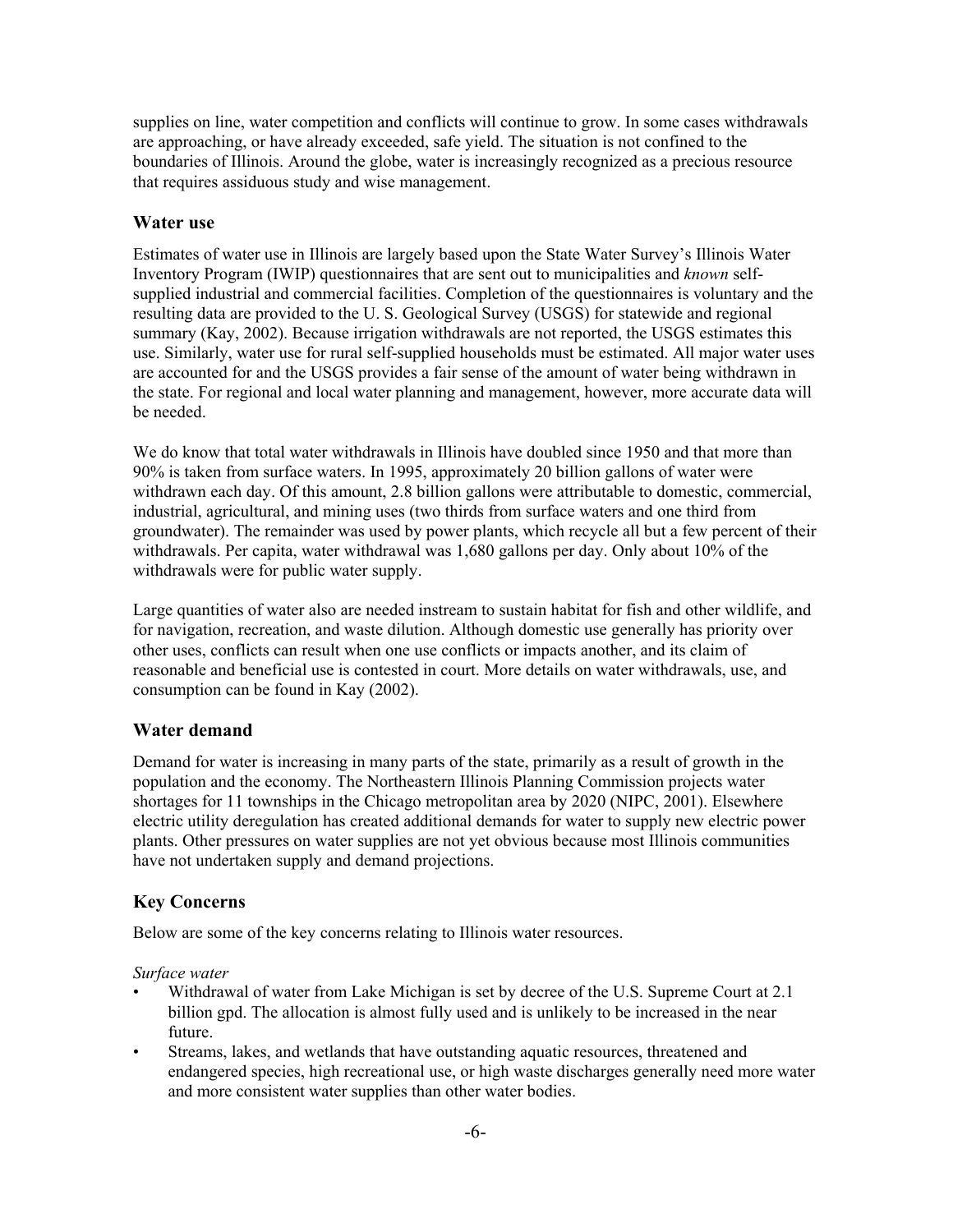- The available water supply in the two large federal reservoirs on the Kaskaskia River, Lake Shelbyville and Carlyle Lake, will likely be fully allocated in 2003.
- Water levels in some reservoirs were reduced to critical levels during the 1999–2000 drought, even though the drought was not severe.
- The capacity of many reservoirs and lakes is not known, while for others it is known to be reduced due to sedimentation.
- Streamflow magnitudes and frequencies for many streams throughout Illinois have not been evaluated.

• Requirements for the maintenance of minimum instream flows are not well quantified. *Groundwater*

- Withdrawals from the deep aquifer system in northeastern Illinois have approached or exceeded estimates of the aquifer's safe yield, and withdrawals continue to increase.
- Location, size, extent, and hydraulic properties of many aquifers, especially local aquifers in glacial deposits, is unknown.
- Many shallow aquifers across the state are sensitive to short-term droughts, threatening small community and private water supplies.
- It is not known how much water can be withdrawn safely from many aquifers.
- Due to legal and financial constraints associated with increasing surface water supplies, more pressure is likely to be placed on groundwater sources in the future.

#### *Cross-cutting*

- The reasonableness of water withdrawals typically does not consider cumulative impacts or safe yields.
- Key terms (e.g., adverse impacts, safe yield, and practical sustainable yield) either are not well defined or definitions vary and are not applied consistently.
- Estimates of water use often are quite inadequate, as many major uses (e.g., irrigation) are not reported.
- Water quantity management is impaired by the fact that the geographical extent of watersheds and aquifers do not coincide, and political boundaries do not coincide with either watersheds or aquifers.
- Interactions between groundwater and surface water are important but not well understood, also impairing effective resource management.
- Technical data and models needed for water quantity planning often are outdated, inadequate, or nonexistent.
- Naturally occurring pollutants, such as arsenic, radium, suspended solids, and chloride limit the availability of clean water at reasonable cost in some areas.
- Human activities that produce pollutants such as pesticides, metals, sediments, and nutrients add to these water-quality problems and treatment costs.
- Future droughts will occur as part of natural climate variability.
- Future water availability is highly dependent upon precipitation and temperature and some projections show that water availability in the Midwest could change dramatically as a result of climate change.
- Other conditions that could change water availability and supply include water quality, water treatment technologies, and changing social, economic, and land-use conditions. In addition, water conservation and reuse practices can change water supply and demand.

As water conflicts arise, any one of these issues could generate a specific legislative response, which could either move us toward integrated water planning and management or further complicate achieving that end. See Appendix I, "Critical Water Issues," for a more detailed discussion of several of these topics. The Subcommittee believes the State of Illinois could face serious water shortages by 2020 if action is not taken now.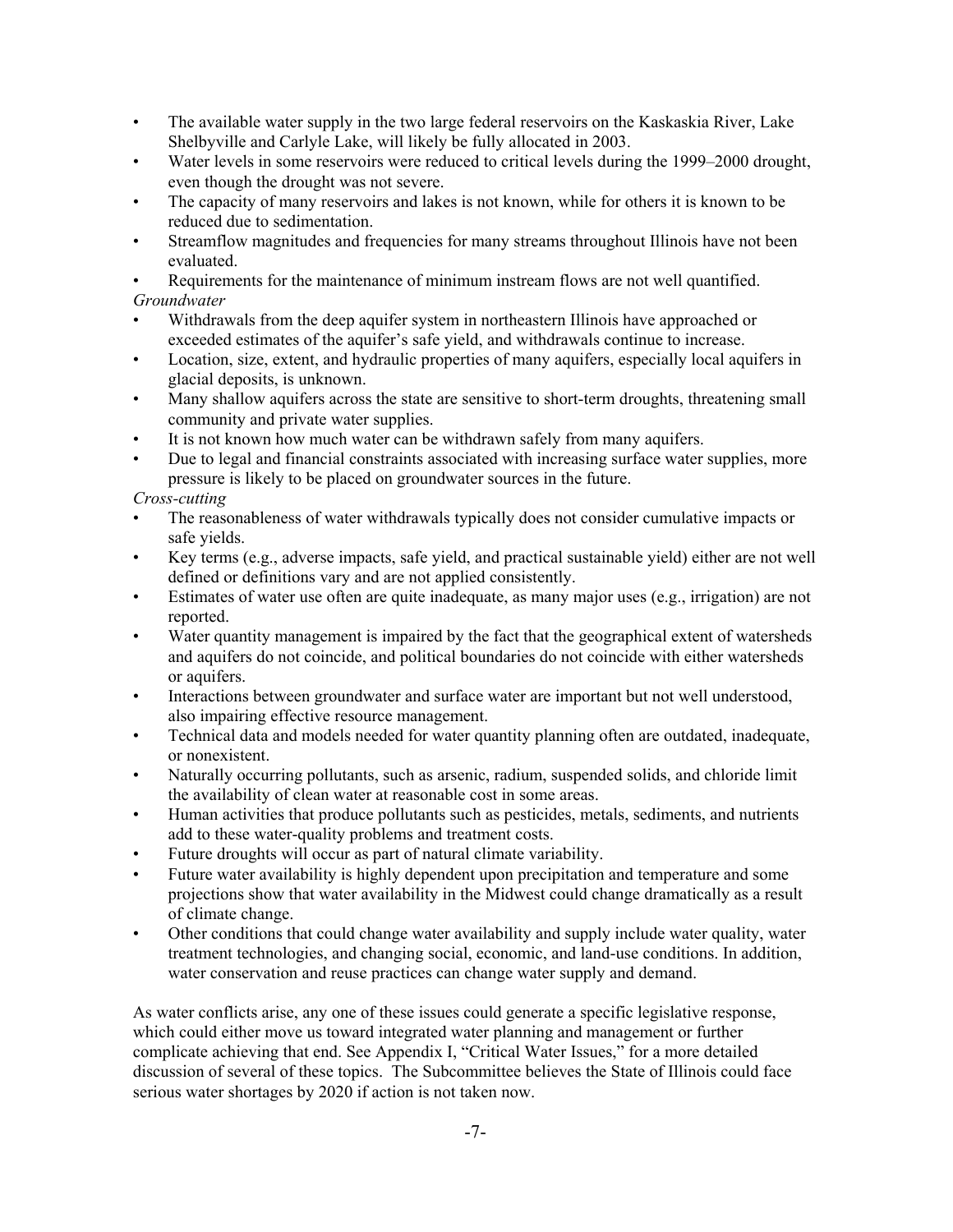## **NEEDED WATER RESOURCES DATA**

Executive Order Number 5 "recognizes the need to develop basic scientific data about water resources that is accessible and usable by government and the public to support a statewide water resources program." While a diversity of information already exists, some is not readily available or easily used. Other data still needs to be developed. At a minimum, the following need to be evaluated:

- The accessibility of existing water resources data (i.e., from programs, studies);
- Current status of the SWS Illinois Water Inventory Program;
- The degree that existing data are integrated and useable by government and the public;
- The steps required to make the data useable in developing a water resources program; and
- Data gaps—what data is still needed to develop a coordinated water resources program.

While numerous water research efforts are ongoing (see Appendix II, Ongoing Water Quantity Assessment Activities), they are not comprehensive and the data are not all readily available or in a format that is easily used by decision makers. Even with significant, immediate funding increases, it could take a decade to acquire, organize and make available to planners and policy makers, in an easily useable format, the scientific information needed for integrated, statewide ground and surface water planning and management. The draft strategic plan in Appendix V details the specific scientific assessments that are needed and identifies a time frame for their completion.

## **THE NEED FOR EXPANDED WATER PLANNING IN ILLINOIS**

Water planning identifies water availability, estimates demand, and evaluates options for increasing supply and/or reducing demand. It is a necessary foundation for efficient water management. With the high cost of tapping new sources of water, planning will ensure that water management tools and technologies are used to avert future water shortages, increase efficiencies, and minimize costs. Water planning is a common-sense alternative to disaster management.

Water in Illinois is similar to energy in that it is managed in a highly decentralized manner. The difference, however, is that there is an Energy Cabinet and a State Energy Plan. There are no comprehensive statewide or regional plans for water supply and no centralized or regional powers with adequate authority, responsibility, and resources for water planning and management. Whether the *status quo* continues or a new water management scheme is introduced, it is imperative that water planning activities be enhanced. Unless water quantity planning is conducted in a comprehensive, regional, and visionary manner, water will not be managed effectively or efficiently, conflicts can be expected to escalate, and water shortages can be expected to occur in some parts of the state soon and in many parts of the state in the decades ahead.

Historically in Illinois, water quantity planning and management have lacked sustained leadership, due process, coordination, delineation of clear and strong authorities and responsibilities, and adequate financial and human resources. Efforts have been made to strengthen water quantity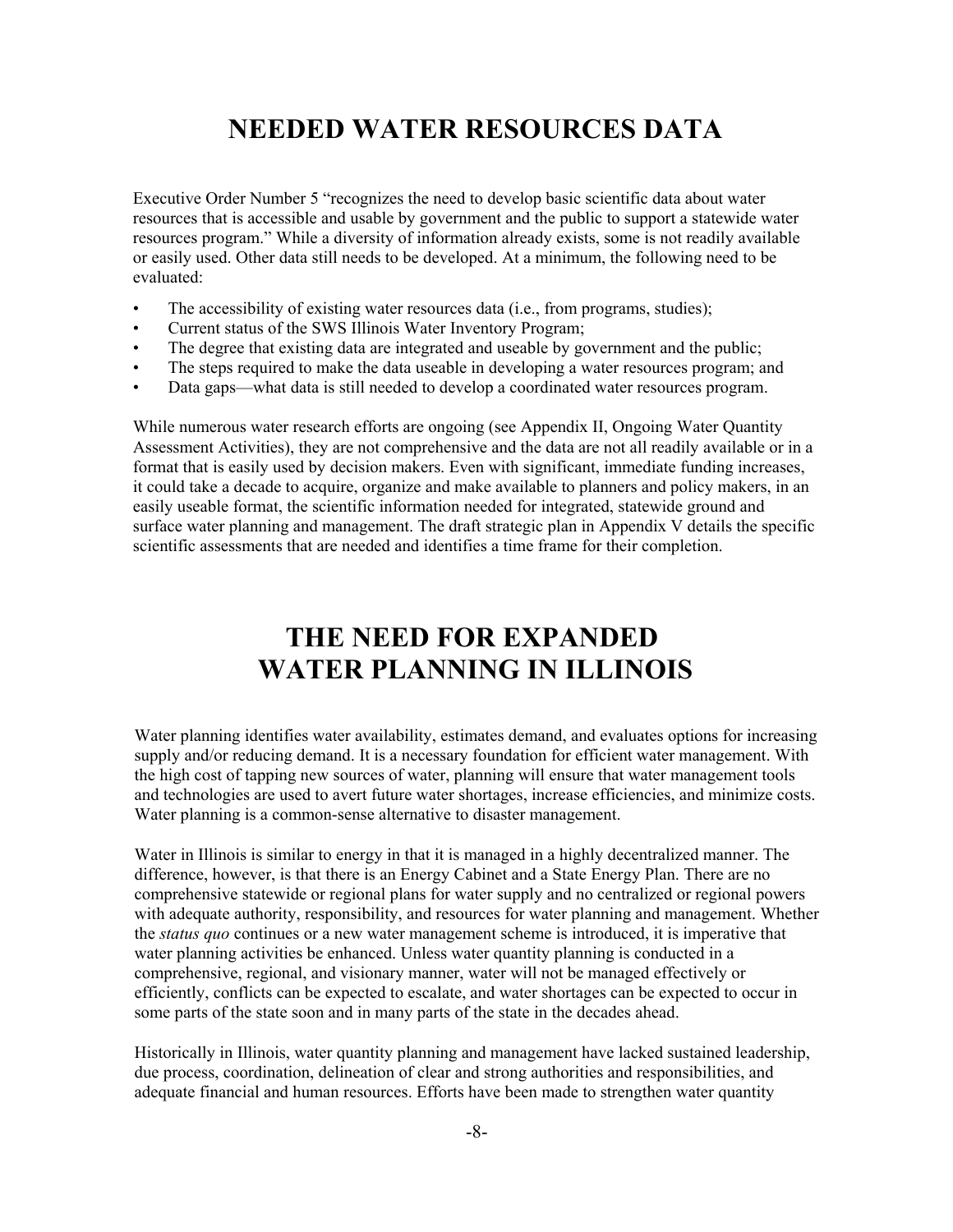management through legislation and regulation, but without an effective planning process. An alternative approach is to commit to an open, continuing, adaptive, and resource-intensive planning process that establishes a sound scientific basis for water quantity management.

While some coordination occurs at the state level (see Appendix IV, State Involvement in Water Quantity Issues) and the State does have authority to regulate water withdrawal from a limited number of public waters, most water planning is conducted at the local community and county levels. The only regional planning taking place is in the northeastern part of the state by the Northeastern Illinois Planning Commission, in central Illinois by the Mahomet Aquifer Consortium, and in southern Illinois around Rend Lake.

Larger scale planning is needed because aquifers and watersheds are regional in nature, cutting across political boundaries, in some cases even state boundaries. And because aquifers and watersheds overlap geographically and are interdependent, water quantity planning and management must address these resources jointly. This does not mean, however, that local and county control will be lost. Water planning must involve local communities, political entities, and constituents, and planning should be occurring at several scales, which will require better communication in order to address shared problems and opportunities.

To address these issues, the subcommittee recommends that the ICCG develop, with public input, a "Strategic Plan for Water Quantity Planning and Management." Appendix V contains a draft strategic plan that provides detail in those areas in which Subcommittee members have specific expertise. The draft is intended to be used as a beginning point for further, broad-based public discussion.

## **NEEDED WATER MANAGEMENT POWERS**

To maximize the benefits of Illinois' abundant water resources for the people of Illinois, it will be necessary to integrate ground and surface water management in an administrative framework that accommodates 1) the regional variation in and limitations of the state's water resources, 2) the diverse interests of local water users, and 3) the existing powers and authorities of other government institutions. The Water Resources Advisory Committee (WRAC) quickly reached consensus on the need for such a framework.

The WRAC developed the following Consensus Principles:

- 1. Better science and more funding for science is needed.
- 2. A system for identifying water resource problem areas is needed.
- 3. Water resource problem areas:
	- should not be too large,
	- could be based on ground or surface water sources or both,
	- should be based on supply and demand,
	- a drop below sustainable yield should be a criteria,
	- pollution could be a criteria.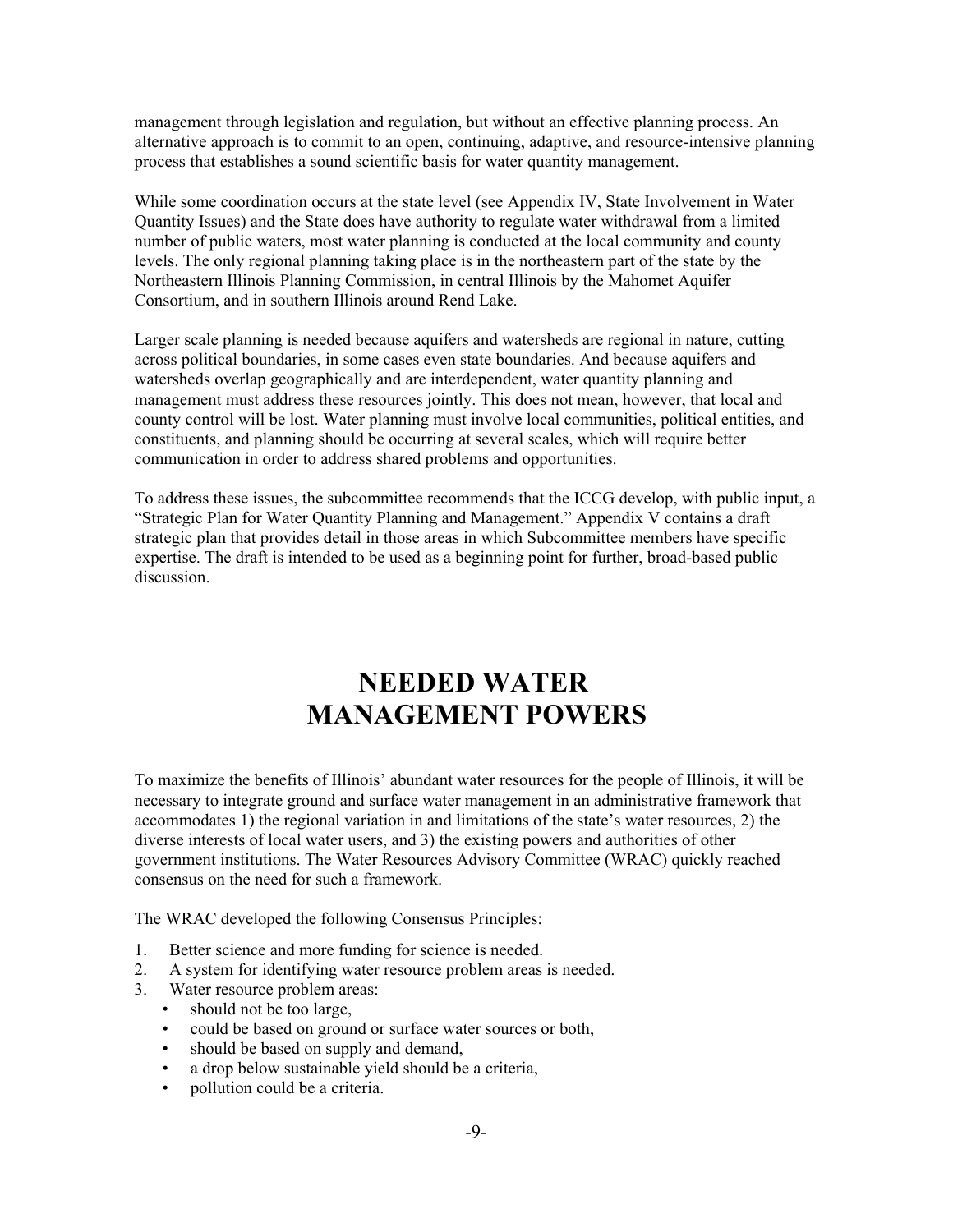- 4. Need to see details of how such areas will be identified both short-term, based on existing information, and long-term, as better data become available.
- 5. Emphasize regional water management authorities—boundary should have some relationship to scale of the water resource (watershed and/or aquifer boundary).
- 6. State's role:
	- for later resolution,
	- should support, provide science, establish or appoint regional authorities.
- 7. Will existing water authorities established under the Water Authorities Act work?
- 8. Phased approach to implementation would be received better by a broader group of interests.
- 9. Immediately begin pilot programs in "willing" areas; pilots programs should be site-based and located in problem areas.
- 10. Sunsets should be established for #8 and #9.
- 11. There should be an ongoing role for the Water Resources Advisory Committee in developing the details associated with establishing regional water management authorities.
- 12. Both groundwater and surface water should be considered.

The Subcommittee believes the recommendations presented to the ICCG in this report are consistent with these principles, and can serve as a roadmap in structuring future water management efforts. Finally, any future integrated water resources planning and management framework should be consistent with the GAC principles discussed in the Preface:

- A coordinated ground and surface water inventory program whose data are accessible and useable by all governmental agencies and the public to support a State Water Resources Quantity Program;
- A statewide ground and surface water resource assessment program on which to base the formation of Priority Water Quantity Planning Areas; and
- Identification and recommendation of the appropriate organizational structure for Priority Water Quantity Planning Areas."

#### **Emergency Authority**

Scientists are certain that major droughts will reoccur in the Midwest in the future. Based on its experience, the Subcommittee asserts that the administrative authorities currently in place can not deal with a sustained, regional drought (see Appendix I, Emergency Powers/Drought Management). There is an urgent, immediate need to provide the Governor with emergency powers to cope with a major drought and/or water related disasters. If such emergency powers were legislatively granted, the State would then be afforded the time needed 1) to secure scientific information for integrated water resources planning, and 2) to try to establish cooperative regional planning and management consortia—such as the Mahomet Aquifer Consortium—that could cover the whole state

This combination of actions, enhancing the scientific information base, granting the Governor expanded water-related emergency powers, and cultivating regional consortia is the most effective way to avoid legislatively-imposed prescriptive regulatory frameworks. Consistent with the recommendations of the Water Resources Advisory Committee, the Mahomet Aquifer Consortium could even be empowered as a pilot Regional Water Quantity Planning Authority.

As previously mentioned, any of the "Critical Water Issues" discussed in Appendix I could spawn specific legislation and the ICCG should consider whether some of the issues Should be addressed preemptively. Appendix I provides a few recommendations and we have also included placeholders in the"Draft Strategic Plan" (Appendix V.) to further discussion.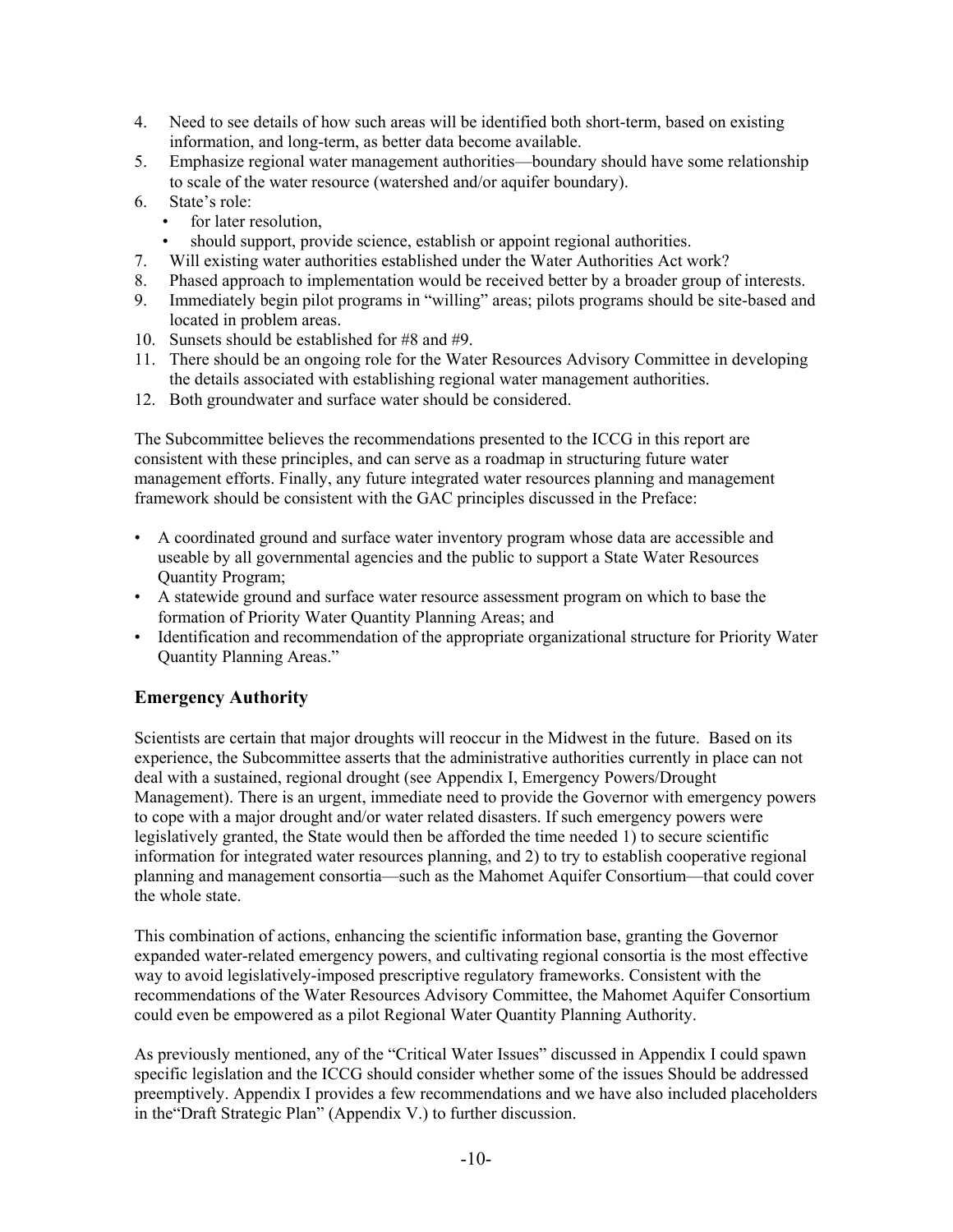## **AVAILABLE WATER MANAGEMENT TOOLS AND TECHNOLOGIES**

Water management tools affect either the supply, demand, availability, or use of water. In many cases application of a water management tool will affect more than one component of the equation. Some of the most useful water management tools have reciprocal affects, for example, water conservation decreases water demand while reciprocally increasing supply. Some tools have collateral effects which can sometimes be complicated, for example, new source development can increase the water supply, while having no effect on demand. On the other hand, new source development may increase availability for some water uses but not others without the construction of additional infrastructure for delivery. Many water management tools are currently available, but others might require new program developments or additional legislative authorities. Some of the most important, currently-available tools are discussed below.

#### **Water Conservation and Reuse**

As used here conservation means the management of the supply and demand for water. Supply management refers to efforts to reduce the loss of water from the point of withdrawal to customer service connections. In the case of self-supplied water users, supply management operates from the point of withdrawal to the point of use. Demand management refers to efforts to reduce demand or increase efficiency of use at the service connection and beyond. In the case of self-supplied users, demand management applies to modifications in how the water is used in order to lower demand or increase efficiency.

#### Water Conservation Guidelines and Best Management Practices

Various guidance documents and best management practices (BMP) have been developed for water conservation for different uses and conditions including:

- Agricultural uses,
- Commercial uses.:
- Industrial uses,
- Irrigation uses,
- Landscaping uses,
- Lawn watering uses,
- Residential uses, and
- Drought and emergency conditions.

In addition, model conservation ordinances are available through the National Technical Information Service. The American Water Works Association Water Wiser web site at http://www.waterwiser.org/ contains many examples of water conservation BMPs. The United States Environmental Protection Agency has also developed *Guidelines for Water Conservation Plans,* published in 1998, and an *Annotated Bibliography of Source Materials (832-B-93-003) for Designing a Water Conservation Program*.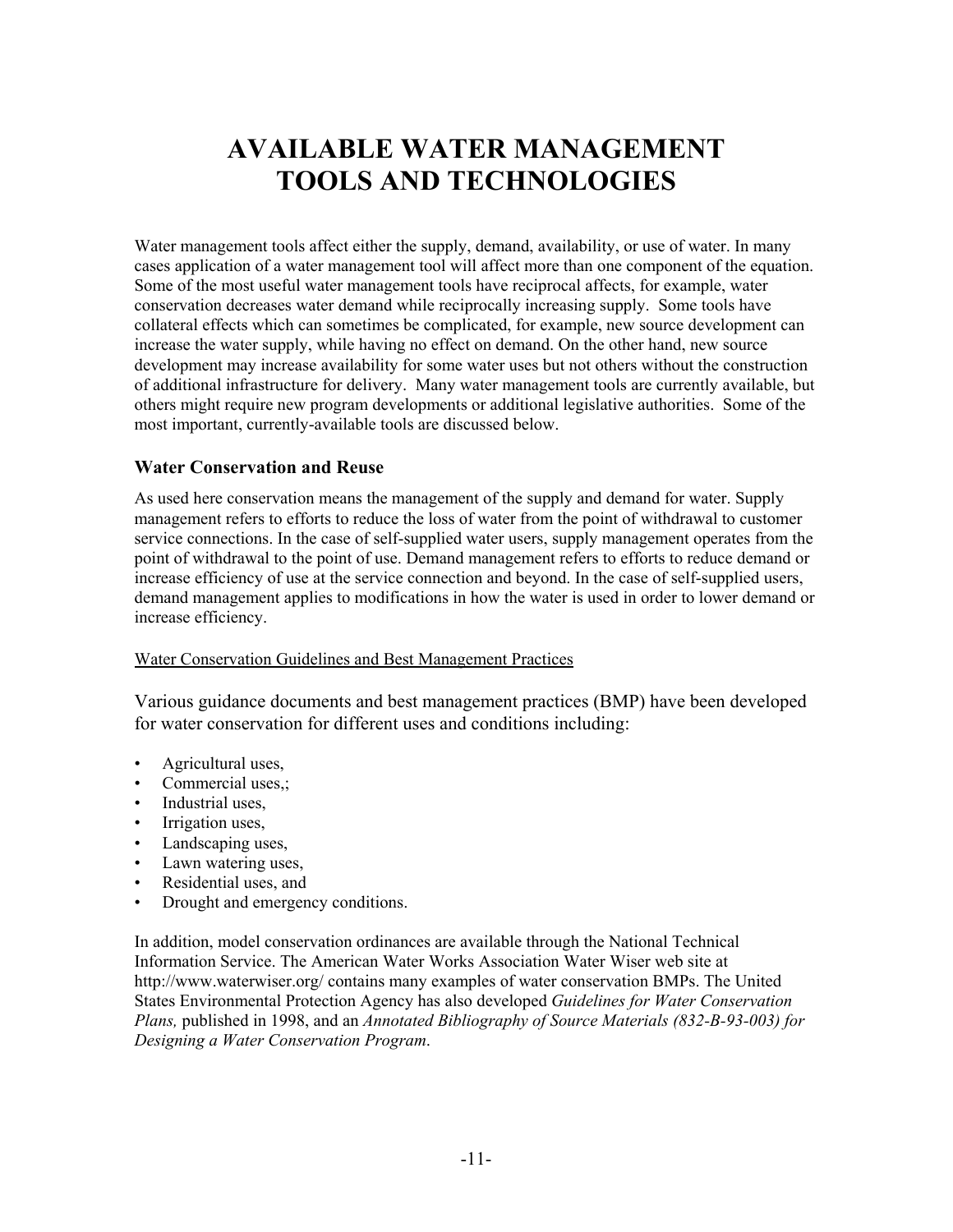#### Water Reuse, Aquifer Storage and Recovery

Water reuse and aquifer storage and recovery are part of emerging integrated strategies for water conservation. In some water-limited areas of the U.S. the practice of direct water reuse is becoming more common. In this case municipal wastewater is treated with advanced technologies and reused in the drinking water supply system. For example, the Napa Sanitation District (Napa) first began using California Title 22 restricted-use recycled water for pasture irrigation in 1988. Since that time, areas using Napa's recycled water have grown to include approximately 1,000 acres of pasture land, several vineyards, a golf course, and landscaping at a corporate park. In April 1997, with the completion of construction of new tertiary treatment facilities, Napa began producing and delivering recycled water that meets Title 22 requirements for unrestricted use.

Aquifer storage and recovery (ASR) is another relatively new technology that has been used in Florida and other states, and in Finland. A proposed ASR for a community in Illinois would pump a portion of the community's treated Lake Michigan water (under the approved allocation) into the Cambrian Ordovician aquifer to store it for use during periods of peak demand.

#### Survey of State Water Conservation Programs

In 1998 the American Water Works Association, Water Conservation Division, Governmental Coordination Working Committee, conducted a survey of state water conservation programs. The emphasis was on water conservation programs administered by state agencies other than utility rate and service regulators. (State utility regulation commissions were surveyed on conservation pricing by the National Regulatory Research Institute in 1994.) The survey, which had an 84% response rate, revealed that 37 states (88.1% of the respondent states and 74.0% of all states) engage in some activity under at least one of the four on-going program categories. Of the responding states, only Indiana, Maine, Tennessee, West Virginia, and Vermont did not carry out any conservation activities. The survey covered four broad types of programs:

- *Water Conservation Planning* If water conservation is to be an integral component of water supply planning and management, it must be the focus of planning when other supply options are evaluated. Twenty-five states (or 59.5% of those responding) require public water systems to prepare water conservation plans. States having this requirement fairly well represent all regions of the country.
- *Water Conservation Plumbing Codes*  Statewide adoption of water conserving plumbing codes is the third most popular conservation program among the states, with 20 of the 42 respondent states (47.6%) indicating such action. Of particular value as an indicator of a state's commitment to water conservation is whether a state had adopted a water conserving code with a requirement for 1.6 gpf toilets prior to the Federal Energy Efficiency Act (effective date of 1/1/94). Thirteen states (31.0% of those responding) answered this question in the affirmative (It should be noted that of the eight states which did not fill out the questionnaire, four had a requirement for 1.6 gpf toilets prior to 1/1/94.) Eight states reported having a requirement for 2.5 gallons-per-minute showerheads prior to when the federal government required it (1/1/94);
- *Outreach and Technical Assistance*  The most popular type of water conservation activity being conducted at the state level is public outreach. Thirty (71.4%) of the responding states engage in some form of water conservation outreach and/or technical assistance. The West, South and Northeast are well represented in this group.
- *Financial Assistance for Conservation Implementation* This type of program is the least popular among the states, with only 15 (37.5%) of the respondent states stating they provide at least one category of such funding. Western states make up 10 of the 15 providing funding. Northeastern states comprise three and the southern states two of this group.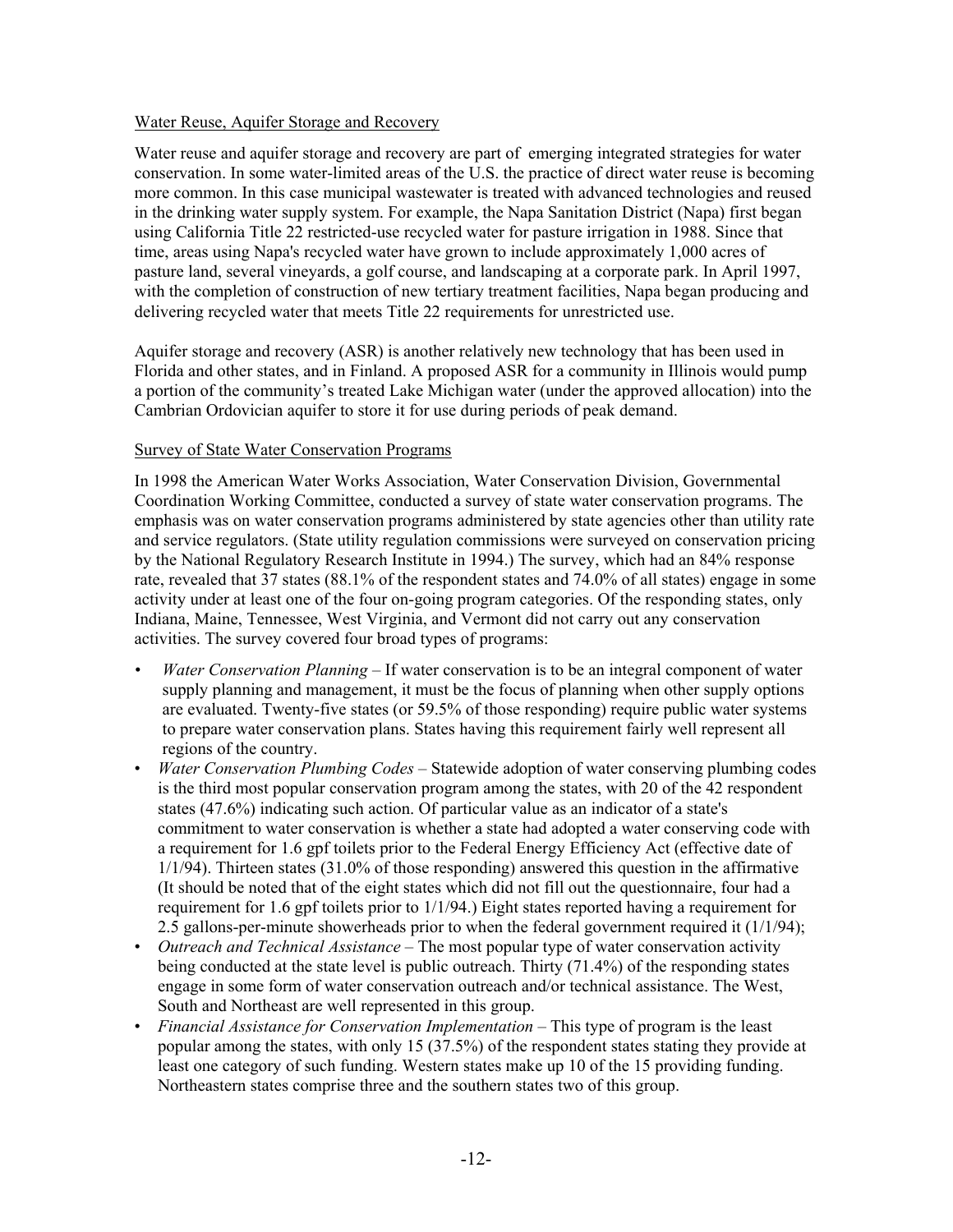The survey also included question on the administration and funding of conservation activities and on the identification and characterization of each state's overall role in water conservation. So that a state's conservation activities could be related to water resources management, a background section had questions on water withdrawal monitoring and water allocation programs. Illinois' water conservation activities could be enhanced by a thorough review of the programs of other states.

#### Municipal Water Conservation In Illinois

For municipal/residential users there are many conservation options, including higher efficiency systems like toilets, showers and clothes washers. It has been estimated that a typical residence (2.7 persons) can reduce daily water use from 147.2 gallons per day to 56.7 gallons per day for a savings of about 60%. The use of grey-water for watering lawns and plants can result in further savings, but this requires separate plumbing. Voluntary water conservation initiatives have not been widely adopted in areas where water is thought to be abundant

Illinois' plumbing code does not have any requirements for conservation or water-saving devices, but those water-saving devices that meet ANSI or ASSE standards are approved. The plumbing code is being changed to incorporate other national testing facilities which are ANSI approved, or approved by the Department of Public Health. The only Illinois standards for low flow toilets are the1992 Energy Policy Act requirements.

Illinois Drinking Water State Revolving Fund incorporates the concept of water conservation. The priority system allows one point to be given to any community that has incorporated water conservation measures as a cost-effective alternative to additional capacity. The maximum points that can be received are 4, so it accounts for 25% of this factor.

Since October 1, 1999 new community water systems are required to demonstrate that managerial, technical, and financial resources are available to support operation in compliance with all state and federal drinking water regulations. This capacity development demonstration is a requirement of the Safe Drinking Water Act Amendments of 1996. Illinois adopted regulations to require this capacity demonstration for new public water supplies on July 29, 1999, and is implementing capacity evaluation as a part of the permits and engineering evaluation process.

Under the Capacity Development Program, Illinois EPA will encourage water supplies to have a water conservation ordinance in addition to the basic service requirements, fees ordinance, and the cross-connection control ordinance. The conservation ordinance can be used during times of drought or when major transmission lines leak or break, equipment fails and full pumping capacity cannot be achieved, or when a cross-connection or other contamination of a water system occurs and a portion of the system must be valved off, or is inoperable for any reason. Illinois EPA intends for this to be part of the routine management deliverables and emergency operations plan.

#### Industrial Water Conservation and Reuse in Illinois

The 2001 Illinois Manufacturing Directory lists 23,279 facilities, but data on how much water they use are sketchy. Many municipalities and water utilities do not provide industrial water use data, and only about 70% of the businesses that use groundwater voluntarily report their use annually to the State Water Survey. While we know that utilities do not provide assistance or incentives for business to reduce water use, no systematic study has determined the proportion of water used or to what extent water conservation practices have been implemented by business.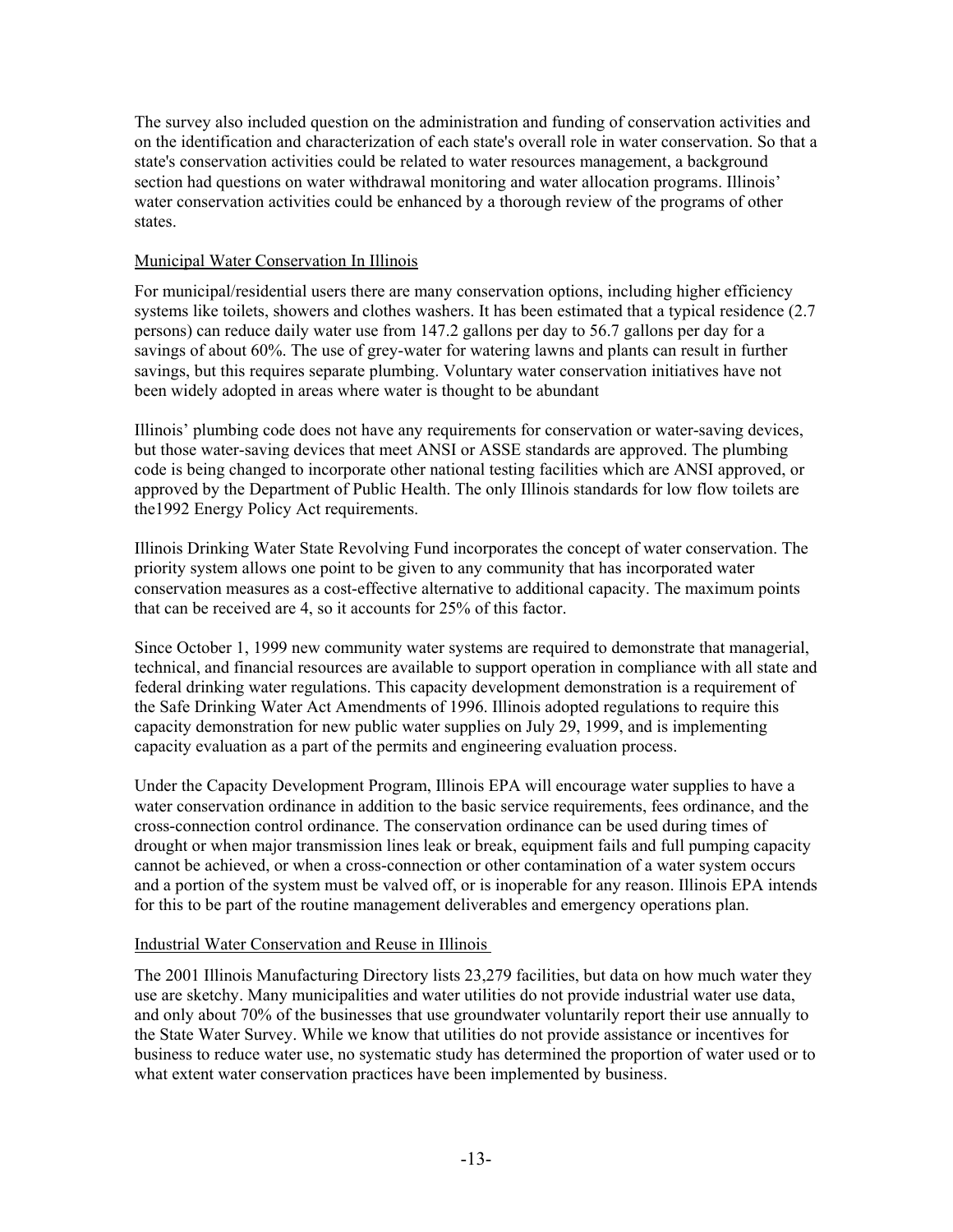The Illinois Waste Management and Research Center (WMRC) provides outreach and technical assistance to businesses on water conservation practices and innovative technologies. The experience of WMRC over the past 17 years indicates that the potential for water conservation is great. Many companies have not even adopted water-saving technologies that have been available for decades, much less new technologies such as ultrafiltration, reverse osmosis, or electroconductivity. Key reasons cited are lack of awareness of the benefits, limited technical assistance to evaluate and implement new technologies, and reluctance to change.

Case studies have shown, however, that manufacturers who have adopted aggressive water conservation practices have reduced water use by more than 99%. Their reasons for implementing these practices include improving process efficiencies, reducing operating costs, or reducing pollution. Atlas Plating, for example, employed a range of technologies including leak controls, ultrafiltration for water purification and in-process reuse, and chemical substitution. Other electroplaters, chemical processors, printers, printed wiring board manufacturers, food processors, engine manufacturers, and assembly plants have also implemented water savings practices.

Many of these examples are documented in the annual Governors Pollution Prevention Awards program. Illinois' companies receiving these awards (about 0.3% of all businesses in the state) have achieved a water savings of over 400 million gallons per year. In most cases, they have cut costs and increased productivity and product quality.

Because of its potential to alleviate problems of inadequate supply, water conservation by businesses should be a key element of Illinois water resource planning. More data on their water use is needed however. Data needs include:

- Water use inventory by sector and geography (in cooperation with municipalities, utilities and business associations). Intensive pilot studies could be conducted in water short areas and areas of groundwater overuse in the Northeast. The findings from the pilot studies would allow us to project the costs and benefits of state-wide applications of various conservation strategies.
- Assessment of water conservation technologies and practices by sector (in cooperation with business groups)
- Determination and evaluation of policy options including water pricing, technical assistance, and voluntary programs.

#### **Midwest Technology Assistance Center**

The Midwest Technology Assistance Center for Small Public Water Systems (MTAC) is a USEPA-funded program dedicated to developing the technical, managerial, and financial capacity of small public water systems. MTAC sponsored the Emergency Planning Interactive Guide for Small Water Utilities. The guide, available as a CD or on-line, leads small system operators and/or managers through the process of creating their own Emergency Response Plan. A new, enhanced version of this program is being produced that will address terrorism in more detail, and will be accompanied by a companion work guide.

MTAC is also funding a project by a team from Southern Illinois University at Carbondale that is evaluating existing water supply capacity, and forecasting demand throughout the Midwest on a county-level basis for 2005, 2010, 2015, 2020, and 2025. The total existing water supply capacity will also be determined for those states on a county-level basis. This information is a critical component in developing a comprehensive state or regional water plan, and will benefit systems of all sizes.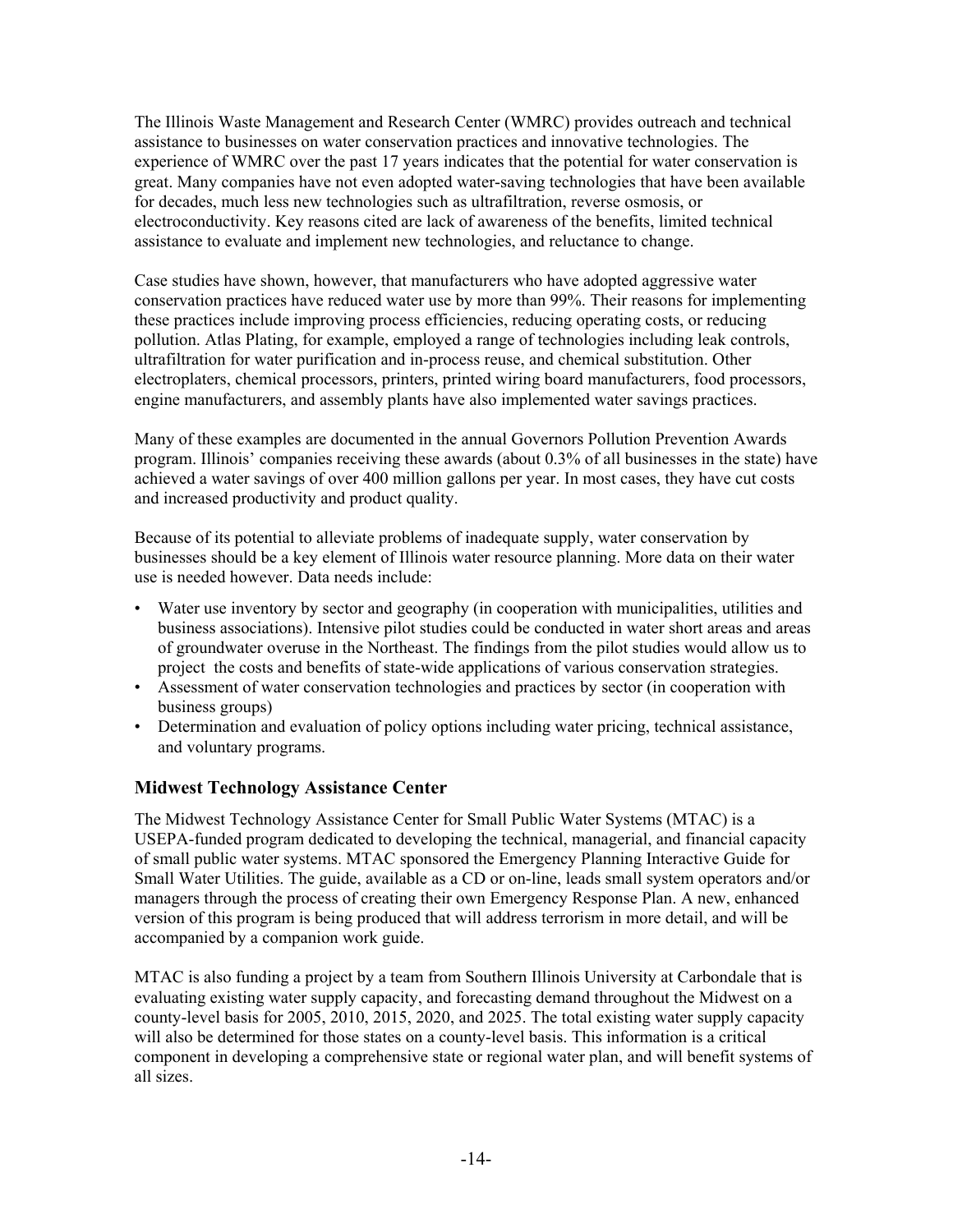#### **Development of New Water Supply Facilities**

New and existing public water supplies which intend to construct new water supply facilities, modify existing treatment facilities or equipment, or extend water mains are required to obtain a construction permit from the Illinois Environmental Protection Agency's (IEPA) Division of Public Water Supplies. Public water suppliers are also required to obtain an operating permit before putting newly constructed equipment, facilities (e.g., wells or intakes) or mains into operation. IEPA Permit Section personnel review permit applications to ensure that adequate water is available, the system is properly designed, and is in compliance with all applicable standards and regulations. Currently, the Illinois EPA is revising the construction and operational permit guidelines to determine the safe yield of a new well. See also Municipal Water Conservation In Illinois**,** Page 14.

#### **Water Allocation**

Local governments currently restrict uses of water supplies they control during times of drought. The State of Illinois, through the Office of Water Resources, in the Illinois Department of Natural Resources, currently allocates Lake Michigan water, permits withdrawels from Illinois' Public Waters (about 7.5%) of Illinois' stream miles, and contracts for use of the state's allocation in federal reservoirs (Lake shelbyville, Lake Carlyle, and Rend Lake). For a more expansive discussion of the States' authorities see Appendix III, State Involvement in Water Quantity Issues.

## **RECOMMENDED WATER MANAGEMENT FRAMEWORK**

Given the pressing need for immediate progress on the water quantity issue, the barriers to comprehensive water management legislation, and the reality that some time will be needed to build a statewide database on water resources and a complementary decision support system, the Subcommittee recommends the State of Illinois foster the formation of regional water management consortia, like the Mahomet Aquifer Consortium, in Priority Water Quantity Planning Areas, areas of the state where existing data suggest future water shortages are likely to occur. As the statewide water resources database improves, there should be an ongoing effort to identify at-risk regions and organize consortia within them. A limiting factor in the success of these kinds of voluntary, cooperation-based efforts is the availability of dedicated technical and financial support. To encourage the formation of these consortia and ongoing cooperation within them, the State of Illinois should develop a package of incentives that provides some base financial support and dedicated technical assistance. Each regional consortium should develop its own regional water resources management plan, which describes its unique site-specific problems and proposes solutions. The regional planning process should mirror the statewide process being shepherded by the ICCG. However, in some regions the water resource may cross state boundaries requiring interstate coordination. By 2010 it should be obvious if these cooperative, incentive-based efforts have been successful in avoiding potential crises.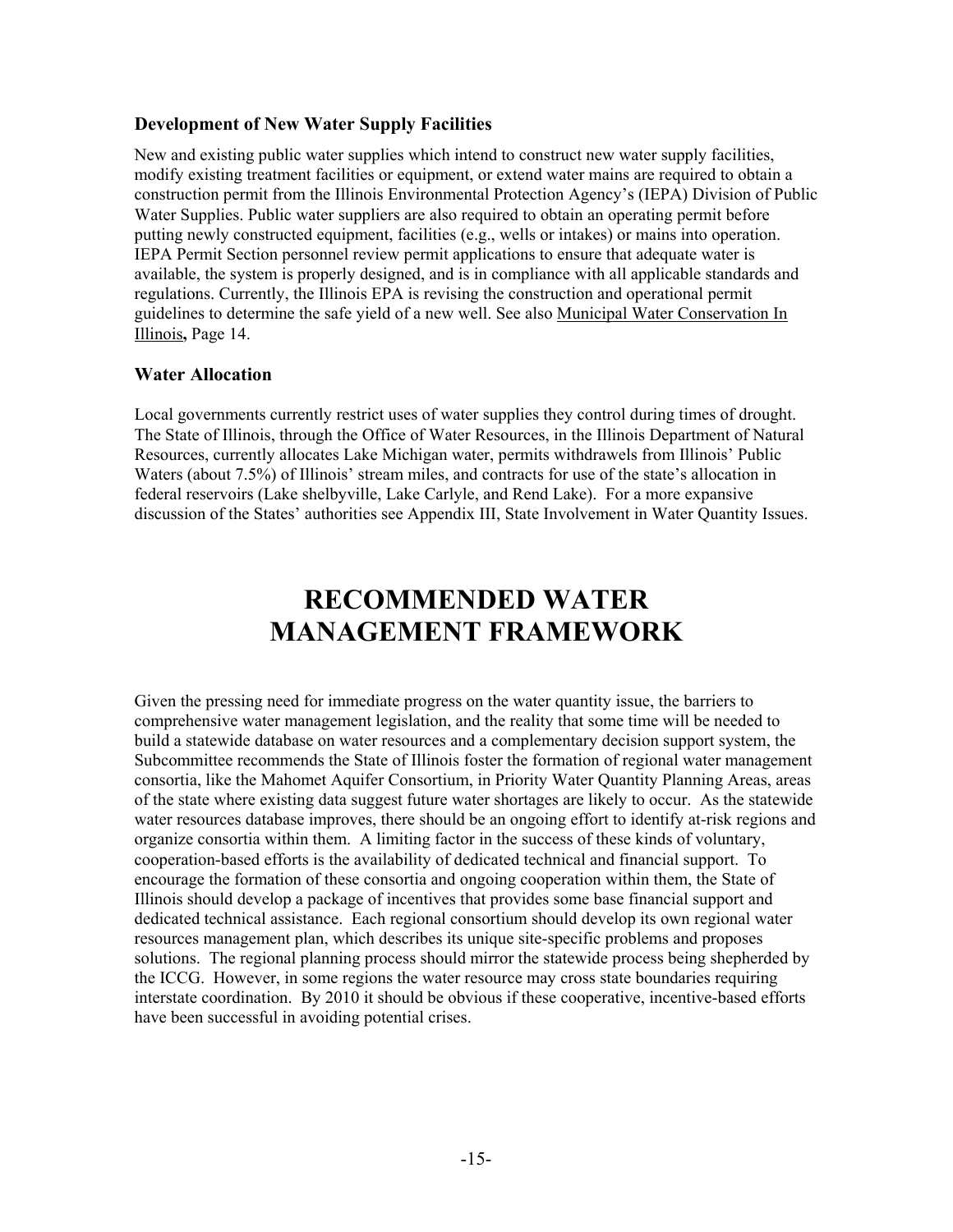## **CONCLUSION**

The Subcommittee recommends that the ICCG develop a detailed Statewide Strategic Plan for Water Quantity Planning and Management over the next 12 months (a skeleton outline has been provided in Appendix V). The plan should receive broad public review and input. An initial focus should be on securing and making easily accessible the scientific data that will be needed to designate Priority Water Quantity Planning Areas, areas that can be identified as being at risk for water shortages based on existing data or as new data becomes available. Since it will take some time to fill gaps in the statewide water resources data, as Priority Water Quantity Planning Areas are identified, the state should nurture the development of voluntary, cooperative regional water management consortia in those areas by providing technical and financial assistance for water planning and management. There is also an immediate need to grant the Governor emergency powers to deal with major region-wide droughts or water-related disasters. The Subcommittee believes this is the strategy most likely to avoid both prescriptive regulatory water allocation frameworks and future water quantity crises. Some consideration should also be given to voids in current law like instream flow and well interference. Initially, guidelines should be developed identifying best management practices (BMP's) for voluntary adoption. Experience with volunteer implementation of such BMP's will clarify whether it is necessary to adopt them statutorily.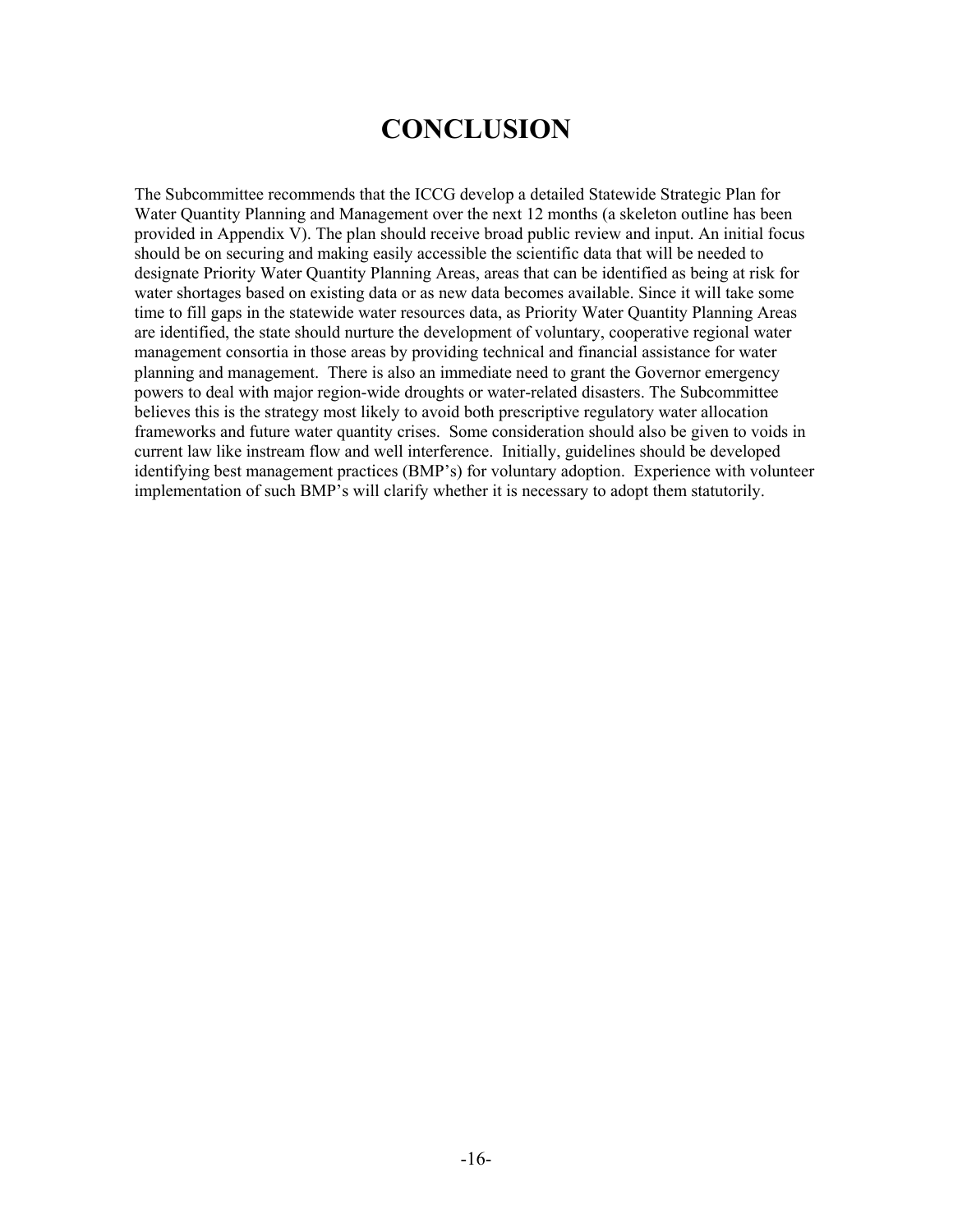## **REFERENCES**

Barlow, M. And T. Clarke, 2002, Who Owns Water?", The Nation, September 2, 2002.

Beck, R.E. et al.. 1996. Assessment of Illinois Water Quantity Law. Planning and Management Consultants, Ltd., Carbondale, 151 pp.

Broeren, S.M. (McConkey), and K.P. Singh. 1989. *Adequacy of Illinois Surface Water Supply Systems to Meet Future Demands*. Illinois State Water Survey Contract Report 477, 54 pp.

Groundwater Quantity Committee, State Water Plan Task Force. 1989. Groundwater Quantity Issues. Division of Water Resources, Illinois Department of Transportation. 220 pp.

Illinois State Water Survey. 2001. A Plan for Scientific Assessment of Water Supplies in Illinois. Illinois State Water Survey, Champaign, Information/Educational Material 2001-03, 73 pp.

Kay, R.T. 2002. Estimated Water Withdrawals, Water Use, and Water Consumption in Illinois, Indiana, Iowa, Kentucky, Michigan, Missouri, and Wisconsin, 1950-95. U.S. Geological Survey, Dekalb, IL. 29 pp.

Northeastern Illinois Planning Commission. 2002. Strategic Plan for Water Resources Management, Chicago, 92 pp.

US Geological Survey. 2002. Concepts for National Assessment of Water Availability and Use. Circular 1223, Reston, VA. 34 pp.

Vonnahme, D. R. et al.. 2000. Drought of 1999-2000. State of Illinois Drought Response Task Force, Springfield, 28 pp.

Water Resources and Land Use Priorities Task Force Report. 1993. Report to the Governor of Illinois. Springfield. 100 pp.

\_\_\_, 2002, U.S. News and World report, August 12, 2002.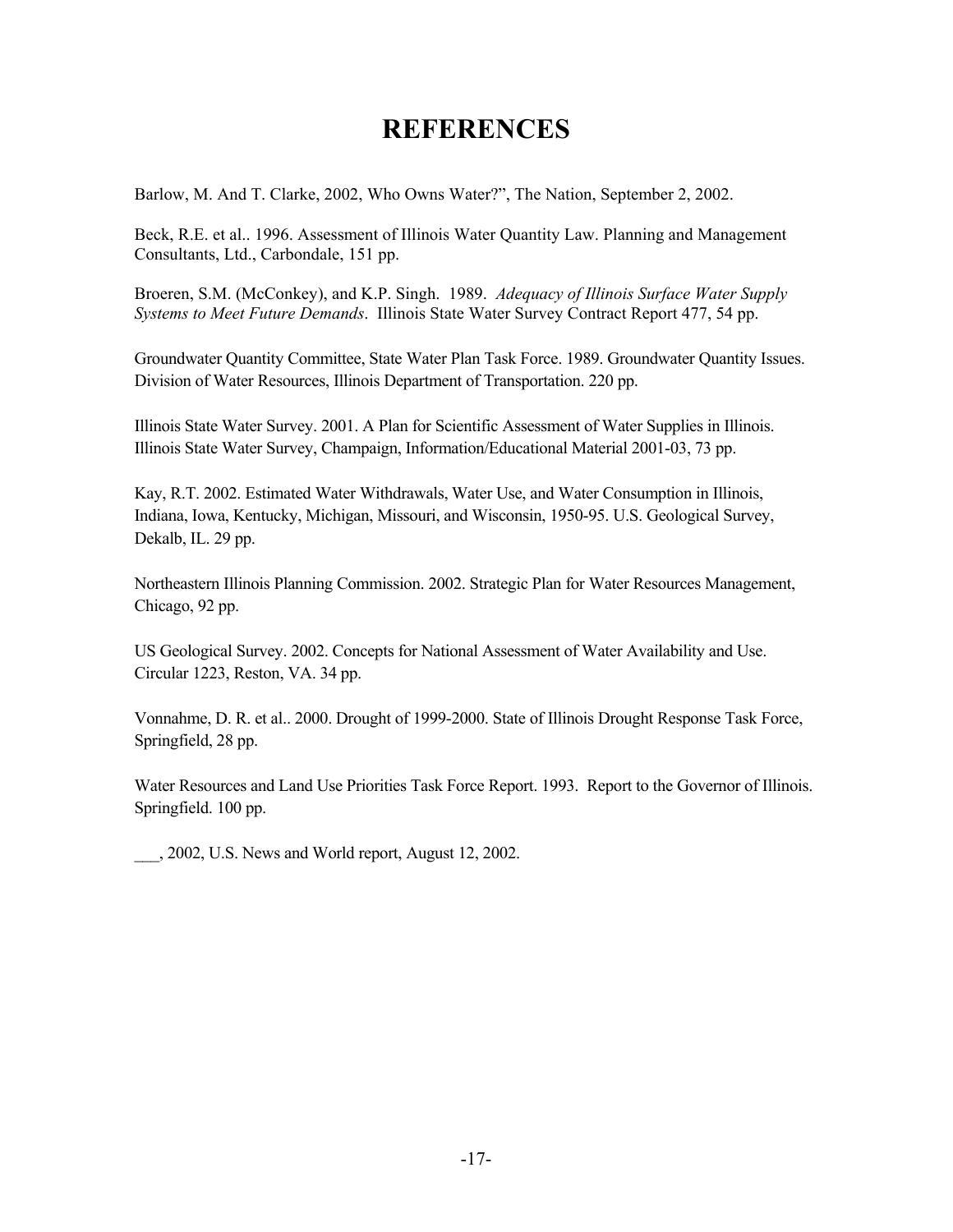## **Appendix I CRITICAL WATER ISSUES**

#### **Droughts**

Drought is a severe threat to water-supply management in that less rainfall and often higher temperatures reduce water availability and increase water demand, sometimes creating emergency situations.

Instrumental records indicate that severe droughts were a recurring feature of Illinois' 20<sup>th</sup> Century climate, with the 1930s Dust Bowl era experiencing the worst droughts of the century. Fairly severe droughts typically occur every 10-20 years. It can be expected that future severe droughts will occur simply as part of natural climate variability. However, there remains uncertainty about the natural frequency and severity of droughts. Early instrumental, written, and proxy records prior to the  $20<sup>th</sup>$ Century may be able to provide additional important information about the long-term threat of severe droughts. Analyses for the northern Great Plains have shown that droughts much more severe than those observed during the 1930s have occurred in the past and, therefore, could occur in the future.

An additional threat to future water availability is posed by the possibility of substantial climate change induced by human activities. There is great uncertainty about the probability, nature, and magnitude of such change, but some climate models suggest that the frequency and severity of droughts could change dramatically. One climate model used in international assessments projects mean annual precipitation in Illinois as low as 25 inches (compared to the present mean of 37 inches and the Dust Bowl era average of about 30 inches) by the end of the 21<sup>st</sup> Century, meaning that conditions year after year would be worse than the worst drought of the 20<sup>th</sup> Century. Another model projects mean annual precipitation as high as 50 inches by the end of the 21st century, meaning that conditions year after year would be as bad or worse than the Big Flood of 1993. Other models show more modest changes in precipitation, but with a higher frequency of floods and droughts from year to year. The range of possible water availability conditions associated with these climate scenarios is currently too large to be useful for water planning and management. However, it would be shortsighted to simply assume that future climate and water availability in Illinois will be the same as those of the recent past to which ecosystems, society, the economy, and water supplies, demand, and infrastructure have adapted.

Three efforts can provide an improved basis for drought management. First, the high uncertainty presently associated with future drought probabilities can be reduced through climate research. Secondly, the characterization of 1-in-50 year droughts, which presently provides a yardstick for drought management, can be refined and 1-in-100 year and worst-case droughts also can be characterized to provide an improved basis for risk assessment. And thirdly, evaluations can be conducted of the adequacy of public water supply systems to meet increased demand and droughts. Without knowledge of the systems which are at-risk and the capacity levels of those systems, conservation measures could be too little too late. When the next big drought comes, the State may be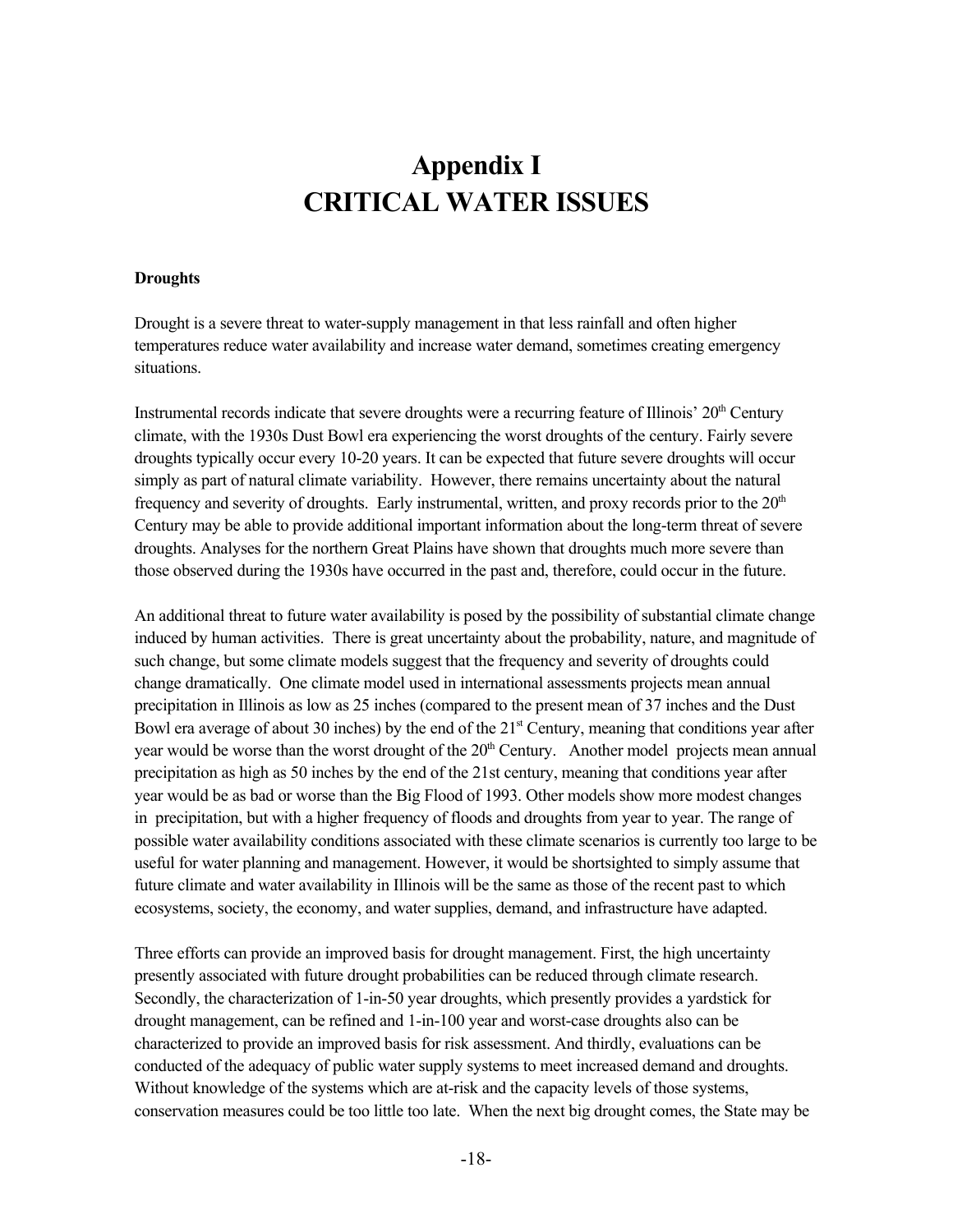scurrying to find the needed material supplies, manpower, and water to assist communities truly in need. Fundamentally, communities must have the willingness and desire to understand the limitations of their systems, assess and manage risk, and provide and/or seek the funding necessary to ensure adequate water supplies.

#### **Water Emergencies and Water Security**

The events of September 11, 2001 taught us that we must be ever vigilant in identifying our vulnerabilities. Water supplies are potentially soft targets and the infrastructure must be in place to respond to a sudden loss of a significant source of supply. Many of the mechanism designed to be useful in drought response can be adapted to security-related water emergencies, however, the response time must be much shorter in the case of water emergencies.

#### **Emergency Powers for Drought Management and Water Emergencies**

The issue of drought response and management was reviewed extensively by the State Water Plan Task Force in 1983. To drought management concerns we must now add concerns about water security. From its recommendations the interagency Drought Response Task Force was activated. In 1996 the Global Climate Change Task Force published recommendations (updated in 1999) for drought emergencies, and a consultant for Conservation 2000 also published recommendations on water quantity issues. The following excerpt from the 1996 Global Climate Change Task Force report summarizes our concerns regarding drought response.

"Water supplies in Illinois are controlled by thousands of independent public water supply entities. There is no statutory authority for any state agency to intervene in disputes between those entities when conflicts arise over limited water resources. Thus, Illinois courts are called upon to settle disputes on a piecemeal basis, with inadequate rules of law to guide them, often leading to undesirable outcomes. In recent years, the governor has activated the drought response task force as needed to settle conflicts during drought. Lacking regulatory powers the task force relies on voluntary restrictions on users and arrangements between local water entities. These methods are useful and effective for moderate, short-term restrictions but insufficient in situations of chronic shortage. IDNR's Division of Water Resources is best suited to settling water disputes. It has served as the lead state agency for water use administration by allocating and regulating water supply from Lake Michigan through a permit system. It has also worked, statewide, in water supply planning and coordination of water supply users. State water law should be revised to give authority to the agency to settle water disputes. The Illinois Land and Water Use Task Force and the first Conservation Congress have already looked into this problem. Both concluded that the state does not have enough authority to deal with crises and that legislation is needed to fill the gap."

The following options were developed by the Water Plan Task Force.

*Option 1.* Seek a directive from the Governor to the Department of Natural Resources to prepare a drought response plan that would become part of a "comprehensive plan and program for the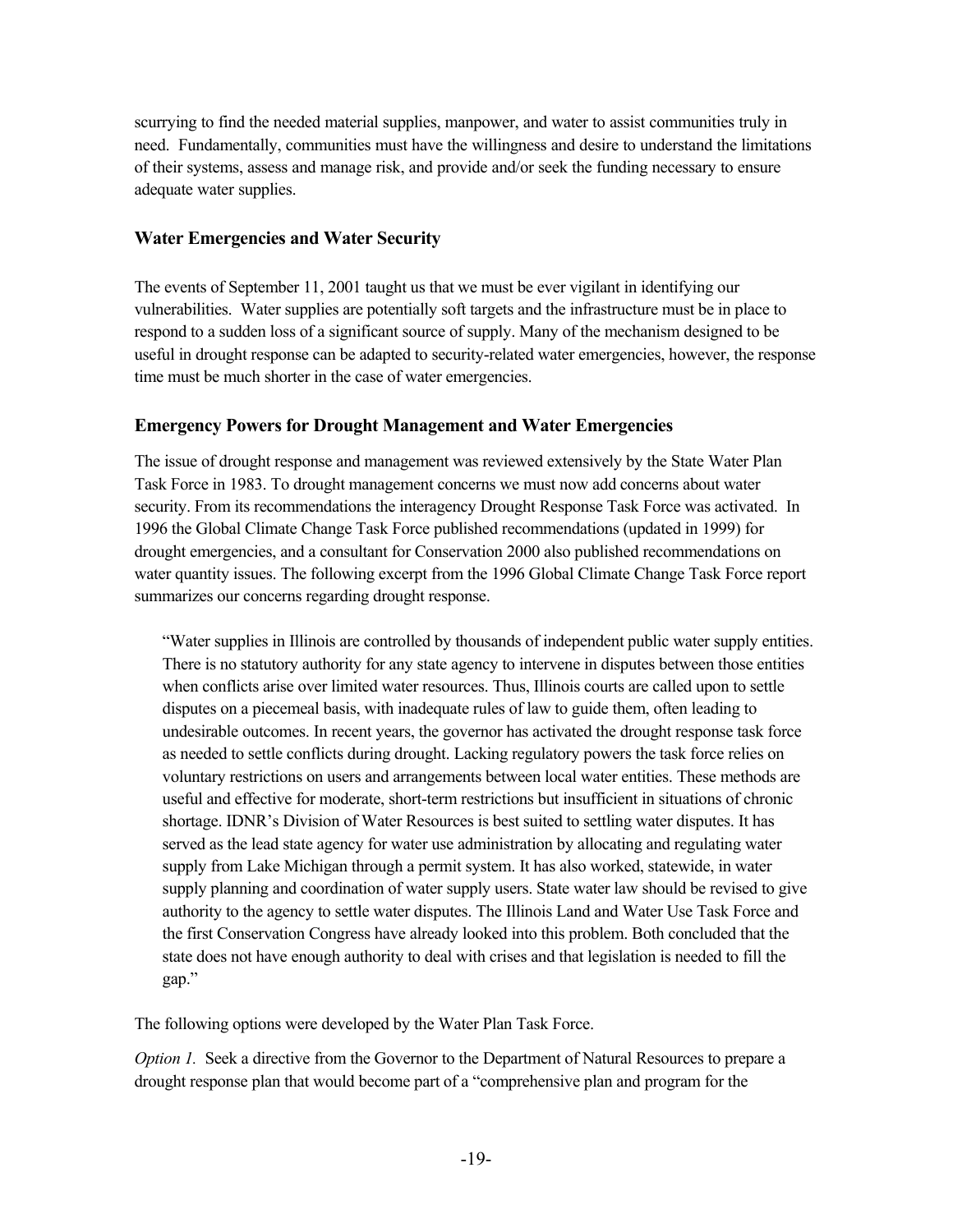emergency management of the State." (Source: *Assessment of Illinois Water Quantity Law*, July, 1996). Estimated cost: \$125,000.

*Option 2.* Seek legislation that would mandate advance planning for drought conditions. One alternative is to do the planning at the state level. A second alternative is to supervise the planning at the state level but require it to be done at the local level. This approach could require a plan within a given period of time and provide that if none is forthcoming, the state would do it. Under this type of legislation it would be determined in advance what emergency conservation measures would come into play, and what alternative sources of water supply, if any, are at hand. Furthermore, any necessary agreements or preconditions for tapping into the emergency supply could be entered into or taken care of in advance. (Source: *Assessment of Illinois Water Quantity Law*, July, 1996). Estimated cost: \$500,000 for planning over three years.

*Option 3.* Develop appropriate legislation to deal with water emergencies. (Source: *The Illinois Response to Climate Change*, Report of the Task force on Global Climate Change, January, 1996 and *Climate Change Developments: Kyoto and Beyond*, February, 1999). This recommendation was expanded in the C-2000 *Assessment of Illinois Water Quantity Law* report which stated: "seek more comprehensive legislation that would give a state water management agency authority to (1) declare the existence of a drought, (2) issue conservation and anti-waste measures that would apply during the emergency, and (3) expedite the location of, and access to, additional temporary supplies during the emergency." For areas that experience frequent drought problems, the statute could authorize general regulatory measures that would apply at times other than emergencies. Estimated cost: \$150,000 to draft rules and prepare initial response plan and program.

#### **Lake Michigan Allocations**

Pursuant to state law and a United States Supreme Court Decree, the Department of Natural Resources is responsible for allocating Lake Michigan water. Currently, 201 public water supply systems serving approximately 6.8 million northeastern Illinois residents have an allocation permit from the Department. In 1996, Illinois and the other Great Lakes states and the U.S. Department of Justice signed a Memorandum of Understanding (MOU) to avoid a new round of litigation at the Supreme Court level concerning Illinois allegedly exceeding its allocation. Over the last six years, Illinois has fulfilled all of its MOU commitments and is making significant progress towards reducing our water debt and returning to full compliance with the Supreme Court limit of 2.1 billion gallons per day. The MOU requires liquidation of Illinois' water debt by the year 2019, but if current projections are met we should eliminate the water debt well before the deadline. Even though population forecasts for northeastern Illinois show continued growth, requiring water conservation by our permittees helps to moderate residential water use. An important part of our effort to comply with the Supreme Court Decree is the completion of Phase II of the Tunnel and Reservoir Plan, scheduled for sometime around water year 2015. It will reduce the use of Lake Michigan water that is now diverted for water quality enhancement in the Chicago waterway system.

#### **Federal Reservoir Water Supply and Demand**

Kaskaskia River System – The State paid \$10,403,777 in capital costs assigned to water supply as the Lake Shelbyville and Carlyle Lake projects were built. Since then the state has paid an additional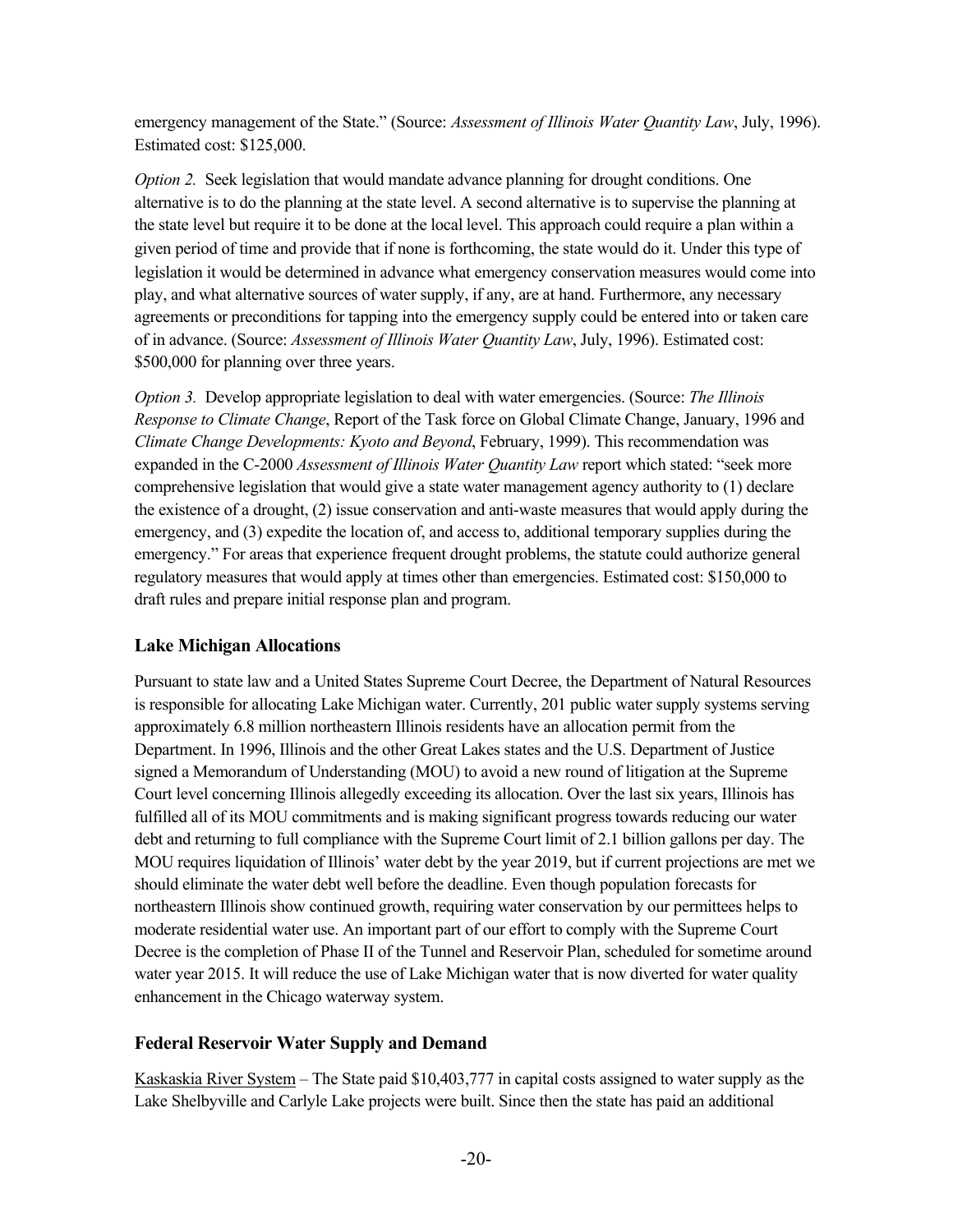\$1,782,000 in water supply O&M charges. Now, after about 30 years since the projects were developed, the state is finally seeing a demand for the water, primarily for public water supply and electrical power generation. The electrical generation demand is due to anticipated increases in electrical power demands and recent financial incentives promoting the use of Illinois coal.

The water supply available to the state from these two reservoirs is:

| Lake Shelbyville $=$ | 24,714 acre-feet for water supply (13.9% of joint-use volume)       |
|----------------------|---------------------------------------------------------------------|
|                      | 50-year yield estimated at 17 mgd after 40 years of sedimentation   |
| Carlyle Lake $=$     | 32,692 acre-feet for water supply (14.2% of joint-use volume)       |
|                      | 50-year yield estimated at 24.5 mgd after 40 years of sedimentation |

In June 2000 the state executed a water supply contract with Holland Energy, which built a power plant downstream of Lake Shelbyville and is now withdrawing water from the Kaskaskia River. Water supply contract negotiations are currently underway with two new public water supply entities, one new coal mine-to-mouth electric generating facility, and with Dynegy to serve the existing Baldwin Power Plant. With the execution of these contracts, the state's available yield from these two reservoirs will be fully utilized.

Big Muddy River System – Between 1966 and 1992, the State of Illinois expended considerable resources to support the water supply at Rend Lake—capital construction costs of \$9,858,000 and water supply O&M costs (1972 through 1991) of \$5,163,000. These payments placed a substantial burden on the state's budget for the preservation of a locally managed water supply resource. The water supply available from Rend Lake is 109,000 acre-feet of storage (68.1% of joint-use volume) with a 50-year yield estimated at 70 mgd.

Currently, the Rend Lake Conservancy District is under contract with the state for 17.5 mgd, which provides potable water for the Intercity Water System to serve approximately 300,000 people in more than 60 communities in southern Illinois. Recent discussions with the District and other entities indicate an interest in obtaining an additional water supply contract (about 25 mgd) from the state to enable serving one coal mine-to-mouth power plant in the area. If this power plant is constructed, more than 60% of the reservoir's yield will be assigned under contract. Other users of the this multi-purpose lake have expressed concern about the potential negative impacts of further water allocations from this federal reservoir.

#### **Groundwater Quantity Management and Regulation**

Groundwater quantity management and regulation was reviewed extensively by a subcommittee of the State Water Plan Task Force in 1989. Based on their recommendations, draft legislation was introduced in 1989 and 1990, generating significant debate and issue resolution but ultimately failing when the Farm Bureau and Municipal League mutually agreed to remove their support. The issue was taken up again in 1996 with the C-2000 water law studies. The following issues were identified by both the Water Plan Task Force subcommittee and the C-2000 water law consultant:

1) Current state law (Water Use Act of 1983 and the Water Authorities Act) does not provide for adequate or proper management of groundwater developments in Illinois.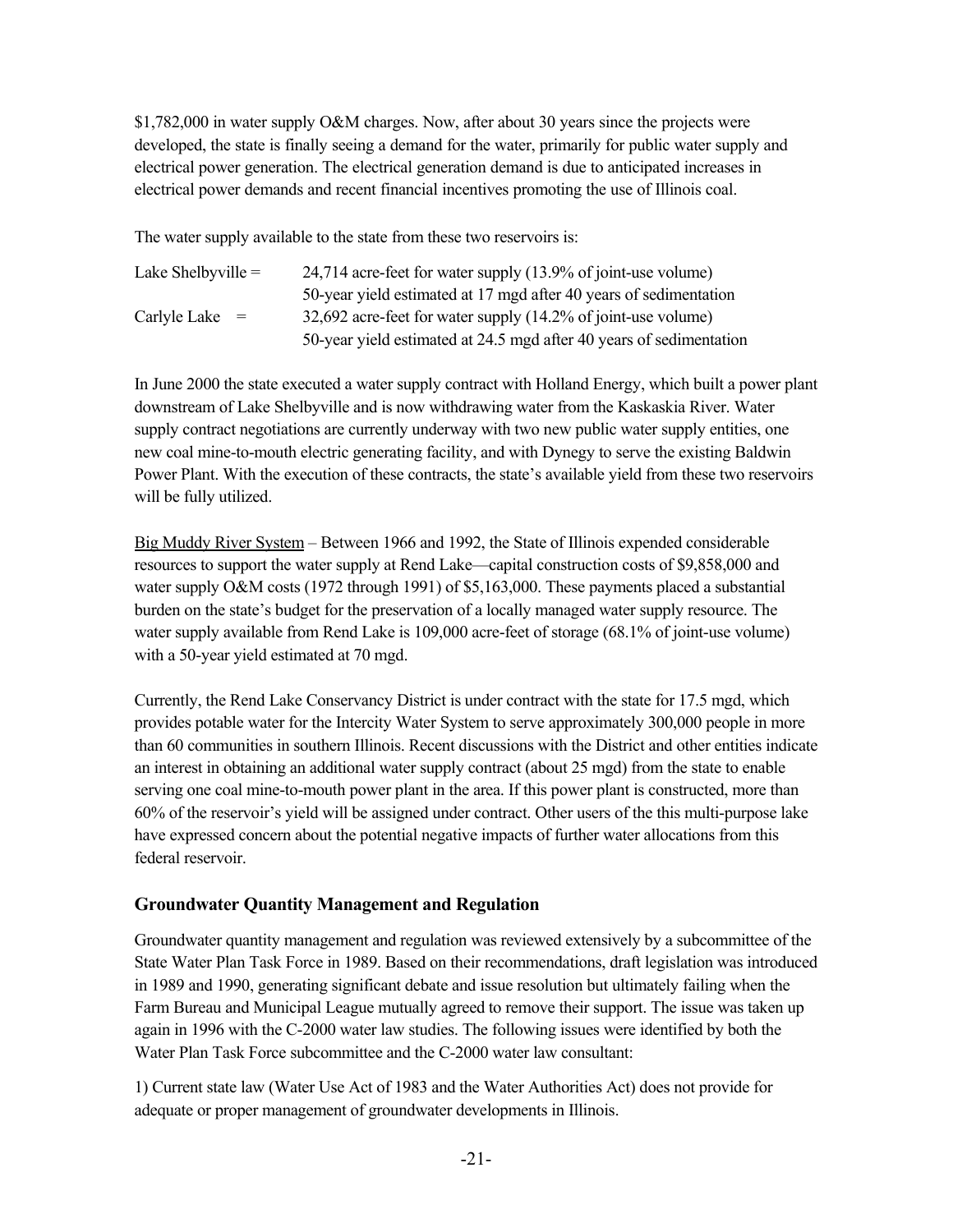2) Resolving well interference is a major issue in groundwater resource development. Interference occurs when the development of a high capacity well negatively impacts on the operation of a nearby smaller well, generally one in use by a rural household. This issue is discussed in the following section.

3) Political aspects of competition among and between urban and rural users of groundwater. This issue arose during the drought of 1988 and 1989 between irrigators and rural home owners in Kankakee County, and between municipalities and the newly formed water authorities created to protect rural use of the Mahomet aquifer.

4) The level of government that should have the ultimate power to regulate groundwater resources. Rural areas and agricultural interests support local control based on their position that state government would favor municipal and industrial users over rural users.

The State Water Plan Task Force favored a locally developed groundwater management and regulatory program that would be implemented on a regional basis with state agency oversight and approval. This approach to groundwater management was also recommended as a legislative option in the ASCE Model Water Code published in 1997. Most recently, interests in Northeastern Illinois such as Lake County, NIPC and the Barrington Area Council of Governments have expressed concern about the inadequacy of current groundwater law to deal with the major groundwater development occurring in the collar counties.

#### **Well Interference**

As previously mentioned, one of the major concerns relating to groundwater quantity management is well interference. Whenever a large-capacity well is constructed there is a potential for conflict—perceived or real—with existing, adjacent wells. While impact analyses, as provided for in the Water Use Act of 1983, can determine the magnitude and extent of probable drawdowns, the analyses are not being conducted due to loss of funding.

Even so, available data for impact analyses may not be adequate to determine interference with acceptable certainty. When a well is pumped, water is removed from the aquifer surrounding the well, and the level of the water table or potentiometric surface, depending upon the aquifer type, is lowered. The drawdown at any given point in time and space is the distance the water level is lowered by that pumpage. A drawdown curve graphically displays the variations of drawdown versus distance from the well for a given time, or for a single well over time. In three dimensions, the drawdown curve describes a conical shape known as the cone of depression. The outer limit of the cone of depression defines the area of influence of the well.

Cones of depression differ in size and shape depending upon the pumping rate, length of pumping period, aquifer characteristics, slope of the water table or potentiometric surface, and recharge rate. When the cones of depression of two nearby pumping wells intersect, the wells are said to interfere with each other because of the increased drawdown.

Provided there is adequate information on groundwater levels, aquifer areal extent and thickness, recharge rate, aquifer hydraulic properties, and the locations and withdrawal rates of nearby pumping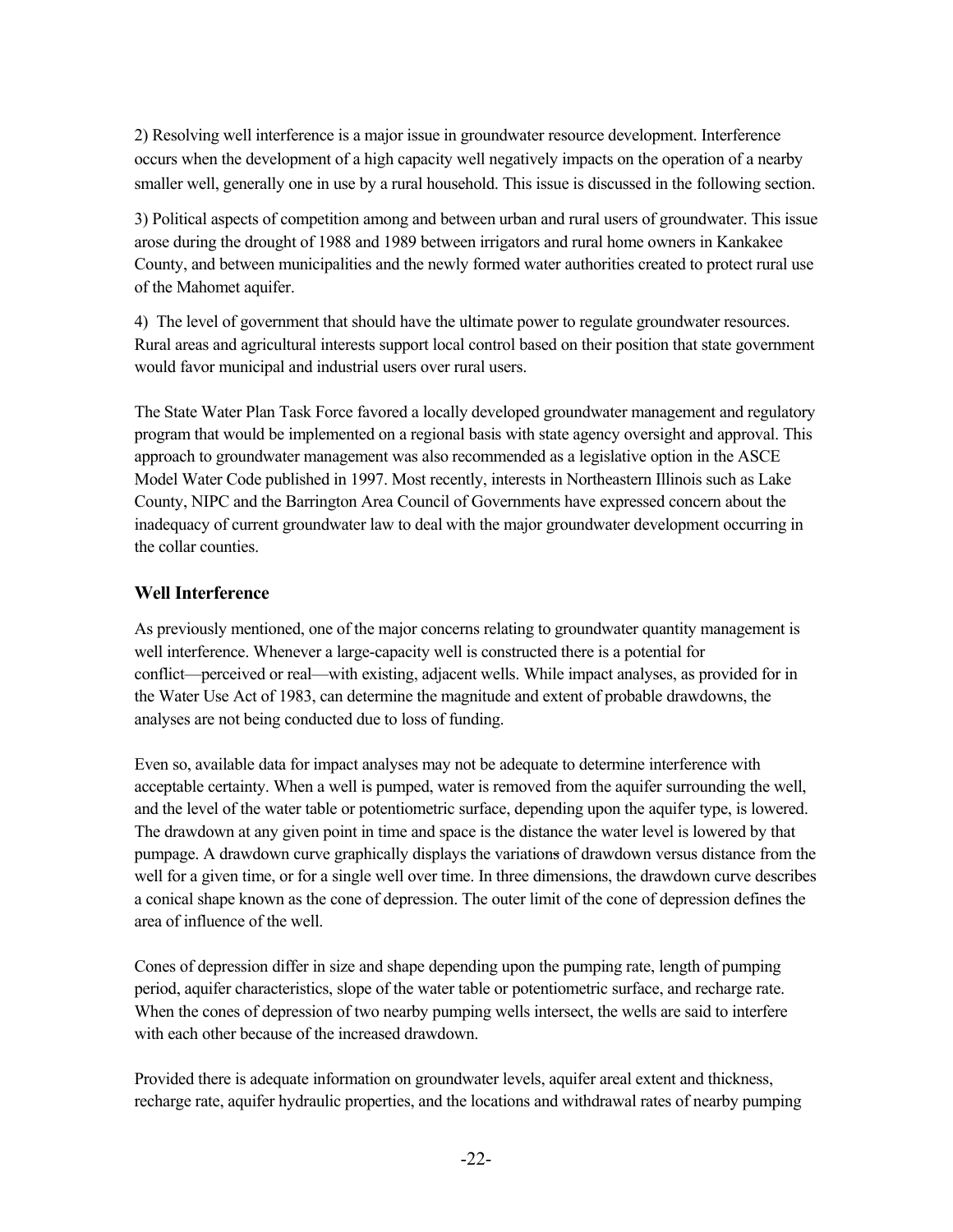wells, hydrologists and geologists can make reasonably accurate estimates of drawdown (interference). To determine the impact of large capacity well(s) on groundwater levels, it may be necessary to install an observation well network and conduct aquifer tests along with an aquifer assessment program.

Compensation to existing (small and large) users impacted by new large users should be part of any future management program. Following are recommendations for four different kinds of conflict.

#### Large User Versus Small User(s)

According to the Water Use Act of 1983, all new groundwater users with well capacities greater than 100,000 (gpd) shall register their intent to develop a well with the local Soil and Water Conservation District. The District then requests that the Illinois State Water and Geological Surveys conduct an impact analysis of the proposed new use on nearby existing users. The results of this impact analysis are made available to the public.

The greatest drawdown will occur at the well of the large user or at the center of a large user's well field. Thus, small users should have groundwater as long as their pumps are set at the same elevation as the large users. However, wells near aquifer boundaries and in areas where the bottom elevation of the aquifer is higher than at the pumped well may be impacted even though the impacted wells are constructed to take full advantage of the aquifer. The following are recommended procedures for resolving large user/small user(s) conflicts:

- Register intent to develop well,
- Conduct impact analysis,
- Make the analysis available to the public,
- Estimate cost of deepening impacted wells and/or increasing pump settings, and
- Estimate cost of new water wells.

The well developer has the following options:

- Compensate impacted well owners for deepening wells and increased pump settings,
- · Pay for locating new water-supply wells, or
- Reduce or cease pumping before significant interference occurs.

When there is more than one large user compensation will be based on the proportionate impact. For example, if User A causes 1/3 of the interference he would be liable for 1/3 of the compensation. Aquifer testing will likely be required to make a reasonable and fair determination of proportional compensation.

#### Large Users Competing With Each Other

If serious conflicts arise among large users that cannot be resolved through voluntary well construction practices such as well spacing, regulations will need to be imposed to limit total pumpage. If serious conflicts continue, users should be required to develop a plan to minimize well interference and/or seek alternative water supplies. The state could require and approve a plan for conflict resolution between impacted parties.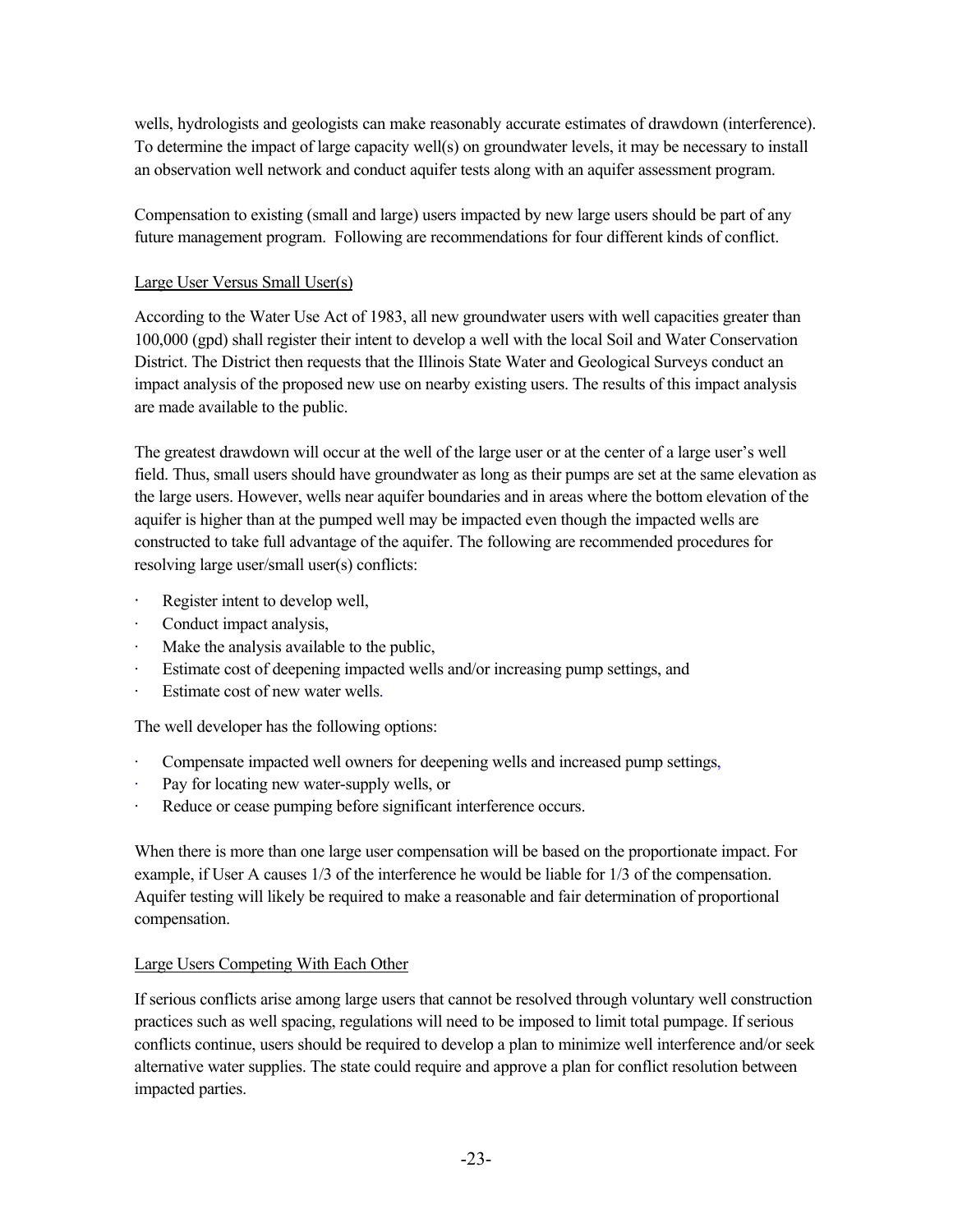#### Irrigator(s) Versus Irrigator(s)

It is assumed for the purpose of the Irrigator(s) versus Irrigator(s) discussion that large user (irrigators) versus small user conflicts are a separate issue.

Irrigation in Illinois is concentrated in Kankakee and Iroquois Counties, the Havana Lowlands (Mason-Tazewell Counties), Green River Lowlands (Lee-Whiteside Counties), and in Lawrence and Crawford Counties along the Wabash River in southeastern Illinois. Irrigation may also be increasing in extreme southern Illinois along the Ohio and Cache Rivers. Most of these are areas where sandy soils are underlain by productive sand and gravel aquifers, except for the Kankakee-Iroquois County area which is underlain by a fractured carbonate aquifer.

Irrigator(s) versus irrigator(s) conflicts may arise when it is perceived that water levels are declining because of over-pumpage and/or well-yields are declining. Conflicts may also arise when irrigation wells are in close proximity. With the exception of the Kankakee-Iroquois County conflicts that arose during the drought of 1988-89, it is not known if irrigation withdrawals have caused significant waterlevel and/or well-yield declines. Studies by the ISWS in the Havana and Green River Lowlands document that groundwater levels are lowered during the summer irrigation season but, historically, have recovered during the winter and spring. However, as irrigation grows and if a persistent drought were to occur (i.e., multiple-year length), conflicts are likely to occur. In addition, irrigation withdrawals are not reported and the locations of irrigation systems across Illinois (especially outside of the Havana Lowlands) are not documented. For counties with water use emergency status or groundwater management authority, it is recommended that, at a minimum, all large users do the following:

- · Provide access ports for groundwater-level measurements,
- Meter or make a reasonable accurate estimate of daily pumpage,
- · Be prepared to set up well pump discharge for controlled pumping tests.

The state, whether or not new groundwater legislation is passed, should do the following:

- · Measure static water levels at 5-year intervals or less,
- Annually compare potential aquifer yields with irrigation pumpage,
- Assist irrigators in conducting pumping tests to determine well and pump efficiency,
- Recommend well spacing for new wells to minimize interference.
- Continue research on aquifer assessment and irrigation-related topics.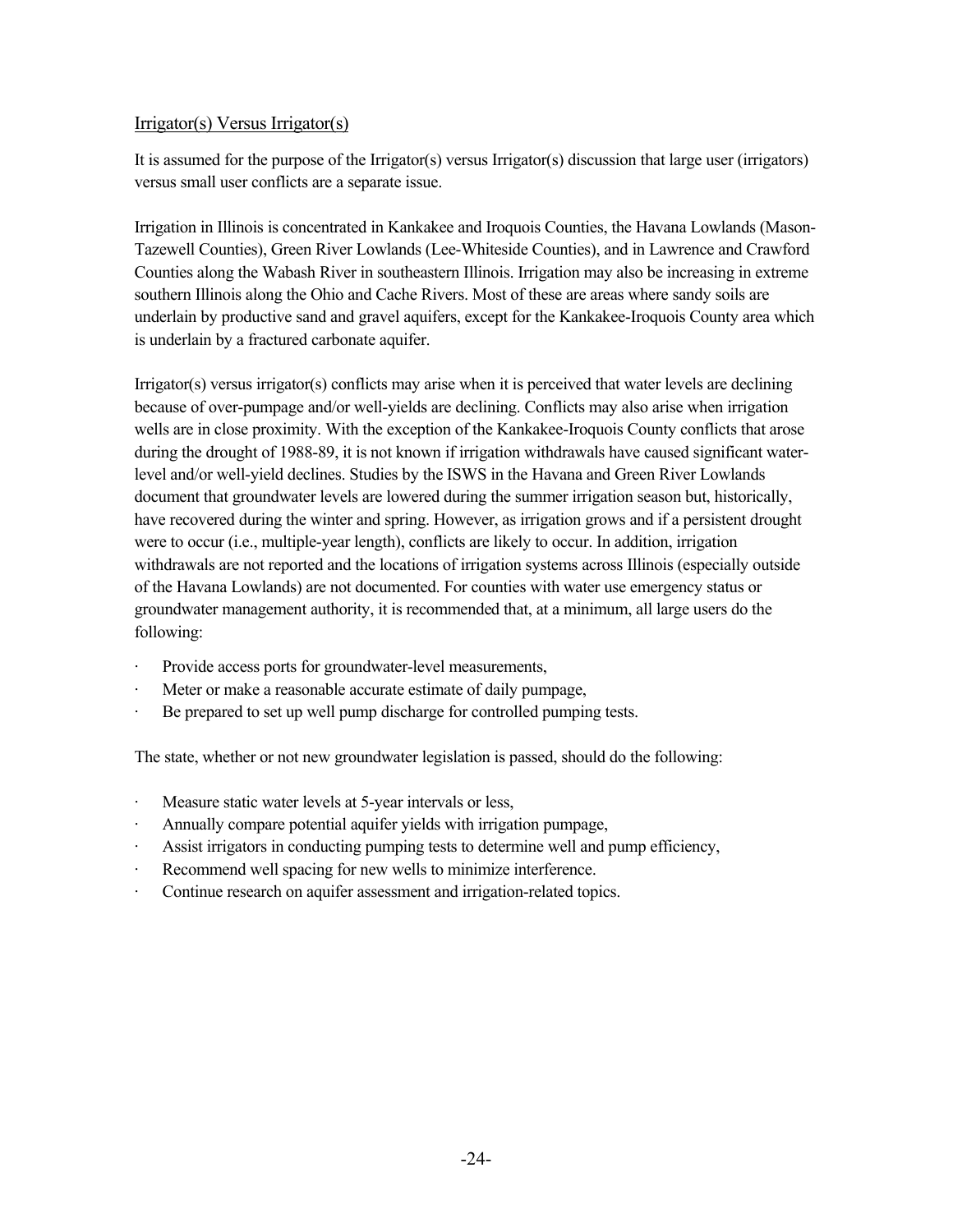#### Small Users Competing With Each Other

Closely spaced wells which supply individual households and tap one aquifer with limited yield may experience critical drawdowns. This is a symptom of woefully inadequate supply rather than use conflicts. Attention should be directed to developing new sources of supply.

#### **Instream Flow Needs**

While various efforts have been made, Illinois has had a problem protecting non-consumptive uses of streams, i.e. for recreation and aquatic life. Recognizing that unique and sensitive resources deserve more than minimal protection, the state's Instream Flow Protection Committee suggested in 1991 that rivers be categorized by their best uses. One legislative recommendation was that protected instream flow levels be set individually for each stream determined to be a Unique Resource River. The flow levels should be set for the use requiring the highest flow, and protected levels should retain the variation of a natural hydrograph.

In 1995 the State Protected Streams Work Group of the State Water Plan Task Force explored "options to protect the unique flora, fauna, and biological diversity specially catalogued for certain stream segments in Illinois." In their *Report on State Protected Streams*" they selected three natural resource inventories as containing the primary factual basis for identifying stream segments as protected streams: natural areas inventory, threatened and endangered species, and biological stream characterization (BSC) "A" streams. They chose nine criteria to evaluate injury that must be prevented to preserve protected streams:

Hydrologic – preserve low flows Free flowing – no impoundments Sediment/water – preserve equilibrium Hydraulic geometry – maintain characteristic width, depth, and velocity Sinuosity – maintain characteristics Riparian vegetation – maintain stream corridor Non-native species – do not introduce Habitat quality index – maintain No degradation of water quality.

Existing regulations generally do not consider these criteria and stream channelization, riparian corridor clearing, and water withdrawals receive little or no regulation. Some voluntary programs are potentially effective, but resources devoted to them are small, leaving most stream reaches without full legal protection for a long time.

Recently, in revisions to the Anti-degradation Rules, Section 106.995 states that the Pollution Control Board may designate a water body or water body segment as an Outstanding Resource Water and list it in Ill. Adm. Code 303.206 if it finds that the water body or water body segment is of uniquely high biological or recreational quality; and if the benefits of protection from degradation outweigh the benefits of lost economic or social opportunities. Because of the complexity of the issue, and the requirement to demonstrate lost economic and social opportunities, it is unlikely that this provision will be utilized in the future, or if so for only small segments of selected water bodies.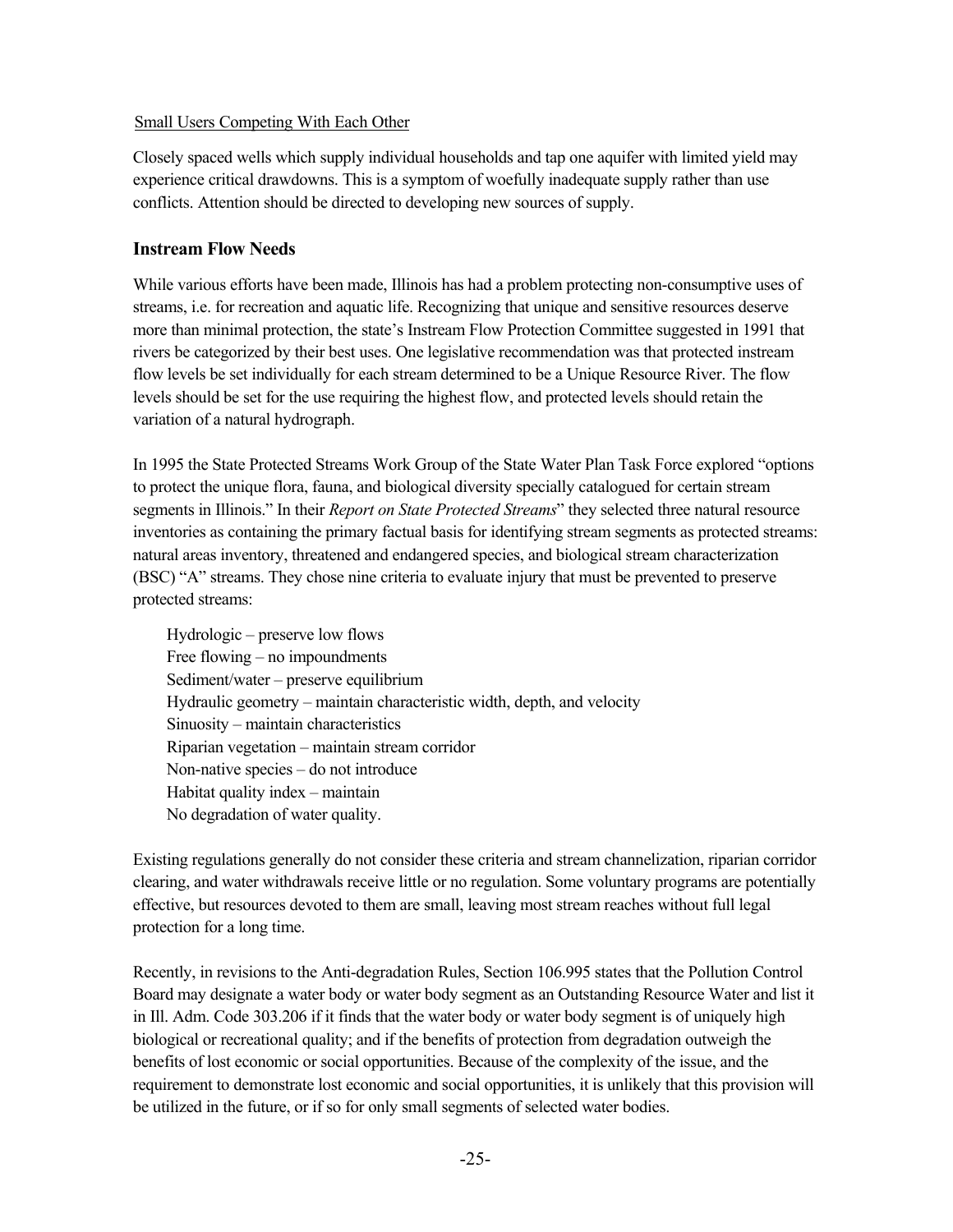## **Appendix II ONGOING WATER QUANTITY ASSESSMENT ACTIVITIES**

The following activities, being conducted at the Illinois Scientific Surveys, represent only a fraction of the work that needs to be done.

#### *Surface Water*

- Assessing streamflow and water-use records as a basis for developing regional models that can be used to estimate long-term characteristics of streamflow frequency on ungaged streams throughout the region.
- Developing a database of lake-sedimentation studies and lake surveys as a first step to more fully document and assess water storage in reservoirs.
- Installed lake-level gages at additional public water supply lakes to gather data for lake-water budget studies and to monitor water supplies during drought conditions.
- Developing a large-scale hydrologic model for the Illinois River basin to help address the impacts of land-use and climate changes on the future availability of surface water resources in Illinois.
- Developing advanced dredging technologies to increase reservoir storage, improve river transportation, and enhance habitat.

#### *Groundwater*

- Adding water-well records to digital databases.
- Updating and improving databases on aquifer hydraulic properties, water withdrawals, and groundwater quality and making the data accessible to other agencies through the Internet.
- Mapping glacial deposits (in 21 USGS 1:24,000 scale quadrangles) in northeastern Illinois and the St. Louis Metro East area to delineate aquifers and their vulnerability to contamination.
- Helping water-short communities locate potential groundwater sources using surface geophysical surveys.
- Collecting groundwater samples to examine the occurrence of arsenic in private and public, noncommunity wells and to explore possible geochemical conditions controlling arsenic solution.
- Assessing water availability in Kane County (a 5-year study initiated in May 2002) via detailed mapping, aquifer characterization, and surface water evaluation.
- Inventorying shallow dolomite wells in northeastern Illinois and measuring groundwater levels in them.
- Developing regional models of the deep bedrock aquifer system in northern Illinois and the Mahomet aquifer system in east-central Illinois. Regional models simulate regional groundwaterflow patterns, regional groundwater availability, and provide estimates of the impacts of major groundwater withdrawals.
- Updating the 1984 Major Aquifer Map to include information obtained since it was produced.
- Determining groundwater resources availability for peaker power plants as requested by utility companies.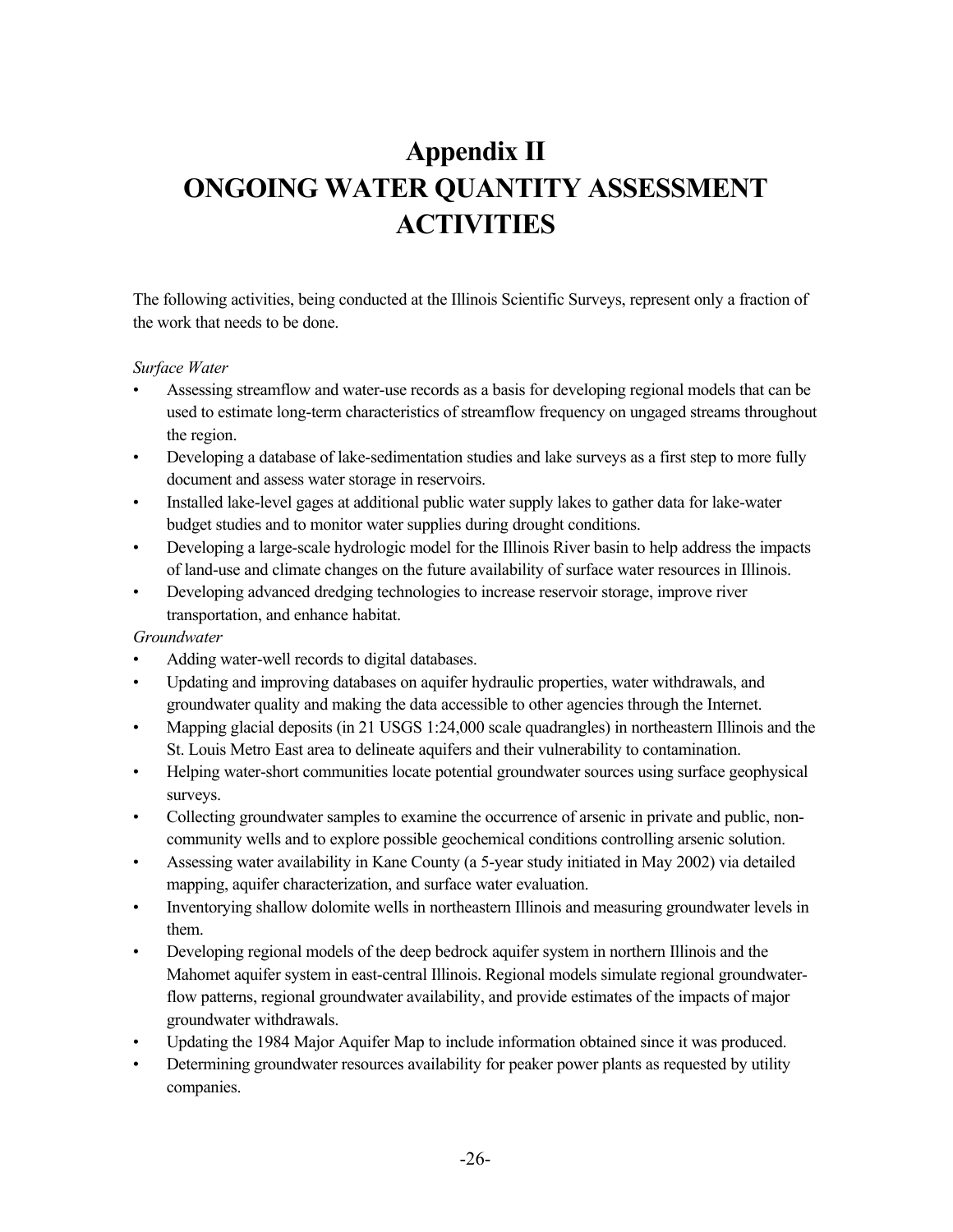- Recently completed a study of the groundwater geology of DeWitt, Piatt, and Northern Macon Counties.
- A statewide monitoring network is in place to evaluate pesticide contamination.
- Supporting studies of arsenic in groundwater, including the development of highly sensitive and specific analytical techniques to better understand the extent and nature of this natural contaminant.
- Have determined the water quality and agrichemical loading in two groundwater basins of Illinois' sinkhole plain.
- Determining the effect of urban growth on groundwater quality in McHenry County, based on a chemical and isotopic assessment
- Have identified the source of sulfate in monitoring wells near paper/pulp waste water lagoons.
- Determining the age of groundwater that is recharging the Mahomet Aquifer using geochemical techniques.

#### *Environmental Issues Affecting Availability*

- Collecting and analyzing data that can be used to quantify variability and change in the state and regional water cycle.
- Conducting diagnostic studies of global climate models and developing a regional climate model.
- Conducting studies on aquatic threatened and endangered species and their habitat needs, including water flow.
- Conducting environmental risk assessment investigations due to water and sediment contamination in several locations throughout Illinois in order to design restoration strategies.

#### *Water Conservation and Treatment*

- Developing and implementing water reuse and conservation technologies in many types of manufacturing - computer boards, machinery, metal finishing, food processing, chemical manufacturing, printing, etc.
- Developing advanced separations technologies for drinking water purification.

These activities, while extensive, are not part of a cohesive and coordinated water quantity program or water quantity planning process. This list illustrates the key characteristics of water-quantity planning and management historically in Illinois: diverse constituent interests and great momentum in a fragmented and decentralized system. These characteristics have resulted in a lack of sustained support for change.

The pressure for an alternate approach to attack looming water quantity issues in Illinois is clearly spelled out in Executive Order Number 5, which explicitly recognizes the need to establish a statewide, integrated groundwater and surface water program. The process for developing this part of the water quantity program will at a minimum require an assessment of:

- Surface water resources availability on a watershed basis;
- Groundwater resource availability on a regional aquifer basis;
- Water demand to 2050;
- The potential for statewide delineation of surface and groundwater resource availability on a combined watershed/aquifer basis, taking into account geographical features and inter-basin transfers;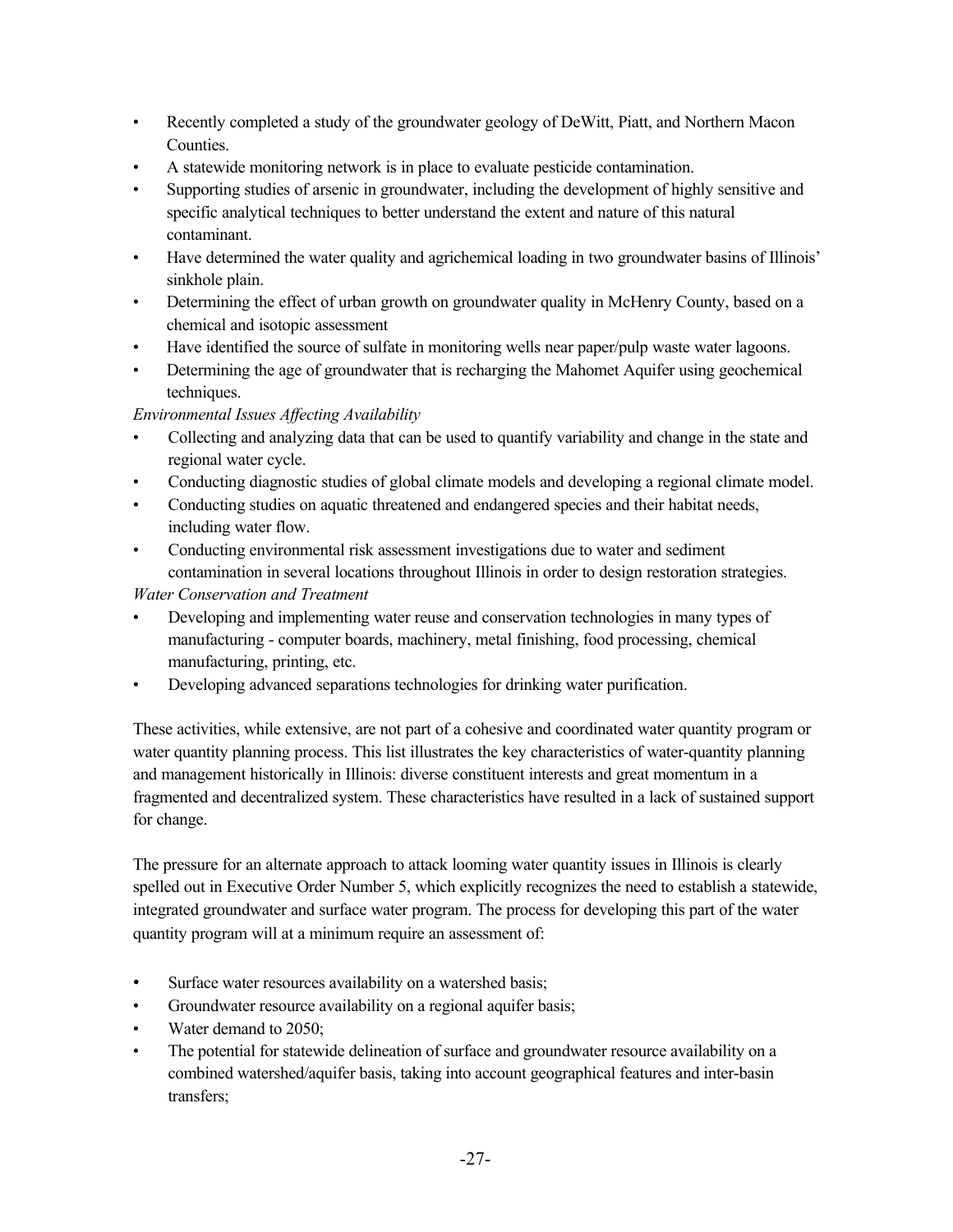- The potential for statewide regional delineations based on existing factors, such as policy, programs, and political subdivisions, among other things.
- Regional and temporal variations in water availability based on evaluation of historical records, current conditions, and projection of surface water and groundwater conditions.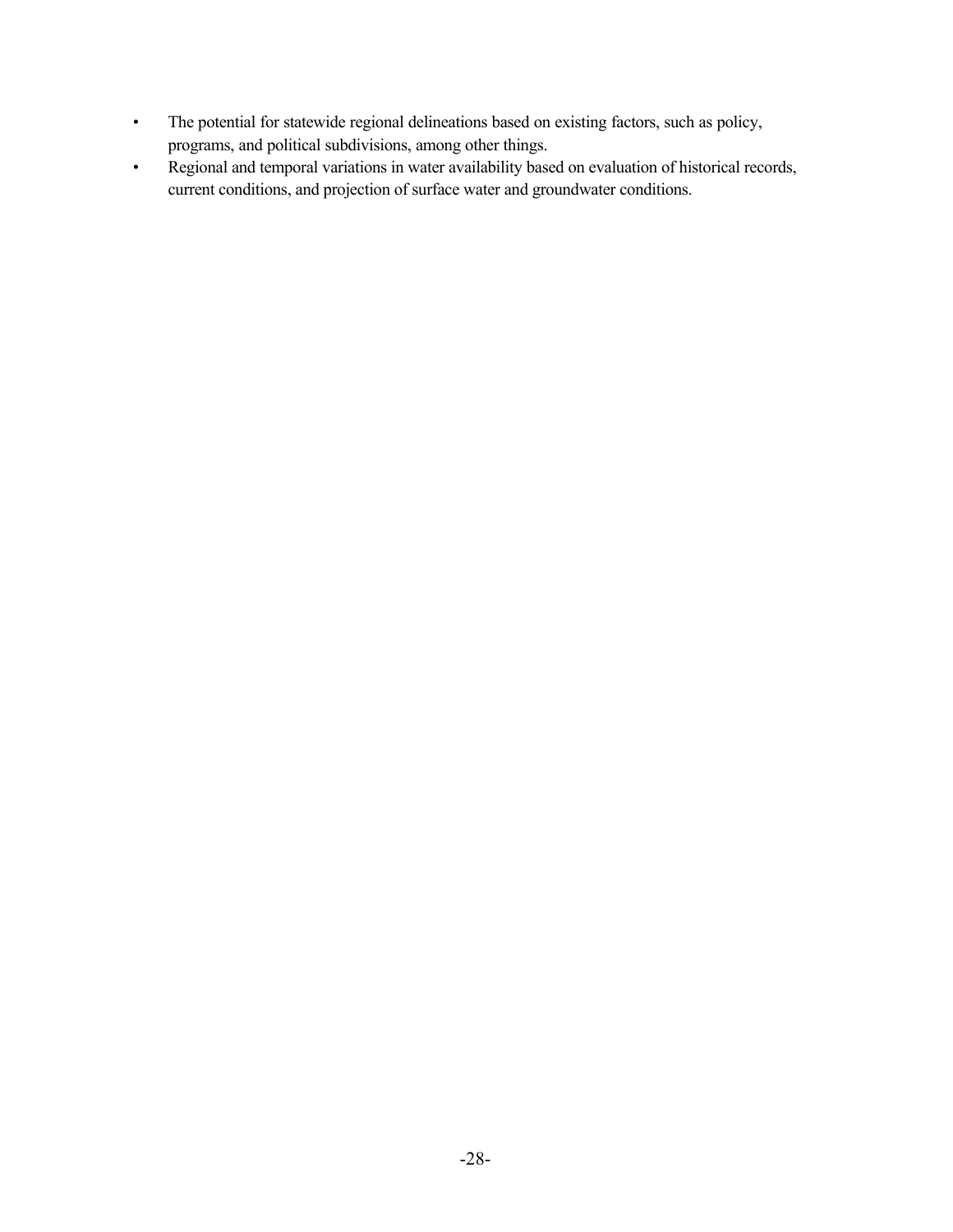## **Appendix III STATE INVOLVEMENT IN WATER QUANTITY ISSUES**

#### **Interagency Coordinating Committee on Groundwater**

The Illinois Groundwater Protection Act (IGPA) created the Interagency Coordinating Committee on Groundwater (ICCG). Chaired by the director of the Illinois Environmental Protection Agency (or designee), the Committee has members from nine state agencies/departments:

- Environmental Protection Agency (Chair)
- Department of Natural Resources
	- < Office of Water Resources
	- < Office of Mines and Minerals
	- < Illinois State Geological Survey
	- < Illinois State Water Survey
	- < Office of Realty and Environmental Planning
- Department of Public Health
- Office of the Fire Marshall
- Department of Agriculture
- **Emergency Management Agency**
- Department of Commerce and Community Affairs
- Department of Nuclear Safety
- Illinois Department of Transportation's Division of Highways

The ICCG has held quarterly meetings since 1988 to address groundwater protection issues. The ICCG is required to:

- Review and coordinate the state's policy on groundwater protection;
- Review and evaluate state laws, regulations, and procedures that relate to groundwater protection. [Surface water is hydraulically linked and relates to the protection of groundwater and vice versa];
- Review and evaluate the status of the state's efforts to improve groundwater quality and enforce groundwater protection laws, and make recommendations for improving these efforts;
- Recommend procedures for better coordination among state groundwater programs and with local programs related to groundwater protection;
- Review and recommend procedures to coordinate the state's response to specific incidents of groundwater pollution and coordinate dissemination of information among agencies responsible for the state's response;
- Make recommendations for and prioritize the state's groundwater research needs;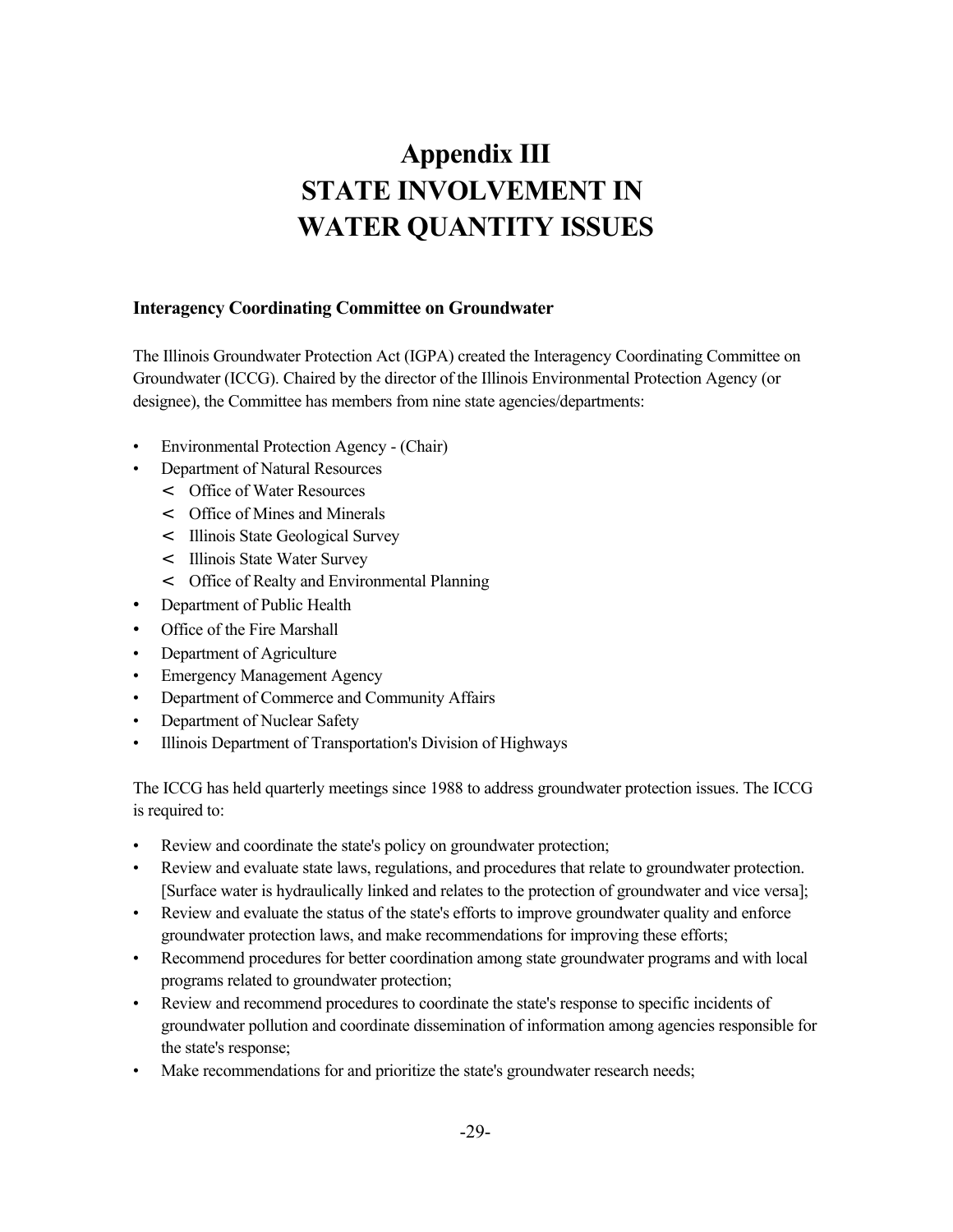- Review, coordinate and evaluate groundwater data collection and analysis;
- Beginning on January 1, 1990, report biennially to the Governor and the General Assembly on groundwater quality, quantity, and the state's enforcement efforts.

The Chairman of the ICCG is required to propose a groundwater protection regulatory agenda for consideration by the Committee and the Groundwater Advisory Council (GAC). The principal purpose of the agenda is to systematically consider the groundwater protection aspects of relevant federal and state regulatory programs and to identify any areas where improvements may be warranted. To the extent feasible, the agenda also serves to facilitate a more uniform and coordinated approach toward protection of groundwater in Illinois. Upon adoption of the final agenda by the ICCG, the Chairman of the ICCG assigns a lead agency and any support agencies to prepare a regulatory assessment report for each item on the agenda. Each such report specifies the nature of the groundwater protection provisions being implemented and evaluates the results achieved. Special attention is given to any preventive measures being utilized. After review and consideration by the ICCG, the reports become the basis for recommending further legislative or regulatory action.

Moreover, since January 1, 1992, the ICCG has been required to provide a comprehensive status report to the Governor and the General Assembly concerning implementation of the IGPA. The ICCG is further required to consider findings and recommendations that are provided by the GAC, and to respond in writing regarding these recommendations. The Chairman of the ICCG is required to designate a liaison person to serve as a facilitator of communications with the GAC. (See http://www.epa.state.il.us/water/groundwater/groundwater-protection/index.html)

#### **Groundwater Advisory Council**

The GAC is composed of nine public members appointed by the Governor, including two persons representing environmental interests, two persons representing industrial and commercial interests, one person representing agricultural interests, one person representing local government interests, one person representing a regional planning agency, one person representing public water supplies, and one person representing the water well drilling industry. The GAC is required to:

- Review, evaluate, and make recommendations regarding state laws, regulations and procedures that relate to groundwater protection;
- Review, evaluate, and make recommendations regarding the state's efforts to implement the IGPA and to generally protect the groundwater of the state;
- Make recommendations relating to the state's needs for groundwater research; and
- Review, evaluate, and make recommendations regarding groundwater data collection and analyses.

The current members are:

- Bill Compton (Chair), Caterpillar
- Dennis Duffield, Director of Public Works, City of Joliet
- Jack Norman, Sierra Club.
- Dr. George Czapar, Coordinator Illinois Council on Agricultural Best Management Practices
- Dennis Dreher, Northeastern Illinois Planning Commission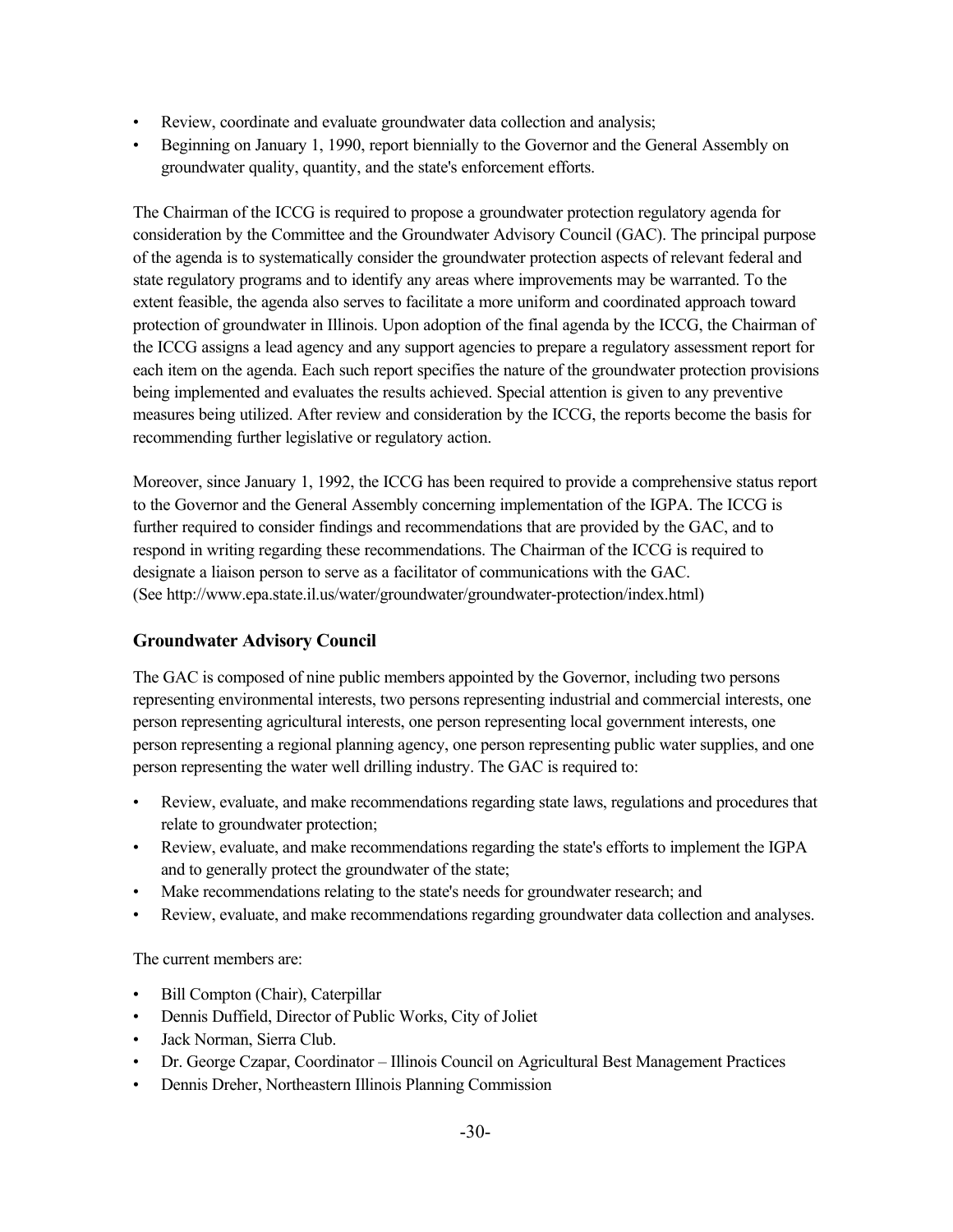- Robert J. Millar, Industry Consultant
- Paul McNamara, Southwestern Metropolitan Planning Commission
- John D. Liberg, Illinois Association of Groundwater Professionals
- Robert C. Kohlhase, Farnsworth and Wylie

#### **Priority Groundwater Protection Planning Regions and Committees**

The Illinois EPA was required to establish a regional groundwater protection planning program. Since 1991 the Illinois EPA, in cooperation with IDNR, has designated four priority groundwater protection planning regions. These regional designations took into account the location of recharge areas that were identified and mapped by the State Geological Survey. Further, the IEPA director establishes a regional planning committee for each priority groundwater protection planning region. Each regional planning committee is responsible for the following:

- Identifying and advocating for region-specific groundwater protection matters;
- Monitoring and reporting the progress made within the region regarding implementation of protection for groundwater;
- Maintaining a registry of instances where the Agency has issued an advisory of groundwater contamination hazard within the region;
- Facilitating informational and educational activities relating to groundwater protection within the region; and
- Recommending to the Agency whether there is a need for regional protection pursuant to regulated recharge area.

#### **State Water Plan Task Force**

The State Water Plan Task Force is an interagency group composed of management level representatives from seven state resource agencies, the University of Illinois, and the Governor's Office. The task force has met on a quarterly basis since 1980 and held its 100<sup>th</sup> meeting in February 1999. Over the course of its existence, the task force has published the State Water Plan (in 1984) and 28 reports from 19 special work groups. As a result of these efforts, initiatives were undertaken for the comprehensive management of the Illinois River system, the Mahomet Aquifer system, statewide drought response, groundwater quantity management programs, instream flow protection management and research, water and sediment measuring networks, among others. The state's policy for groundwater quality protection that was adopted in the IGPA was drafted by a work group of the State Water Plan Task Force.

The task force is chaired by the director of the IDNR Office of Water Resources and is supported by technical staff of the various member agencies as well as the Scientific Surveys. It was initially funded by a federal grant but since 1984 has been a voluntary effort by the member agencies. It serves at the pleasure of the current administration and does not have any specific statutory origin other than the water planning and conflict resolution powers assigned to the Office of Water Resources under 20 ILCS 801/5-10 (a)-(e). These powers deal with research and data collection, conflict resolution and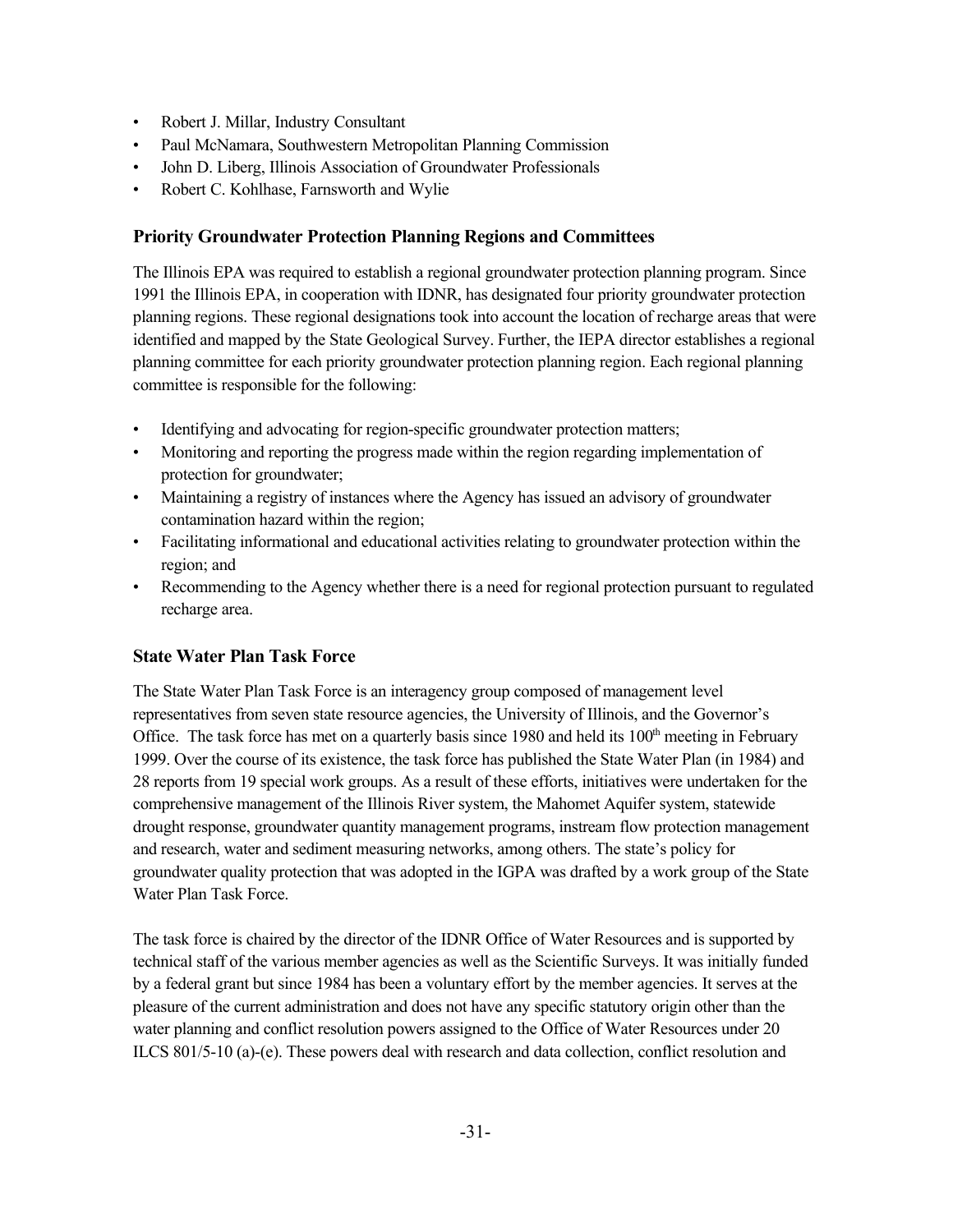equitable reconciliations, and making recommendations for legislation to better manage the state's water resources.

#### **Drought Response Task Force**

The State's Drought Response Task Force was first organized in 1983 under a recommendation of the Illinois State Water Plan Task Force. The Drought Task Force is co-chaired by the Director of the IDNR Office of Water Resources and the head of the Public Water Supply Section of the IEPA. Other members include the Department of Agriculture, Department of Commerce and Community Affairs, Emergency Management Agency, State Water Survey, IDNR Division of Fisheries, and the Office of the Governor. The task force does not have any specific statutory powers or authorities other than those of its member agencies, and participation is based on the voluntary cooperation of its member agencies. It has been activated eight times, most recently during a six-month period in August 1999.

Each task force agency has technical expertise and capabilities in specific areas of drought management, including in-depth knowledge of statewide rainfall distribution on a daily basis, soil moisture, streamflow, reservoir levels, evaluation of alternative water supply sources for both emergency and long-range uses, installation of emergency pumping and piping equipment, water sanitation and quality considerations, graduated water conservation practices, aquatic habitat impact assessment, and methods of financing alternative water supplies.

#### **Current Statutory Authorities for Managing Water Supply Developments**

Water developers may face several regulatory measures that constrain development of the state's water supplies, primarily federal and state controls that protect navigation and the environment. These measures, particularly at the federal level, can be regulations that directly require permits for development, or they can be indirect requirements that effectively control permitting under the regulatory programs.

#### **Water Supply Protection through Federal Regulatory Programs**

The three primary federal licensing procedures applicable to water resource development are the Federal Power Act, the Rivers and Harbors Act of 1899, and the dredge and fill permit program under the Clean Water Act.

#### Federal Power Act

The Federal Power Act (FPA) includes a licensing provision for water power development projects in the navigable waters of the U.S. and certain other projects such as those that utilize the surplus water or water power from any federal dam. The Act is administered by the Federal Energy Regulatory Commission (FERC).

FPA requires that any power project given authorization must be the one best adapted to a comprehensive development plan, not just for power development but also for other beneficial public uses, including recreational purposes. This means that FERC licensing proceedings provide a forum for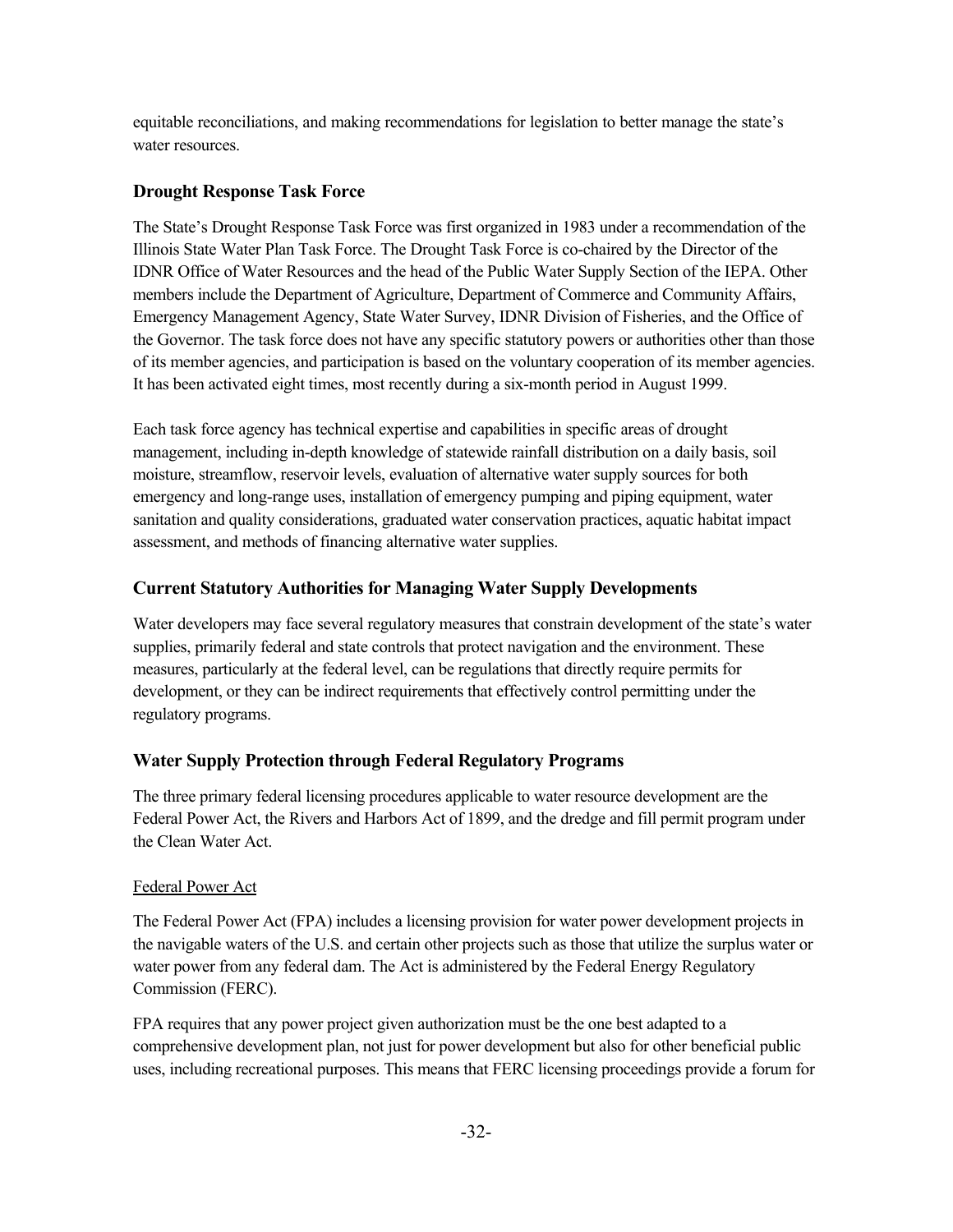balancing opposing interests regarding the use of a particular stream. A basic aspect of this balancing process is an accommodation between developmental and preservationist interests.

While state participation is possible, a state cannot dictate the outcome of such proceedings or require compliance with state regulations. In 1946 the U.S. Supreme Court ruled that granting states a veto power over proposed projects would destroy the effectiveness of the federal control program.

#### Rivers and Harbors Act of 1899

The Rivers and Harbors Act of 1899 (RHA) provides authority for the Corps of Engineers (COE) to exercise control over construction in navigable waters. The original objective was to protect navigation and navigable capacity, but the program has been expanded to include environmental protection as well. RHA, therefore, provides a potential basis for consideration of minimum flow needs.

RHA applies to "navigable waters" as traditionally defined by the federal courts. Included in COE's current definition are "those waters that are subject to the ebb and flow of the tide and/or are presently used, or have been used in the past, or may be susceptible for use to transport interstate or foreign commerce." The definition has been extended to artificial waters subject to tidal action, natural waters that can be made navigable by means of improvements, and non-navigable tributaries that affect the navigable capacity of a navigable mainstream. Regulatory jurisdiction under RHA for rivers and lakes generally extends to the entire water surface and bed up to the high water mark.

#### Clean Water Act Dredge and Fill Permit Program

Section 404 of the Clean Water Act (CWA) gives COE authority to regulate dredge and fill activities in navigable waters. However, the term navigable waters as used in CWA is defined as "the waters of the United States, including the territorial seas." The definition is not limited to waters with physical suitability for navigation and is, therefore, broader than the traditional definition employed under RHA. COE has defined its regulatory jurisdiction under CWA to include coastal waters, waters suitable for use in interstate or foreign commerce and their tributaries, interstate waters and their tributaries, and other waters whose degradation or destruction could affect interstate commerce.

A broad range of activities that modify natural water conditions is covered by this program. Dredged material is defined as material that is excavated or dredged from waters of the United States. Fill material is any material used for the primary purpose of replacing an aquatic area with dry land or changing the bottom elevation of a water body.

The dredge and fill permit program potentially applies to all the nation's waterways and encompasses essentially all types of dredge and fill activities. Not all such projects require an individual permit. Provision is made for issuance of general permits on a nationwide and regional basis for activities that cause only minimal individual and cumulative environmental impact or where needed to avoid unnecessary duplication of regulatory control. Nationwide permits are published as part of general Department of the Army regulations while regional permits can be issued by individual COE division or district engineers according to prescribed procedures.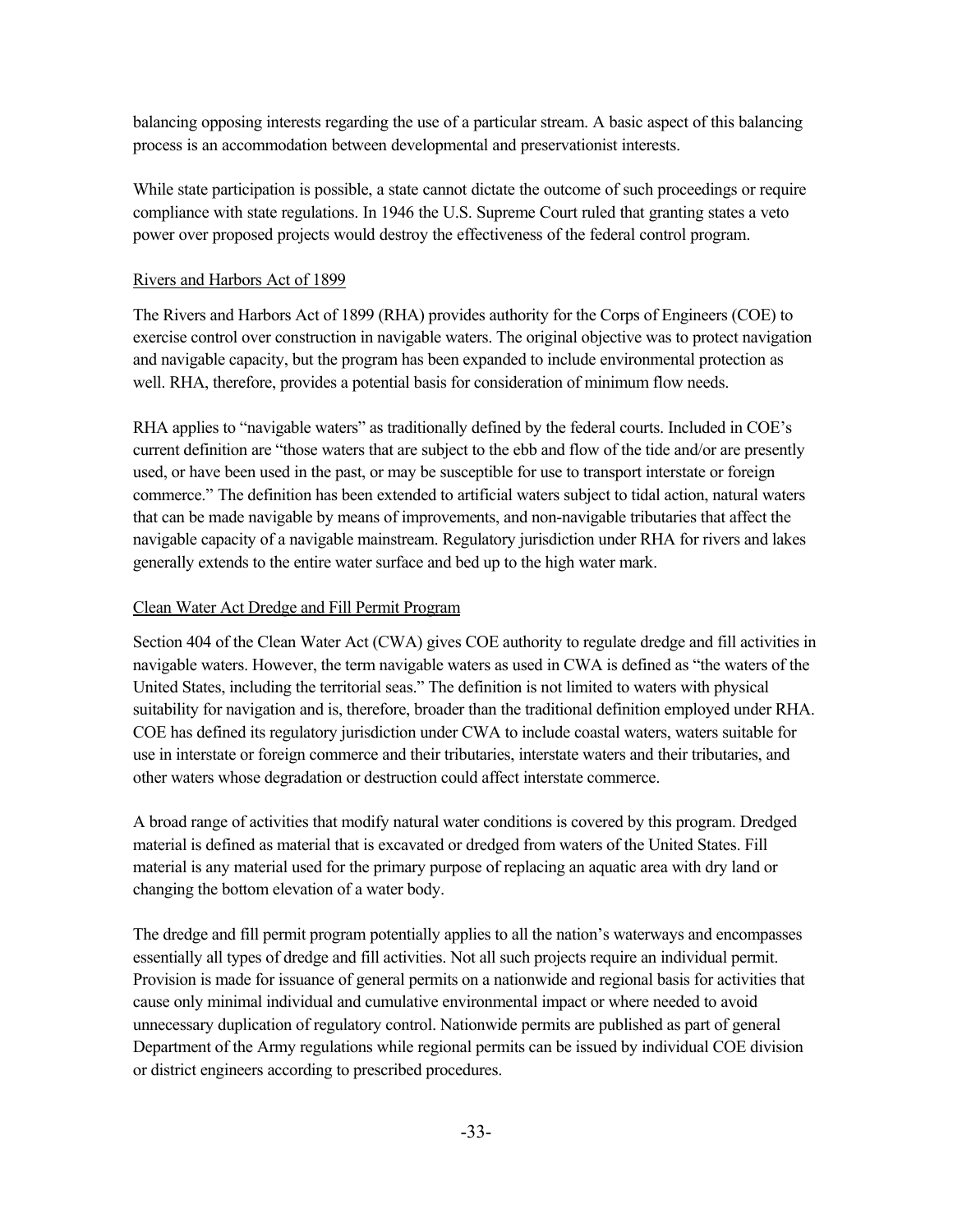#### **Water Resource Protection Provided Through Special Provisions to the Issuance of Federal Permits**

The federal government has often imposed provisions before issuing the permits discussed above. Those discussed below may be applied for the protection and management of water supply sources.

#### National Environmental Policy Act

The National Environmental Policy Act (NEPA) requires federal agencies to consider the environmental consequences of their decisions, primarily through environmental impact statements (EIS). An EIS is required for every recommendation or report on proposals for legislation or other major federal actions that could significantly affecting the quality of the human environment. These include activities directly carried out by federal agencies, activities receiving federal funding,, and federally licensed activities. The initial determination of what constitutes a major federal action significantly affecting the quality of the human environment is made by the individual agency responsible for the activity in question, with such determinations subject to judicial review.

The decision-making agency must distribute draft environmental impact statements to interested parties relatively early in their decision process. In this way, it can consider outside comments and recommendation before formulating a final position on the proposed action. Thus, state agencies and other parties interested in protecting water resources have a forum for raising concerns and making recommendations about water developments.

#### Fish and Wildlife Coordination Act

The Fish and Wildlife Coordination Act (FWCA) establishes the policy that wildlife conservation receive equal consideration and be coordinated with other aspects of water resources development.

Any federal agency or federal licensee proposing to modify a natural body of water must consult with the U.S. Fish and Wildlife Service and the wildlife management agency of the state involved. Resulting recommendations of the Fish and Wildlife Service and appropriate state agencies are required to be made part of the project proposal. FWCA does not establish an absolute procedure for the veto of a water development project by fish and wildlife agencies but the Act does provides a mechanism for identifying and considering the adverse effects within the project evaluation process.

#### Endangered Species Act

The Endangered Species Act (ESA) protects plant and animal species facing possible extinction. The Act prohibits direct harm to designated species and commercial activities associated with such species, and contains protective measures for ecosystems upon which such species depend. The protective provisions are limited to species specially designated under procedures established by the Act.

"Each Federal agency shall, in consultation with and with the assistance of the Secretary (of the Interior, Commerce or Agriculture), insure that any action authorized, funded, or carried out by such agency... does not jeopardize the continued existence of any endangered species or threatened species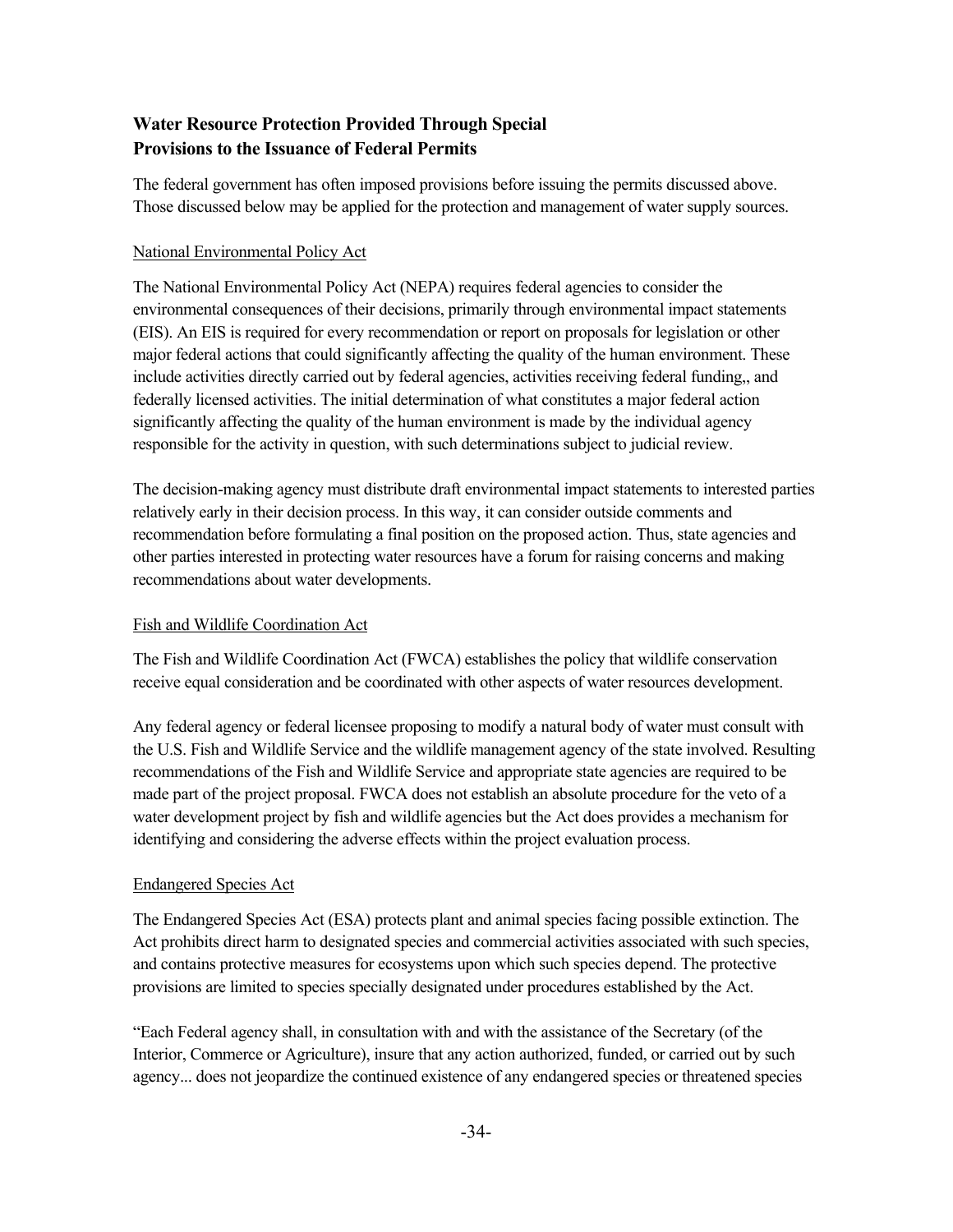or result in the destruction or adverse modification of habitat of such specie which is determined.., to be critical, unless such agency has been granted an exemption by the (Endangered Species) Committee..."

Since creation of the above exemption mechanism (in 1978), ESA's prohibition of destruction of the critical habitat of designated species is not absolute. The existence of an endangered species within the area of influence of a proposed project, however, remains a major impediment to the project's approval. While the ESA cannot be relied upon to provide systematic protection of water supply sources, it can provide protection wherever endangered species that require water-dependent habitat exist.

#### **Federal Deference to State Views on Permit Issuance**

In general, the federal government has voluntarily decided to give substantial weight to state views regarding approval of water development projects. Two provisions are particularly relevant: 1) the general Corps of Engineers (COE) regulatory procedures that incorporate state views to a substantial extent, and 2) a mechanism in the federal Clean Water Act that allows state veto of federal licenses in certain situations.

COE permits generally will be issued in cases of a favorable state review, provided federal concerns as reflected in relevant statutes and regulations have been "followed and considered." Permits for activities endorsed by a state would be denied only in the case of "overriding national factors of the public interest that may be revealed during the processing of the permit application.. . ." The COE permit will not be issued where required state or local approvals have been denied prior to final action on the COE permit application. In addition, COE conditions its permit on a positive expression of overall state consent.

The water quality certification provision of Section 401 of the Clean Water Act A provides the other advantage to state water rights. Section 401 requires certain applicants for federal licenses to provide the licensing agency with certification from the state that the activity will be consistent with specified sections of the act. The requested license cannot be granted without such certification if the provision applies. The scope of the provision encompasses ".. . any activity including, but not limited to, the construction or operation of facilities, which may result in any discharge into the navigable waters...." This language has been interpreted broadly to include not only waste disposal operations but also such activities as dam operation and excavation within navigable waters. When combined with the broad definition of 'navigable waters' used in the Clean Water Act, the range of activities covered is considerable.

The provision indicates that approval or denial of a certification is to be based on a determination of consistency with Sections 301,302, 303, 306 and 307 of CWA. These sections prescribe effluent and stream standards, the basic mechanisms for water quality control. While minimum flow is not directly addressed, water withdrawal can be addressed by recognizing the relationship between water withdrawal and water quality. A primary relationship arises from the water quality impacts of withdrawal facility construction. In fact, construction activity is essential to activating the certification process since water withdrawal alone does not require a federal permit to which the certification process could attach. Once the certification process is activated by the need for a federal permit, however, a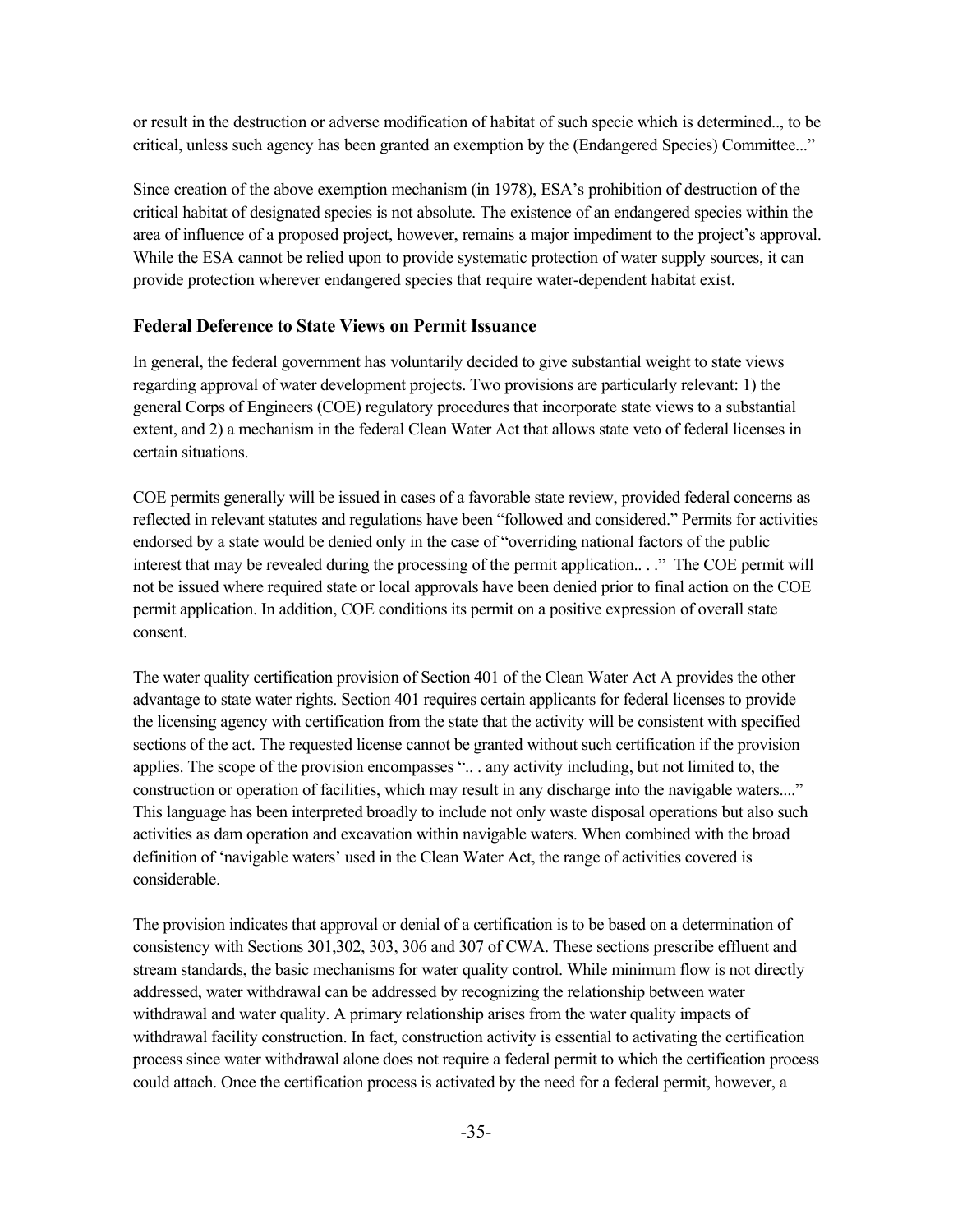state apparently is free to consider the direct impacts of the water withdrawal as a factor in its decision to grant certification. The resulting reduction in streamflow may have the potential to violate stream standards or displace designated uses of the body of water in question, leading the state to deny certification.

The 401 certification process, therefore, appears to be a significant mechanism for protecting surface water sources even though this intent is not explicitly stated in the Clean Water Act. The federal government has also attempted to avoid displacement of a state's water allocation program by means of any federal pollution control activities. The primary limitation of the certification process appears to be its lack of applicability to water diversion not involving construction or disturbance within a body of water and, therefore, not requiring a federal license. Nevertheless, the process provides substantial authority for state action to protect minimum flows in a substantial range of situations. State flexibility has been promoted by court decisions holding that state certification decisions can only be reviewed in state courts and not federal courts or administrative agencies.

#### **Use of State Controls Over Water Development to Achieve Protection Within the States' Public Waters**

IDNR has full and complete jurisdiction over the public waters of the State of Illinois pursuant to "An Act in relation to the regulation of the rivers, lakes and streams of the State of Illinois." Under this legislation the department has a duty to supervise every use of public waters to protect navigation, aquatic life, and other instream public uses and to insure the natural conditions of public waters are not improperly changed to the detriment of these public uses. There are over 33,000 miles of rivers and stream in Illinois of which 7.5% (2,500 miles) are legally classified as public waters. Major public waters include the Illinois, Rock, Kankakee, and Fox rivers and the lower reaches of the Sangamon and Kaskaskia rivers.

Under the "Rivers, Lakes and Streams Act" the terms "public waters" or "public bodies of water" are defined as follows:

"Wherever the terms public waters or public bodies of water are used or referred to in this Act, they mean all open public streams and lakes capable of being navigated by water craft, in whole or in part, for commercial uses and purposes, and all lakes, rivers and streams which in their natural condition were capable of being improved and made navigable, or that are connected with or discharged their waters into navigable lakes or rivers within, or upon the borders of the State of Illinois, together with all bayous, sloughs, backwaters, and submerged lands that are open to the main channel or body of water and directly accessible thereto."

The Department is authorized under the Rivers, Lakes and Streams Act to do the following:

"It shall be the duty of the Department of Natural Resources to have a general supervision of every body of water within the State of Illinois, wherein the State or the people of the State have any rights or interests, whether the same be lakes or rivers, and at all times to exercise a vigilant care to see that none of said bodies of water are encroached upon or wrongfully seized or used by any private interest in any way, except as may be provided by law and then only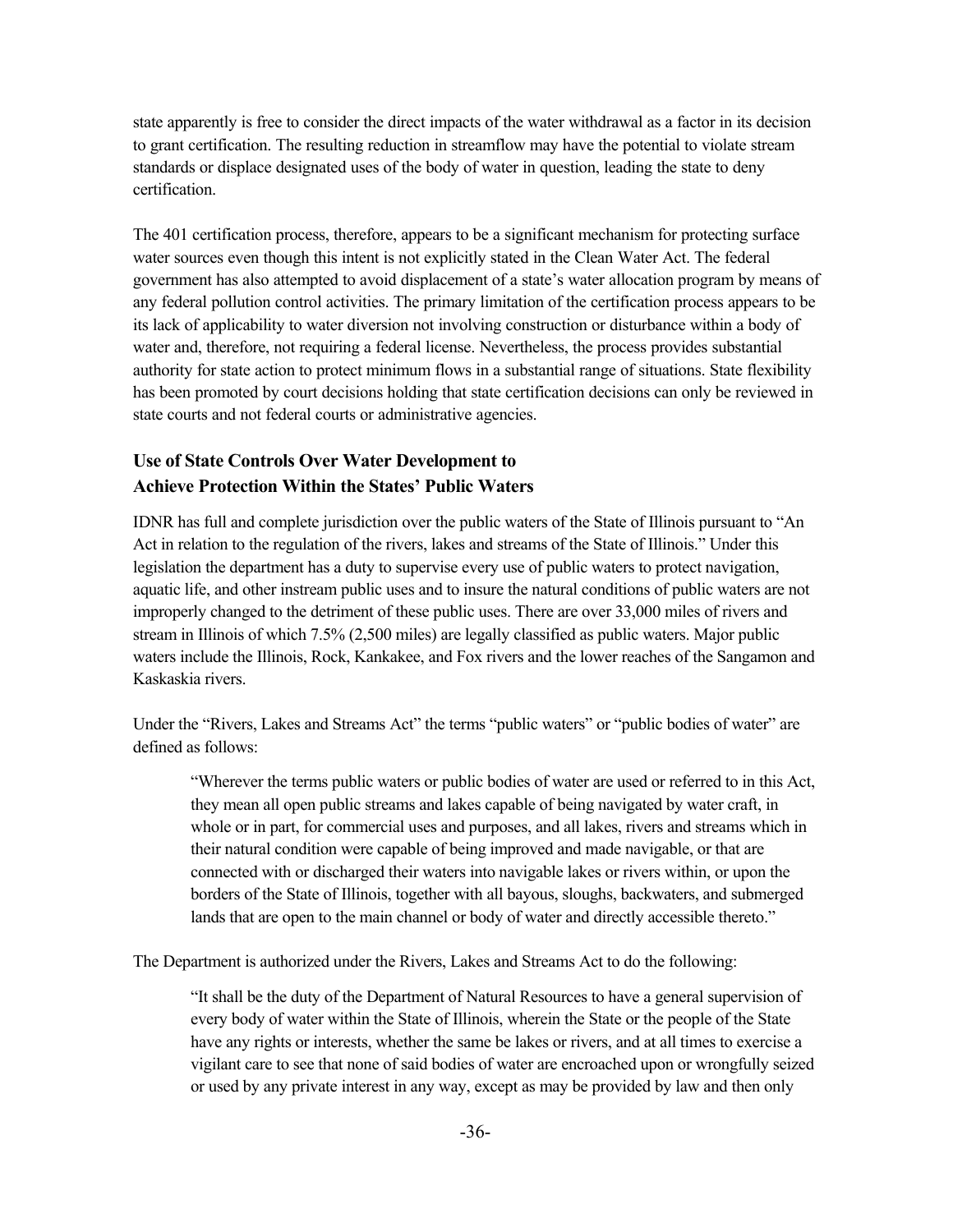after permission shall be given by said department, and from time to time for that purpose to make accurate surveys of the shores of said lakes and rivers and to jealously guard the same in order that the true and natural conditions thereof may not be wrongfully and improperly changed to the detriment and injury of the State of Illinois.

"The Department of Natural Resources shall have power and authority to inquire into encroachments upon, wrongful invasion and private use of every stream, river, lake or other body of water in which the State of Illinois has any right or interests. The department shall have power to make an enforce such orders as will secure every stream, river, lake or other body of water, in which the State of Illinois has any right or interest against encroachment, wrongful seizure or private use.

"Said Department of Natural Resources shall, for the purpose of protecting the rights and interests of the State of Illinois, or the citizens of the State of Illinois, have full and complete jurisdiction of every public body of water in the State of Illinois, subject only to the paramount authority of the Government of the United States with reference to the navigation of such stream or streams, and the laws of Illinois, but nothing in this Act contained shall be construed or held to be any impairment whatsoever of the rights of the citizens of the State of Illinois to fully and in a proper manner enjoy the use of any and all of the public waters of the State of Illinois, and the jurisdiction of said Department of Natural Resources shall be deemed to be for the purpose of protecting the rights of the people of the State in the full and free enjoyment of all such bodies of water, and for the purpose of preventing unlawful and improper encroachment upon the same, or impairment of the rights of the people with reference thereto, and every proper use which the people may make of the public rivers and streams and lakes of the State of Illinois shall be aided, assisted, encouraged and protected by the Department of Natural Resources."

Under these authorities the Department presently requires permits for all dams, fills, or other permanent structures that are placed or constructed in the public waters. Permits are not required for water withdrawal if a permanent structure is not proposed as part of the withdrawal activity. Permits for withdrawal structures contain as a minimum a special condition to protect minimum stream flows, including a statement that withdrawals will be limited or prohibited during periods of low flow if necessary to prevent adverse effects on navigation and other public uses.

#### **Lake Michigan Allocations**

Pursuant to state law and a United States Supreme Court Decree, the Department of Natural Resources, Office of Water Resources, is responsible for allocating Lake Michigan water. Currently, 201 public water supply systems serving approximately 6.8 million northeastern Illinois residents have an allocation permit from the Department.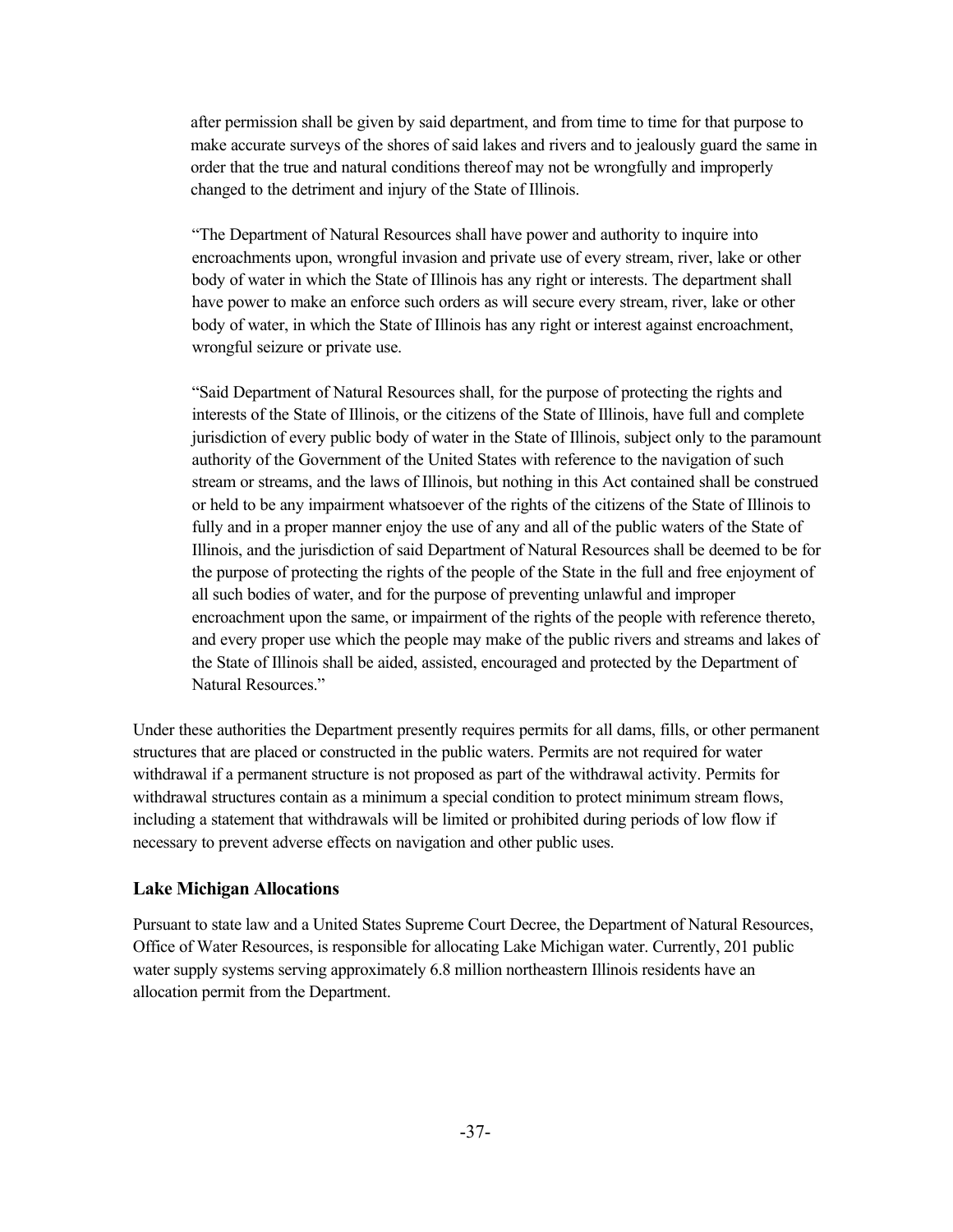#### **Allocations from Federal Reservoirs**

The Illinois Department of Natural Resources is responsible for contracting with water users for portions of the states' previously acquired interest in several federal reservoirs. The reservoirs are Lake Shelbyville, Carlyle Lake, and Rend Lake.

#### **Management of Groundwater Withdrawals**

Through the Water Use Act of 1983 the General Assembly has declared it to be in the public interest to better manage and conserve water, and to provide for public notice of planned substantial (over 100,000 gpd) withdrawals of groundwater from new points of withdrawal before water is withdrawn.

The general purpose and intent of the Act was to establish a means of reviewing water conflicts before damage to any person is incurred, and to establish a rule for mitigating water shortage conflicts. The Act gives authority to county Soil and Water Conservation Districts (SWCD's) to receive notice of incoming substantial users of water and establishes a reasonable use rule for groundwater withdrawals. It also requires the SWCD to review, with help from the ISGS and ISWS, potential impacts of withdrawals within 30 days and to make the reports public.

In 1987, the Act was amended to add a section dealing with "groundwater emergency restrictions." The amendment provided authority to four county SWCD's (Kankakee, Iroquois, Tazewell and McLean) to recommend to the Department of Agriculture restrictions on groundwater withdrawal and required existing points of withdrawal that are capable of producing more than 100,000 gpd of water to be registered. The amendment also established a procedure for individuals to file complaints with the SWCD when a point of withdrawal fails to furnish its normal supply of water due to a substantial lowering of the groundwater level in the area.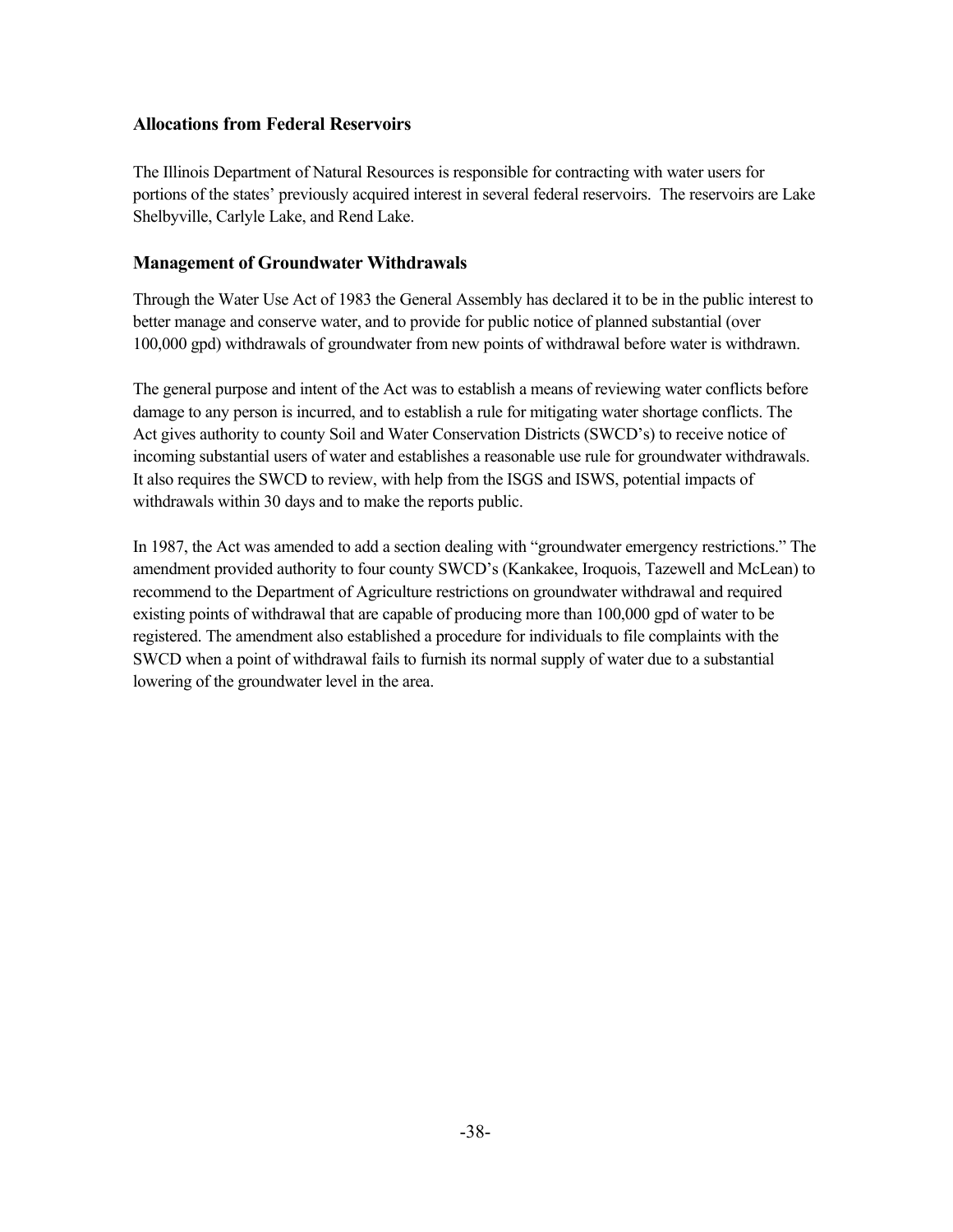## **Appendix IV A DRAFT STRATEGIC PLAN FOR WATER QUANTITY PLANNING AND MANAGEMENT**

The residents of Illinois will have a secure, adequate, and reliable supply of clean water at reasonable cost. This will be accomplished through statewide oversight of regional water quantity planning and management based on watersheds and aquifers. Regional planning will be conducted with input from professional scientists in close cooperation with local and county officials, constituents, and the public. Science-based regional planning will be the foundation for regional water quantity management.

#### **GOAL**

Establish a water quantity planning and management group to develop by March 1, 2003 a strategic plan for water quantity planning and management in Illinois. The plan shall include:

- Delineation of major aquifers and watersheds to form the basis for regional water quantity planning and management;
- Guidelines for the appropriate geographical resolution and accuracy of data sets, maps, and models for regional planning;
- Composition of regional planning teams;
- Authorities and responsibilities for the regional teams and for their interactions with local, county, and state officials;
- Mechanisms of integrating watershed and aquifer planning;
- An institutional framework for state oversight and default planning and appropriate state authorities and responsibilities;
- Mechanism for public input to the planning process and review of the products; and
- An estimate of financial and human resources needed for water quantity planning and management on a continuing basis.

#### **STRATEGIES**

- Establish avenues of communication with stakeholders statewide.
- Build a statewide consensus for water resources planning.
- Emphasize the need for sound science.
- Emphasize the need for long-range water resources planning (20 to 50 years).
- Consider conjunctive use of ground and surface water, and water conservation and reuse.
- Draw on the data and information available through a Decision Support System.
- Identify gaps in critical scientific information and emphasize the need to fill them.
- Express uncertainties, risk, and costs in the evaluation of water-supply options, etc.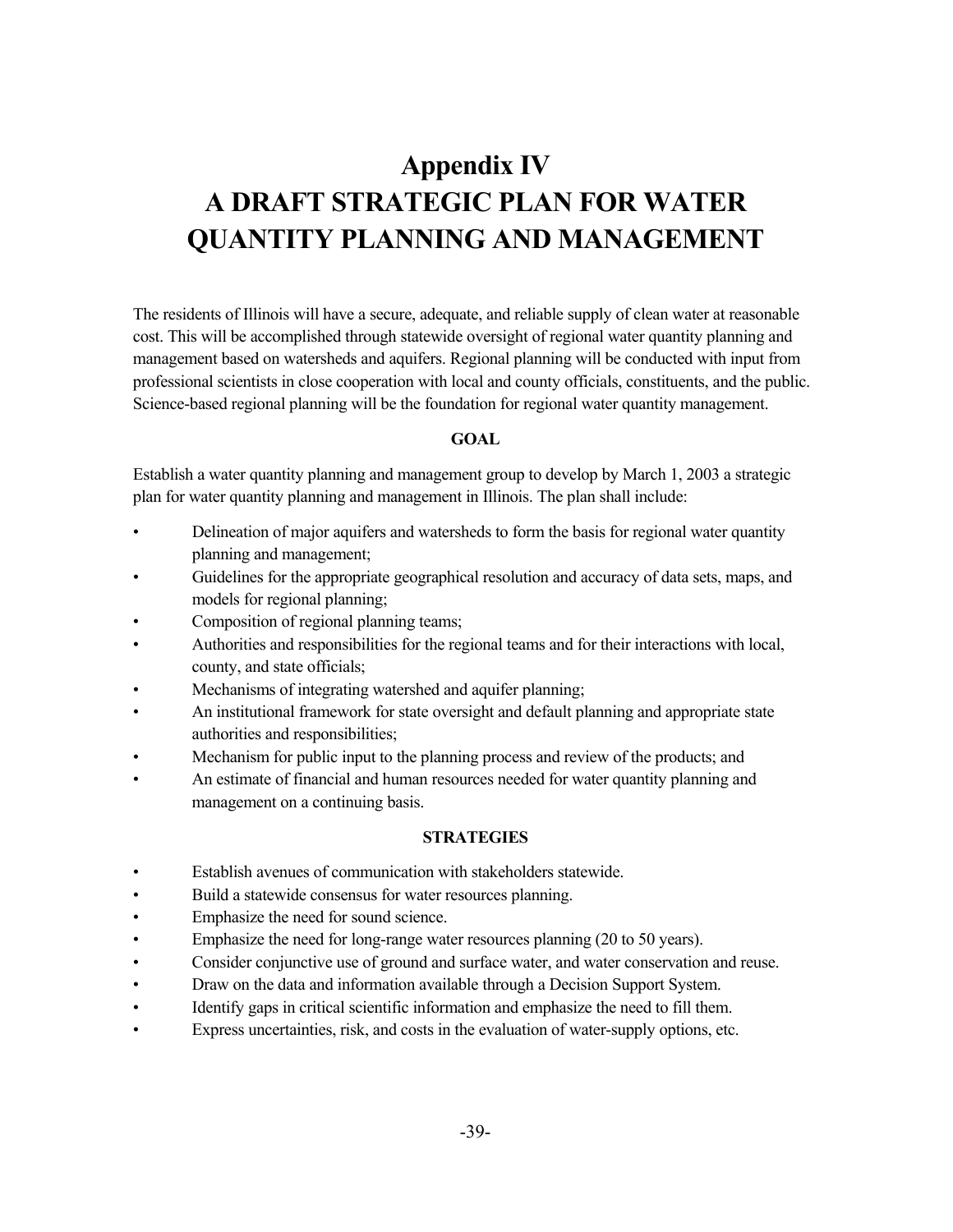### **AGENDA**

#### **FY 2003**

#### *1. By March 1, 2003 formally establish an interim water quantity planning and management process and develop a draft strategic plan for water quantity planning and management statewide.*

It will be necessary for the administration and/or the legislature to require the establishment of an interim water quantity planning and management process. The first step in that process should be the development of a strategic plan for water quantity planning and management. The steps outlined hereafter begin to develop an outline for such a process. It is neither complete nor set in concrete. The intent is to demonstrate that strategic planning offers a suitable framework for water quantity planning and management in Illinois. The purpose of strategic planning is to establish a process in which diverse constituencies can participate to establish a common vision, goals, objectives, strategies, and identify data and resource needs. Establishing a water quantity plan should be the first step toward improved water quantity management.

*2. By April 1, 2003 provide agency and public review of the draft strategic plan for water quantity planning and management, modify as necessary, develop an implementation plan, seek necessary funding, and begin implementation on July 1, 2003.*

It is critical that any plan for establishment of an interim water quantity planning and management process have broad review by state and municipal governments, water suppliers, and water users. It is also critical that the process of collecting updated information about water supply, use, and demand (as described below) begin as soon as possible.

#### **FY 2004**

*3. Strengthen the scientific basis for planning and management by funding needed scientific studies that answer the following questions:*

*A. How much water is potentially available from known sources and how well are they characterized?*

*B. How much water will be available in the future?*

*C. How much water do we withdraw, use, and lose?*

**D.** *What are the impacts of water withdrawals?*

**E.** *How much water will be needed in the future?*

**F.** *To what extent can our existing water supply and distribution systems meet additional demand?*

**G.** *What are the options for increasing water supply and /or decreasing demand and where are suitable locations for water intakes?*

**H.** *How can pricing/economics change demand?*

The hydrologic cycle provides a suitable scientific framework for studying the interactions among, for example, precipitation, streamflow, reservoir storage, soil moisture, aquifer potential yield, and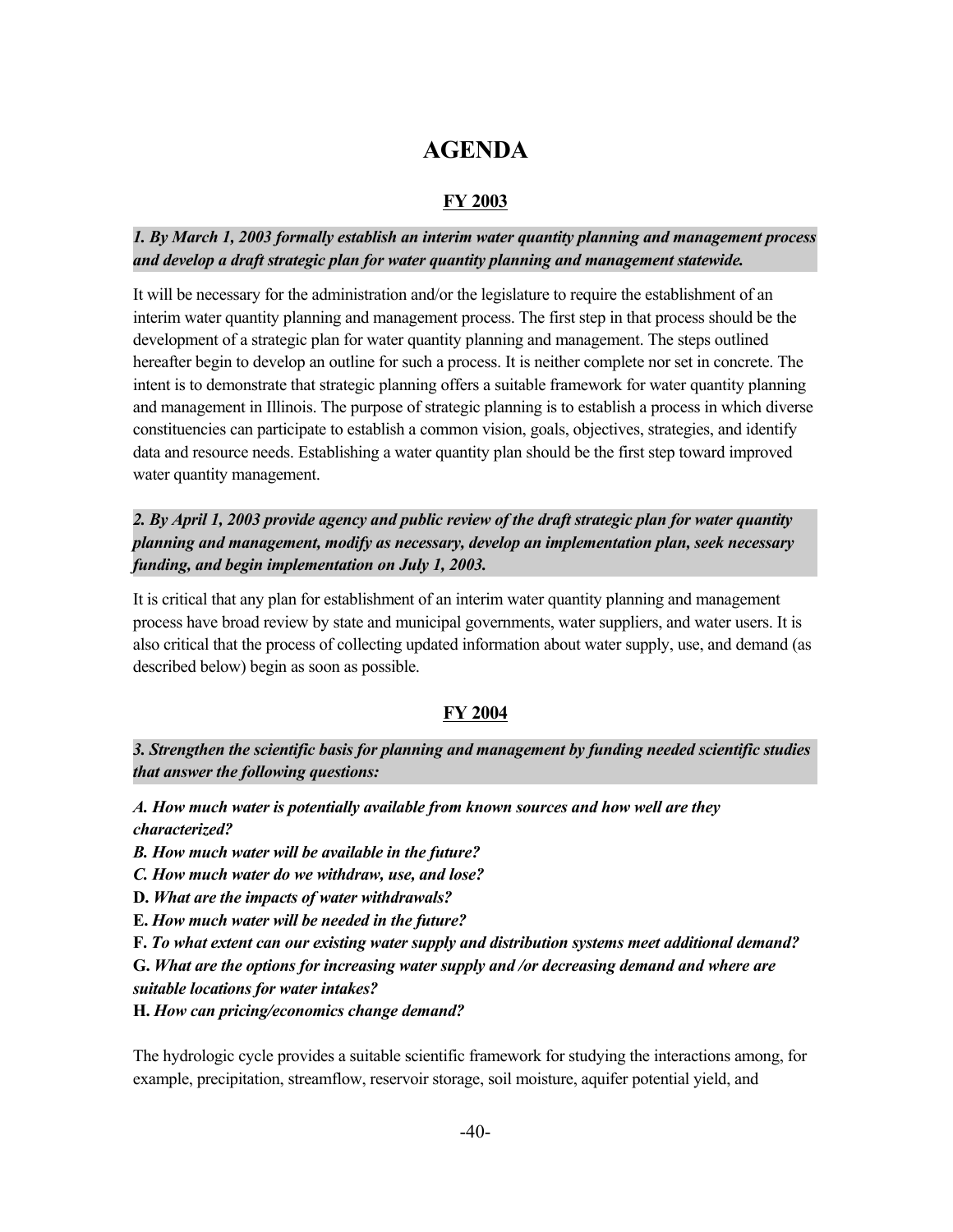groundwater levels, all of which vary over time. For water quantity planningpurposes we recommend 2050 as a target year for supply/demand projections and recommend that 1 in 50 year, 1 in 100 year, and worst-case droughts and their potential impacts be addressed. These risk assessments will provide a basis for risk management.

#### *A. How much water is potentially available from known sources and how well are they characterized?*

A1. Use existing maps of the distribution and character of aquifers and available information on groundwater withdrawals to estimate known groundwater resources.

*Data collection*: compile existing statewide, regional, and local aquifer maps and data on aquifer properties, groundwater withdrawals, and groundwater resource potential.

*Data analysis*: develop groundwater resource estimates based on available mapping, known aquifer properties, and present climate conditions.

A2. Produce improved estimates of lake and reservoir evaporation by undertaking a monitoring program on 7 lakes and/or reservoirs across the state.

*Data collection*: install monitoring equipment at the water surface of 7 geographically dispersed reservoirs across the state to measure parameters needed to calculate evaporation from the lake surface.

*Data analysis*: compute water surface evaporation, compare to data collected a pan evaporation stations and determine validity of correlations, project long term evaporation potential for reservoir drought yield analyses.

A3. Assess regional surface water availability by completing a statewide development of regional models that assess streamflow frequency and estimate drought streamflows for ungaged sites.

*Data collection*: measure low flow at locations throughout the state; establish stream gages at critical locations for regional assessment.

*Data analysis*: develop low flow frequency analysis; assess surface and groundwater interactions.

A4. Evaluate the potential for increased withdrawals from existing and potential surface water bodies. *Data collection*: compile available information on existing surface water bodies, present rates of withdrawal, and potential reservoir sites.

*Data analysis*: develop estimates of potential maximum withdrawals from existing surface water bodies and potential reservoirs under present climate conditions.

A5. Determine groundwater availability. Develop working models to a) accurately simulate aquifer hydraulic heads; b) estimate aquifer sustainable yields; c) evaluate impacts of withdrawals on surface water resources; and d) evaluate options for aquifer development and protection.

*Data collection*: compile available geologic records; collect additional geologic data where available data are sparse or uncertain, including borehole geology and geophysical data; measure hydraulic heads (water level elevations) at many locations within an aquifer and over a relatively short time periods; measure hydraulic heads at selected locations within an aquifer many times over long time periods; estimate, in the field, leakage to and from adjacent surface water bodies under normal and drought conditions; sample and analyze water for selected chemical constituents (e.g., chloride,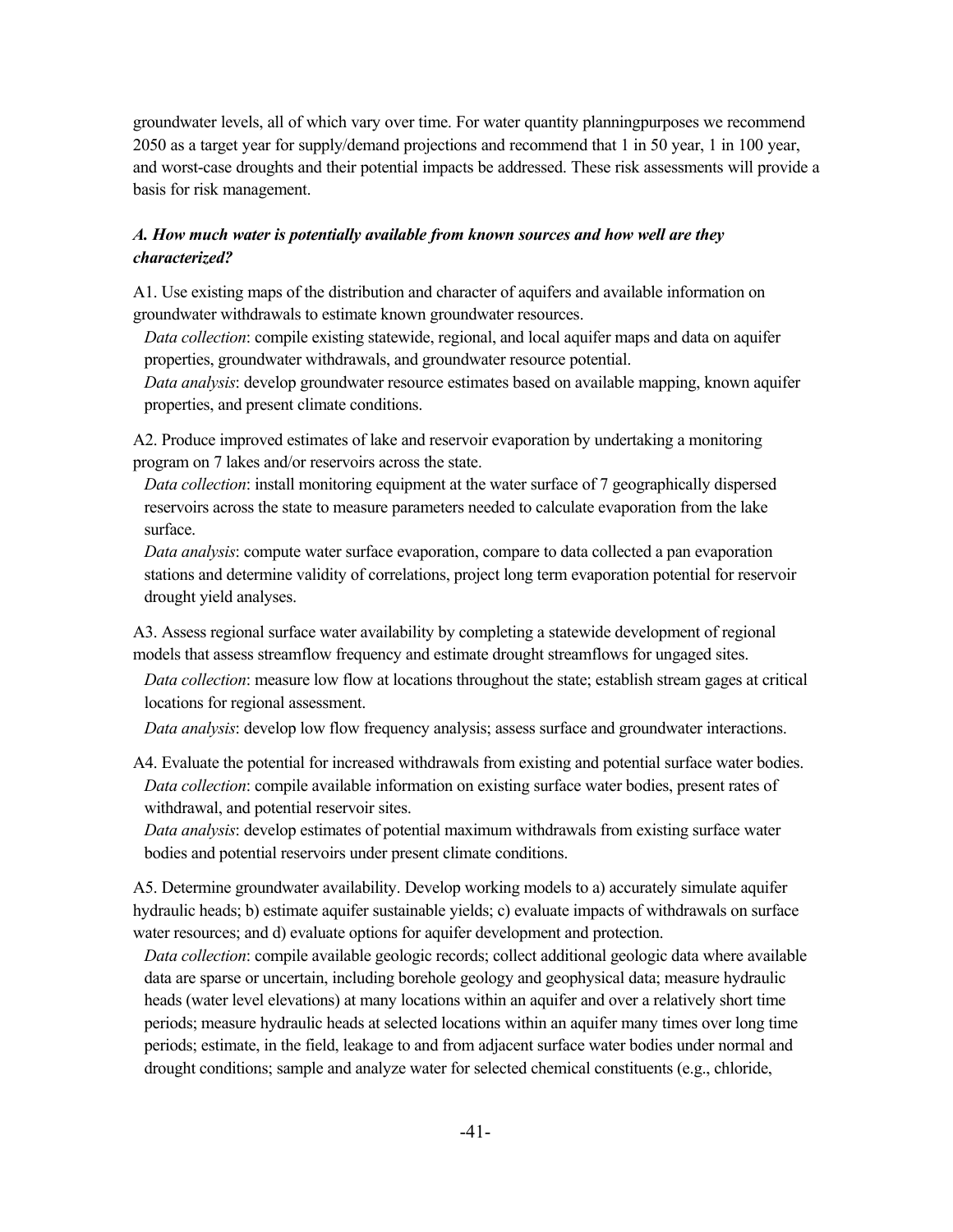arsenic, radium); collect data on elevations of streambed and stage; collect data on streambed and streambank leakance.

*Data analysis*: spatially characterize the physical properties (shape, thickness) of aquifers; spatially characterize the hydraulic properties of the aquifers; create maps of aquifers and adjacent units at appropriate scales; create potentiometric surface maps of aquifers at appropriate scales; spatially characterize groundwater recharge rates under normal climate conditions; create and calibrate groundwater flow models of the state's major aquifers; evaluate the impacts of aquifer development on surface water resources; determine impacts of withdrawals on quality and quantity of groundwater resources.

#### *B. How much water will be available in the future?*

B1. Analyze direct and indirect climate data (tree rings, lake sediments, etc.), and documents produced during the early phases of European settlement to improve the estimates of the long-term risks of droughts.

*Data collection*: obtain written records of 19<sup>th</sup> Century severe climate events, climate proxy data, and early instrumental records for Illinois.

*Data analysis*: develop climate reconstructions from these records regarding the severity, extent, and frequency of past severe droughts.

B2. Establish the probability of future droughts by using a regional climate model to simulate precipitation at a 30km grid scale and by conducting diagnostic studies of a number of global circulation models.

*Data collection*: obtain data from global climate model simulations of future climate. *Data analysis*: perform high resolution climate simulations of the future climate using the regional climate model; conduct diagnostic studies of the global climate model outputs for the Midwest; and analyze the model outputs to identify the frequency, severity, and characteristics of future drought episodes.

B3. Produce improved statewide estimates of climate variables important to water availability and drought management (e.g. temperature, precipitation, and soil moisture) by installing 12 additional Illinois Climate Network stations.

*Data collection*: measure relevant climate variables at 12 additional ICN stations.

*Data analysis*: determine the spatial and temporal variability of climate variables as they affect water variability and for use in drought management.

B4. Estimate sustainable yields from surface waters under variable climate and land use conditions using watershed and reservoir models.

*Data collection*: monitor inflows to reservoirs, precipitation, lake evaporation, soil moisture, and lake levels for model calibration; establish stream gages that directly address water availability for public water supplies; conduct sedimentation surveys for water-supply lakes at regular intervals. *Data analysis*: develop watershed hydrologic models and water budget (precipitation -inflowreservoir response) models for public water supplies; investigate scenarios of drought and alternate land use and climate patterns.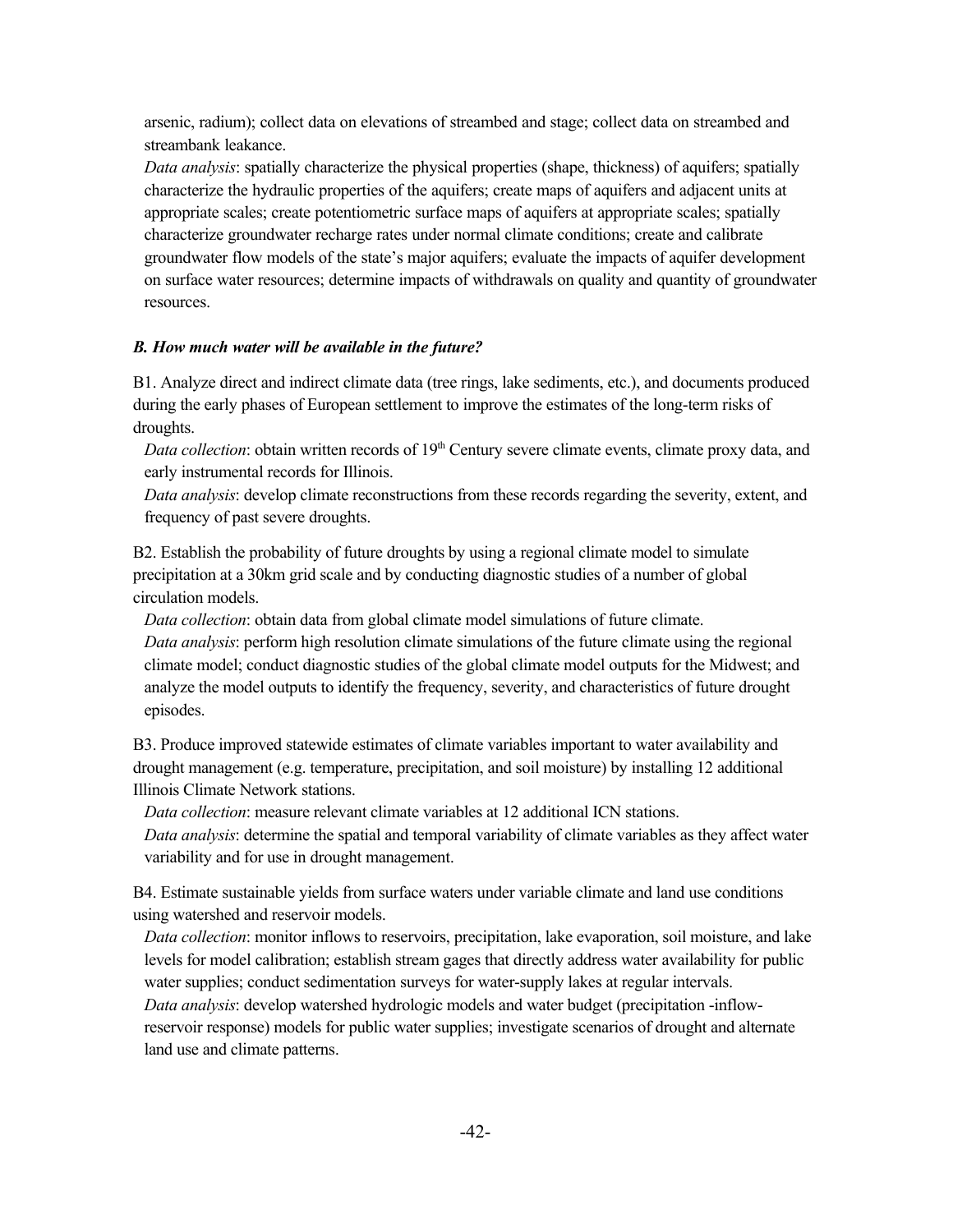B5. Evaluate impacts of possible climate change, particularly long-term droughts, on sustainable aquifer yields.

*Data collection*: assemble precipitation estimates for long-term drought conditions; improve groundwater observation well network and correlate observed levels with present climatic conditions. *Data analysis*: spatially characterize groundwater recharge rates under specified drought conditions; use revised recharge estimates as input to calibrated regional groundwater models.

#### *C. How much water do we withdraw, use, and lose?*

C1. Improve reporting and estimation of the timing and quantity of water withdrawals throughout the state. Develop a more comprehensive and publicly accessible database on all water withdrawals. *Data collection*: increase return rate on Illinois Water Inventory Program (IWIP) questionnaires, create a web-interface or e-form for IWIP respondents, improve IWIP database access and query

capabilities; obtain aerial/satellite photographs.

*Data analysis*: examine water use for geographical and temporal trends, summarize IWIP data in more timely fashion; produce more complete datasets on water withdrawals.

C2. Better document water needs for fish, other wildlife resources, recreation, and waste dilution.

C3. Document water losses for specific consumptive uses and major water distribution systems.

*Data collection*: work with selected water users to document water withdrawals (purchases), water use, and water returns (discharges).

*Data analysis*: compare differences in water used to water returns and summarize for types of water users (e.g., irrigation, industry, municipal), cross reference IEPA monthly discharge data on effluent discharges to streams.

#### *D. What are the impacts of water withdrawals?*

- D1. Monitor and evaluate the effect of water withdrawals from streams and rivers on low flows. *Data collection*: monitor withdrawals from streams and rivers, develop low stream flow statistics. *Data analysis*: project the effect on low flow values for current and projected withdrawals.
- D2. Monitor and evaluate the effect of groundwater withdrawals on groundwater levels and wells. *Data collection*: expand and improve the ISWS observation well network, expand the ISWS aquifer testing program.

*Data analysis*: create hydrographs for each observation well and initiate analysis for water level trends, create potentiometric surface maps for selected aquifers or selected areas within regional aquifers and compare with historical surface maps, analyze aquifer test data and summarize.

D3. Monitor and evaluate the interaction between shallow groundwater supplies and streamflows, including the effects of pumpage on this interaction.

*Data collection*: monitor groundwater level; measure low flow at critical locations. *Data analysis*: assess surface and groundwater interactions.

#### *E. How much water will be needed in the future?*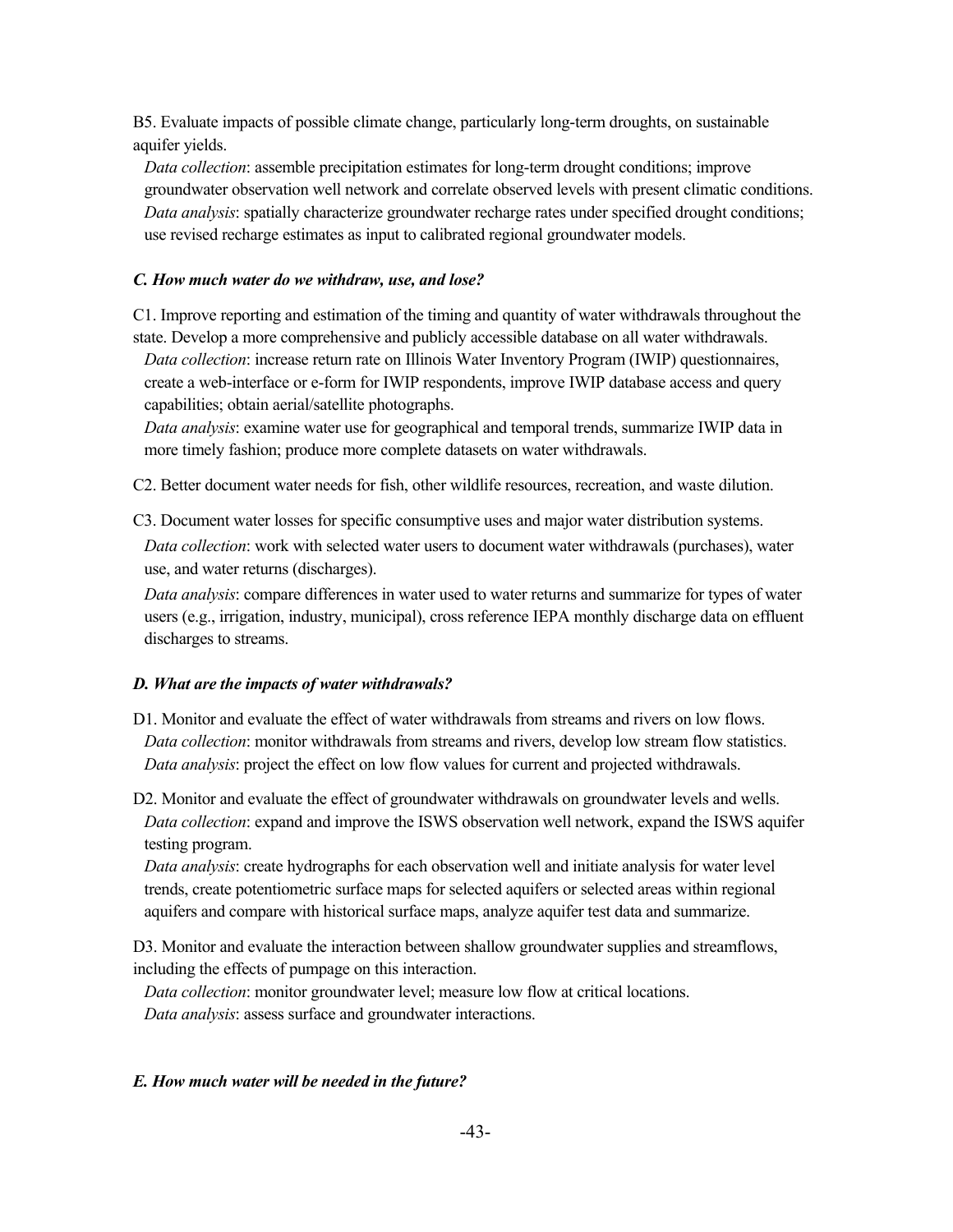E1. Identify areas of potential water shortages and conflict in the state to set priorities for planning, management, and scientific studies. Examine all major aquifers and surface-waters and their natural and induced recharge rates and compare these to estimates of the capacities of existing water-supply systems and demand projections, including instream uses, to determine areas where water shortages and conflicts are likely to be most critical over a) the next 20 years, and b) the next 50 years.

*Data collection*: examine all major aquifers and surface-waters and their natural and induced recharge rates, the capacities of existing water-supply systems, and water demand (e.g., projections of population and economic growth and the needs of aquatic systems).

*Data analysis*: compare the estimated yield of water sources to the estimates of the capacities of existing water-supply systems and demand projections to determine areas where water shortages and conflicts are likely to be most critical over a) the next 20 years, and b) the next 50 years.

E2. Develop working definitions of key terms and identify methods for determining, e.g., adequate, reasonable, and beneficial supplies of water, and adverse impacts for a range of water uses that includes the concept of renewable/sustainable/safe yields and addresses long-term planning, including droughtrelated shortfalls. Regional variability in the nature of the water resources will be recognized.

#### *F. To what extent can our existing water supply and distribution systems meet additional demand?*

F1. Identify at-risk public water supply systems. Evaluate reliable current and future yields from rivers, reservoirs and aquifers used by public water supplies. For surface supplies, this will be done on the basis of updated low flow analyses and models that estimate drought flows at ungaged sites. Priority will be given to drought flows and system yield for existing public water supply systems that rely upon surface sources or are susceptible to drought impact. For groundwater supplies, this will be done by establishing a community-based groundwater level observation program in low-yielding aquifers, typically small aquifers supplying small communities or subdivisions, and using simple groundwater models. Hydraulic testing of previously untested aquifers will also be conducted.

*Data collection*: establish stream gages near existing public water supply systems; conduct sediment/capacity surveys of reservoirs; monitor reservoir levels, lake evaporation, stream sediment, and water quality related to water supply; collect groundwater level, groundwater withdrawal, and well construction data in developing low-yield aquifers; conduct aquifer tests.

*Data analysis*: develop low flow frequency analysis; reservoir capacity projections; update lake evaporation assessments; evaluate impacts of water quality constraints; evaluate impacts of groundwater withdrawals on groundwater levels using simple models.

F2. Update information on existing water-supply sources for each water-supply system, secondary and emergency supplies, interconnections with other supplies, communities/ populations served, withdrawal capacities, reservoir storage capacities and sedimentation surveys, and water-demand projections. Compare projected demands to system capabilities.

*Data collection*: inventory primary, secondary and emergency supplies, interconnections with other supplies, communities/ populations served, withdrawal capacities, reservoir storage capacities and sedimentation surveys, and water-demand projections.

*Data analysis*: compare projected demands to system capabilities.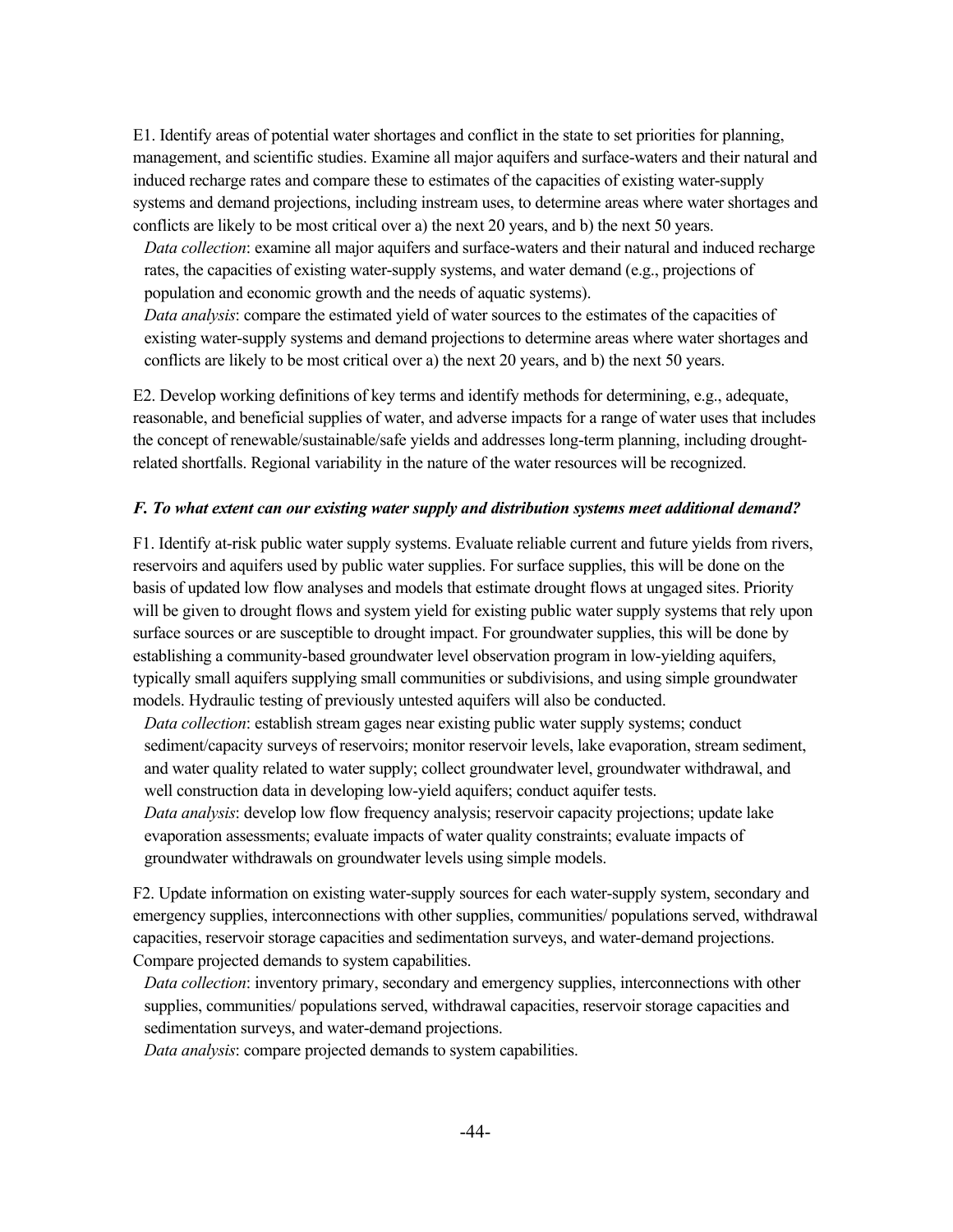#### *G. What are the options for increasing water supply and /or decreasing demand and where are suitable locations for water intakes?*

G1. Based on data and analyses from A through D, conduct systems analyses for evaluating all water supplies in a region for, e.g., optimal conjunctive uses and protection of surface water and groundwater resources, together with water conservation and reuse strategies.

G2. Provide assistance to local communities with the development of drought and other emergency management plans.

G3. Protect water withdrawal points from accidental contamination by determining travel times from potential pollutant sources.

G4. Evaluate options for the artificial recharge of aquifers.

G5. Evaluate options for water conservation and reuse.

#### **H.** *How can pricing/economics change demand?*

Water can be treated by economists like any other economic resource, the price and allocation of which are determined by the laws of supply and demand. However, Illinois riparian water law allows water withdrawals according to principles of reasonable and beneficial use, and not economic principles. Some scientists argue that the lack of private ownership of water rights could restrict the ability of a market economy to provide efficient and effective solutions to water problems.

#### *4. Develop a package of financial and technical support for and encourage the formation of regional water management consortia in Priority water Quantity Planning areas which can be identified using existing information.*

While additional scientific information is needed to comprehensively identify Priority Water Quantity Planning Areas statewide, existing information may be adequate to identify a few such areas. Discussions should be held with the Mahomet Aquifer Consortium to identify the kinds of technical and financial assistance they most need to address the water management issues in their region. Based on these discussions, a package of financial and technical assistance can be developed which will provide the incentive for the formation of voluntary, cooperative regional water management consortia areas facing identifiable future water problems.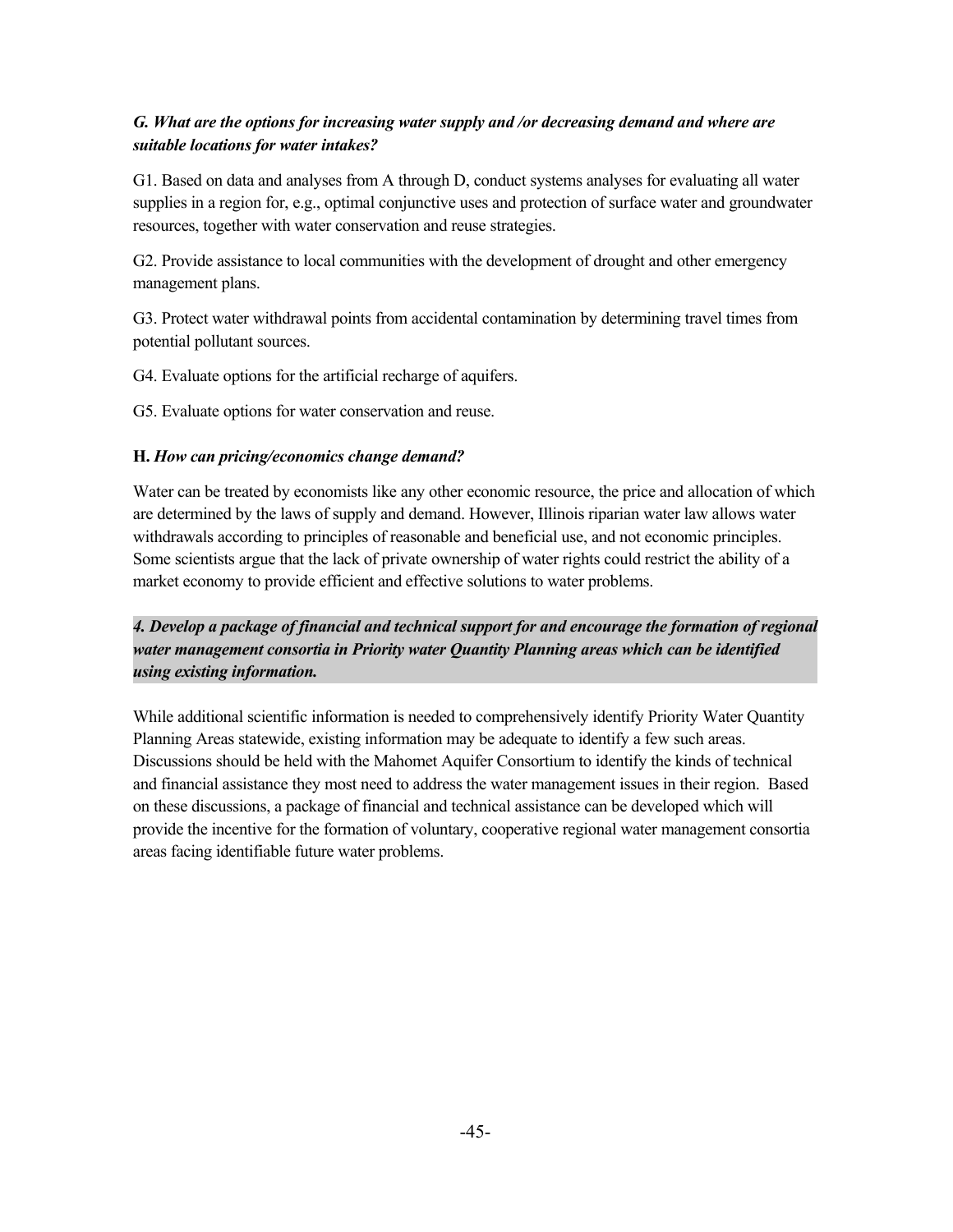#### **FY2003-2011**

#### *5.Compile available information and make it useful and easily accessible.*

Water quantity planners and managers and the general public will be provided with easy access to an Internet-based decision-support system that contains all the data and information from A through F above, i.e., on climate, surface waters, aquifers, geology, water conservation and reuse, water supply sources (primary, secondary, and emergency), water withdrawals and withdrawal capacities, emerging technologies, water distribution systems and communities served, sedimentation surveys, interbasin transfers, water losses, economic analyses, analytical tools, water supply and demand projections, and water management options.

All relevant existing data and model results will be quality assured, archived, processed, analyzed, and presented in a variety of formats including GIS, graphical displays, and datasets. Updates will be provided as new and improved data and analytical tools become available.

Databases and models will be of appropriate resolution and accuracy for regional planning and management, as defined by the regional planning groups. Also, officials will be trained in regional water quantity planning and management, including conservation and reuse, and the general public will be provided information on regional water quantity planning and management, including conservation and reuse.

An annual summary of progress will be produced, including periodic assessments of the status and trends in the availability and use of water resources.

Building on ongoing activities, an 8-year program (FY04 through FY 11) is needed to provide the above data and services. However, many of these activities will need to be implemented on a permanent basis.

#### *6. Implement a phased approach in establishing a sound scientific basis and an administrative framework for water quantity management.*

The State's response to statewide water resources development issues and conflicts has been less than adequate since the budget cuts of the early 1990's. The data collection, research and planning activities that were initiated in the 1980's were significantly curtailed and in some cases eliminated due to shortfalls in revenue and dedicated staffing levels. These responsibilities need to be met through a concerted effort to restore the State's technical abilities to measure, evaluate and review on a scientific basis the short and long term needs and impacts concerning further development of the State's water resources. The following recommendations present an eight-year phased level of effort and commitment to develop the programs and authorities needed to respond on a statewide level to needs for further water resource management and development.

*A. Full funding for "Water Use Act of 1983."*

*B. Full funding for Statewide water use inventory and annual assessment.*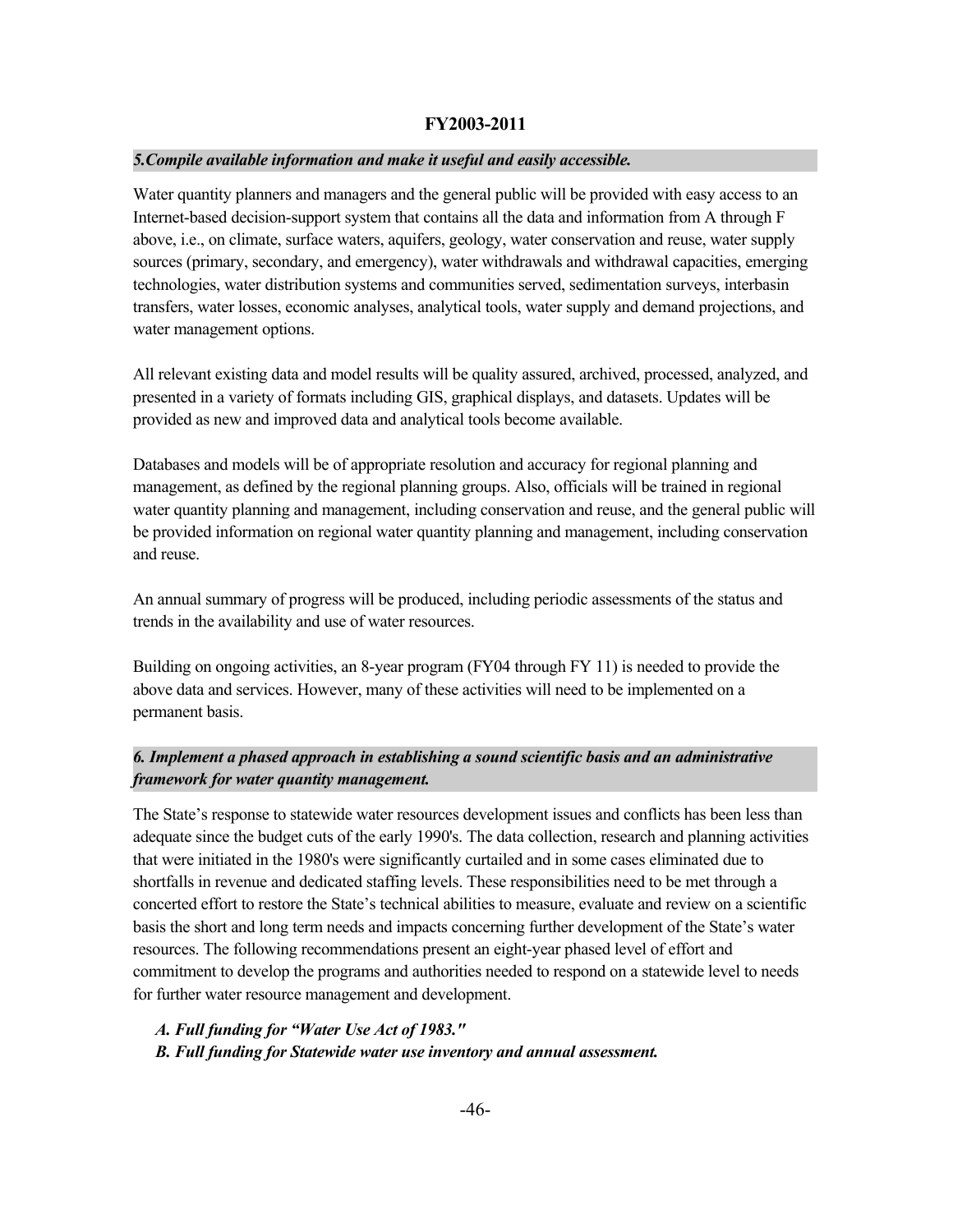- *C. Emergency Powers Statute.*
- *D. Discuss benefits/impacts of amending the "Water Use Act of 1983 to delete Section 5 and 5.1 exemption for Northeastern Illinois. (See Section 45/3c).*
- **E.** *Develop statewide guidelines for stream withdrawals.*
- *F. Develop statewide guidelines for large scale groundwater developments.*
- *G. Develop procedure to evaluate and respond to domestic well impact complaints.*

#### **Spring 2003**

#### **5A.** *Full funding for the "Water Use Act of 1983."*

This legislation provides a means for reviewing potential water conflicts before damage to any person is incurred and for mitigating groundwater shortage conflicts. Soil and Water Conservation Districts have the authority to receive notification of incoming substantial users of groundwater and to cooperate with the Illinois State Water Survey and the Geological Survey, which conduct a technical analysis of potential impacts of proposed development. Based on the extensive collection of scientific data that exists at the surveys, the analyses can assist both developers and local interests concerning the short and long range impacts of proposed groundwater withdrawals. Currently they are not being conducted due to limitations on staffing and funding, but they are a valuable public service that needs to be reinstituted immediately.

#### *5B. Full funding for Statewide Water Use Inventory and Annual Assessment.*

Regional planning for the long-term development and management of aquifers and watersheds cannot begin without a clear understanding and record of existing water withdrawals, uses, transfers and returns. Assessment of water availability is fundamental, but it is equally important that demands on the resource be measured and geographically identified. This information is useful on a statewide basis to assist future water resource developers in understanding the locational benefits of alternative water supply sources. The State Water Survey maintains a useful but less than comprehensive program of water withdrawal data collection, analysis, and reporting for surface waters and groundwater. Industry, public water supplies, consultants, and federal agencies expect this information to be available to develop or evaluate a water resource development. Additional funding and staffing is needed to maintain this public service.

#### *5C. Emergency Powers Statute.*

The issue of emergency response to drought and other water related emergencies has been extensively reviewed by numerous task forces and work groups since the 1950s. All of these groups have concluded that a severe drought can occur in any area of the state at any time, the state does not have enough authority to deal with a crisis, and legislation is needed to fill the gap. Legislative initiatives to deal with this issue have been recommended by the State Water Plan Task Force. See section on "Needed Water Management Authorities."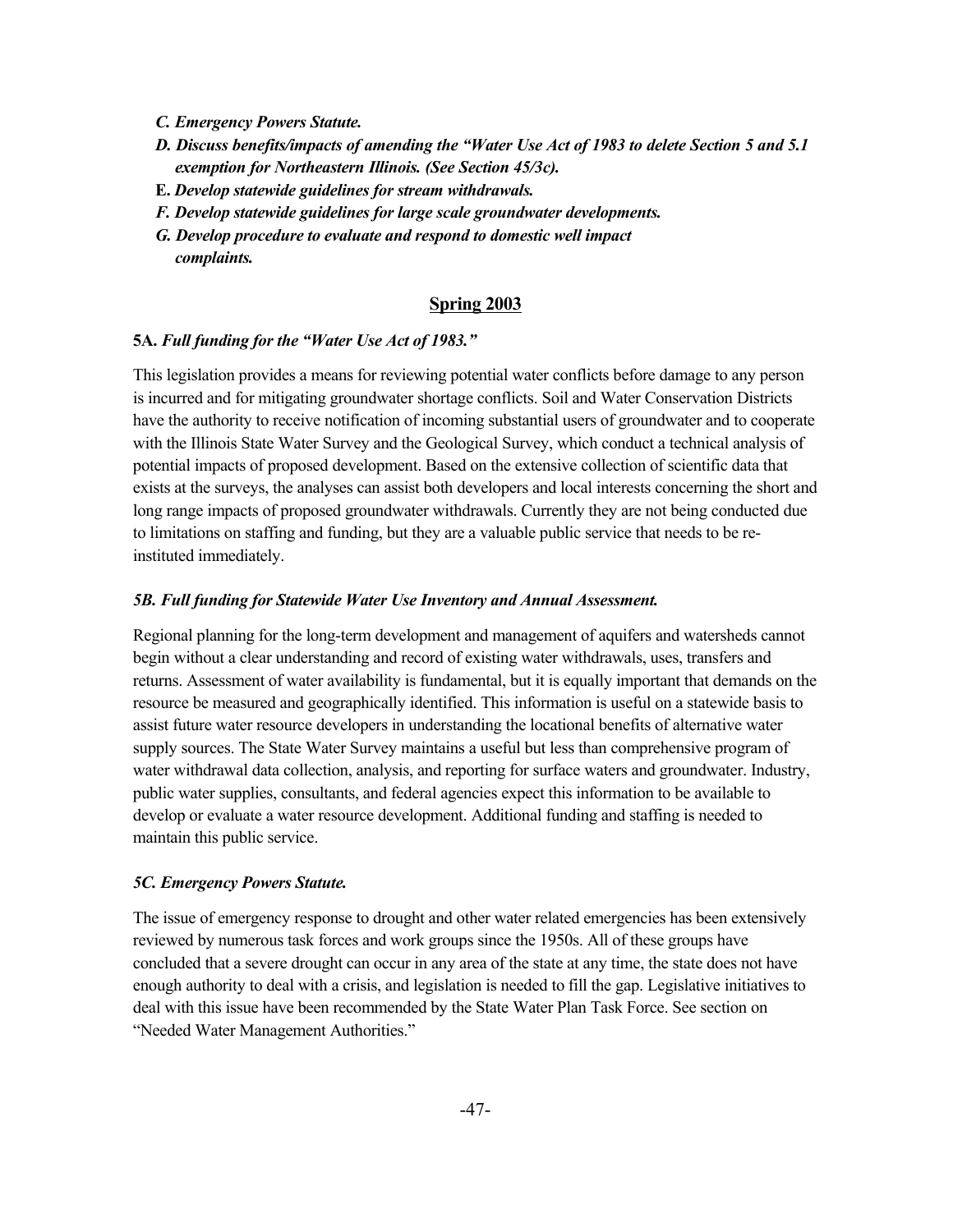#### *5D. Amend "Water Use Act of 1983."*

Section 5 of the Water Use Act of 1983 allows for notification and impact analysis for new uses of a groundwater resource. (See the current authorities section and the above paragraph on funding for the Water Use Act of 1983.) Section 3 of the act effectively exempts the six northeastern counties of Lake, McHenry, Cook, DuPage, Will and Kane from the requirements of Section 5. The information that can be provided under Section 5 is currently not available for these counties. Discussions should be help with local officials and the public regarding the benefits/impacts of removing this exemption.

#### **FY 2003-2004**

#### *5E. Develop statewide guidelines for stream withdrawals*.

Since the early 1980s Illinois natural resources agencies have conducted research and collected data to better understand the scientific, technical, and legal issues involved in developing and operating stream withdrawal facilities. Other states have technical criteria and evaluation procedures for developing facilities that withdraw water from rivers and streams. Illinois developers and resource managers could also benefit from a reasonable set of guidelines. The guidelines should be based on existing data and take into account the important linkage between ground and surface water.

#### *5F. Develop statewide guidelines for large-scale groundwater developments.*

Technical criteria and evaluation procedures are used in other states for guiding and evaluating the development of major groundwater withdrawals. Illinois also needs to develop reasonable and responsible guidelines for major groundwater withdrawal developments, taking into account important linkages between groundwater and surface water.

#### *5G. Develop procedures to evaluate and respond to domestic well impact complaints.*

Impacts to domestic wells are the among the most common complaints registered with state and local resource agencies and elected officials. The complaints are often the result of inadequate domestic well construction or naturally-occurring seasonal lowering of water table elevations. Regardless of the cause, the interruption of domestic well service is an inconvenience to homeowners and other users of small wells. Because well owners and their elected officials expect a timely response to the problem, the state needs to develop procedures to evaluate and respond to complaints of domestic well interference.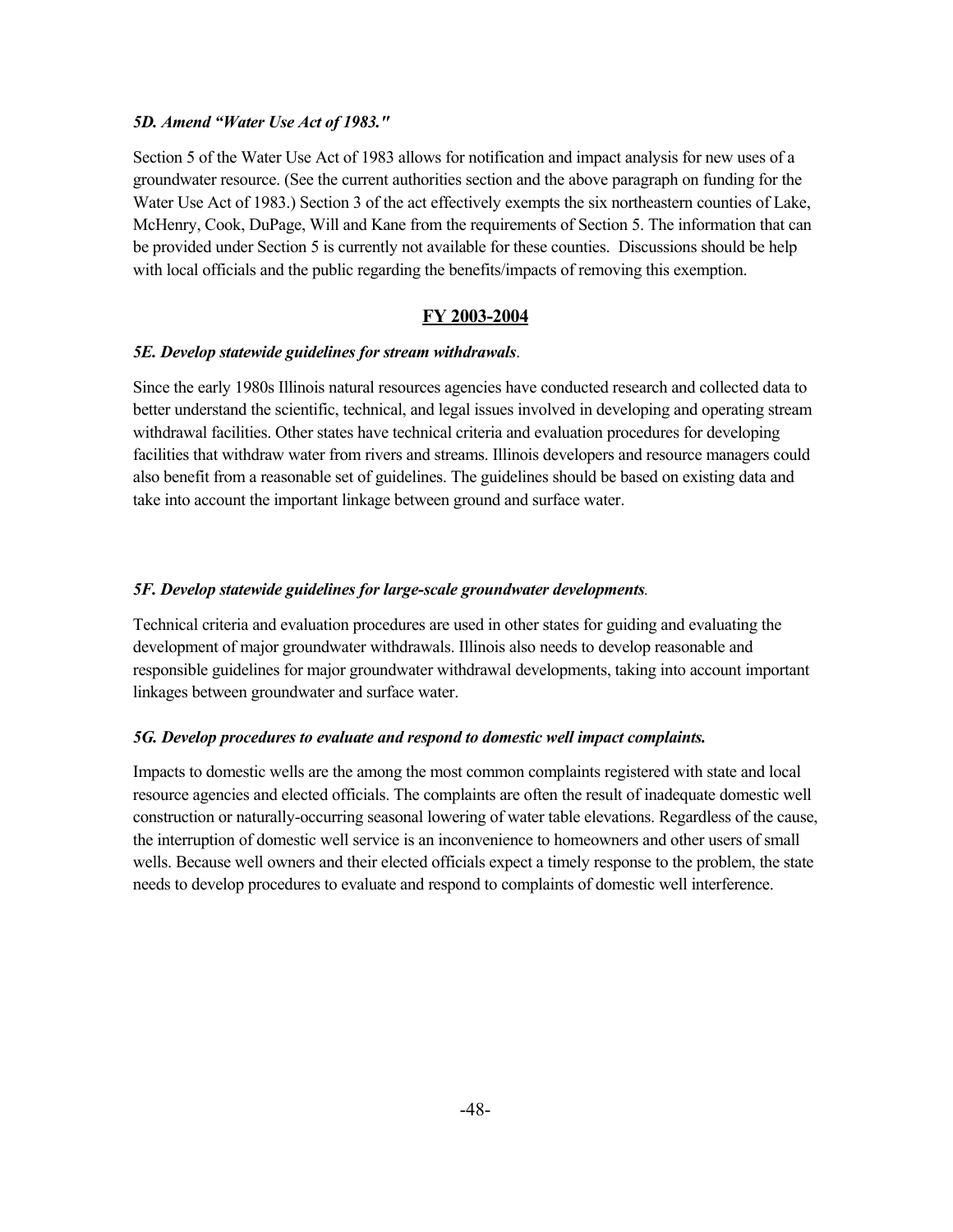### **TIMETABLE**

#### **FY '03**

#### **March**

• Formally establish a water quantity planning and management process and develop a draft strategic plan for water quantity planning and management statewide.

#### **April**

- Provide agency and public review of the draft strategic plan for water quantity planning and management; submit an FY04 initiative to begin needed scientific studies.
- Submit a legislative proposal for full funding for "Water Use Act of 1983."
- Submit a legislative proposal for full funding for statewide water use inventory and annual assessment.
- Submit a legislative proposal for an Emergency Powers Statute.
- Amend "Water Use Act of 1983 to delete Section 5 and 5.1 exemption for Northeastern Illinois. (See Section 45/3c)

#### **May**

• Obtain funding for an 8-year water quantity program that would include implementation of the Water Use Act.

#### **July**

- Begin development of statewide guidelines for stream withdrawals.
- Begin development of statewide guidelines for large scale groundwater developments.
- Develop procedure to evaluate and respond to domestic well impact complaints.

#### **FY '04**

#### **July**

Initiate new scientific studies (dependent on funding):

- Install 12 new Illinois Climate Network stations.
- Install evaporation monitors on 7 lakes/reservoirs.
- Install stream gages to monitor low flow.
- Install observation wells to monitor groundwater levels.
- Install monitors on inflows to reservoirs.
- Install soil moisture instruments.
- Install lake-level recorders.
- Sample and analyze water for selected chemical constituents.
- Start lake/reservoir sediment/capacity surveys.
- Develop surface water models.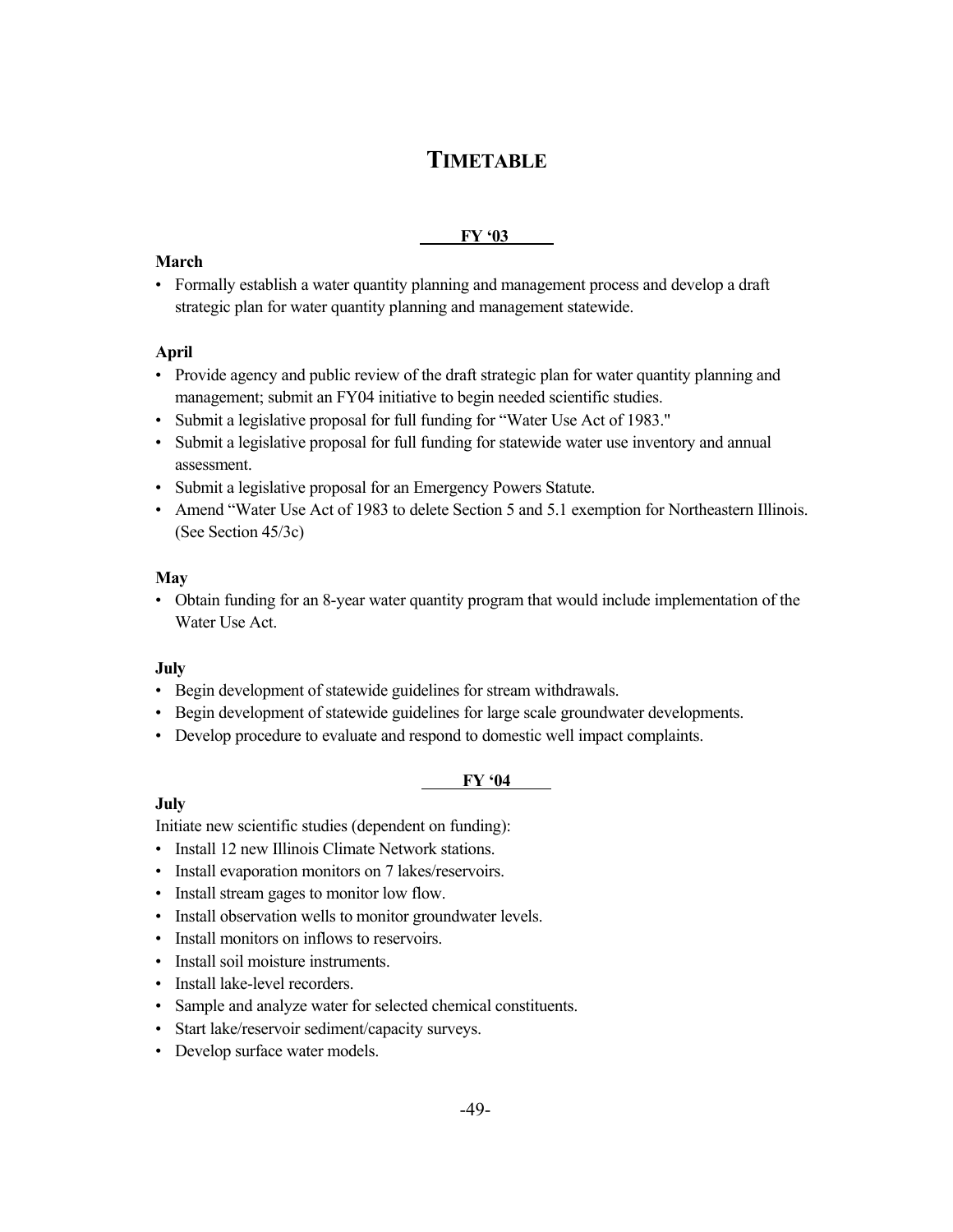- Conduct surface geophysical studies.
- Continue detailed geologic mapping program.
- Develop maps of aquifers at scales appropriate for needed groundwater resource investigations, especially for aquifer-scale groundwater flow modeling.
- Develop maps of aquifer vulnerability to contamination.
- Integrate quadrangle-scale geologic maps into county-scale maps.
- Conduct aquifer tests.
- Develop groundwater flow models.
- Compile climatic, geologic, hydrologic, and aquifer records.
- Initiate new aquifer measurements of water levels and hydraulic properties.
- Collect data on elevation of streambed and stage.
- Prepare regional databases for aquifers and watersheds.
- Prepare detailed supply/demand projections to 2050.
- Determine the water needs for aquatic biota, recreation, waste dilution.
- Improve estimation of water withdrawals, use, and loss.
- Determine interactions between groundwater and surface waters.
- Evaluate water conservation and reuse and aquifer recharge options.
- Develop models for optimizing water-supply systems.
- Develop a decision support system, including training and outreach.
- Provide assistance for water-supply planning, including emergency planning.
- Report on reducing the range of precipitation projections in the Midwest by different global climate models.
- Report on historical occurrence of droughts and future drought probabilities.

#### **August**

- Report on capabilities of existing water-supply systems to meet projected demand in 2020.
- Report on water pricing and elasticities in Illinois.

#### **September**

- Report on I) working definitions of adequate, reasonable, and beneficial uses of water and adverse impacts of water withdrawals, ii) guidelines for stream withdrawals and large-scale groundwater developments, and iii) a procedure to evaluate and respond to domestic well complaints.
- Finalize development of statewide guidelines for stream withdrawals.
- Finalize development of statewide guidelines for large scale groundwater developments.

#### **October**

• Submit FY2005 new initiative to implement procedure to evaluate and respond to domestic well impact complaints.

#### **December**

• Report on 1:50, 1 in 100, and worst-case droughts and their potential impacts.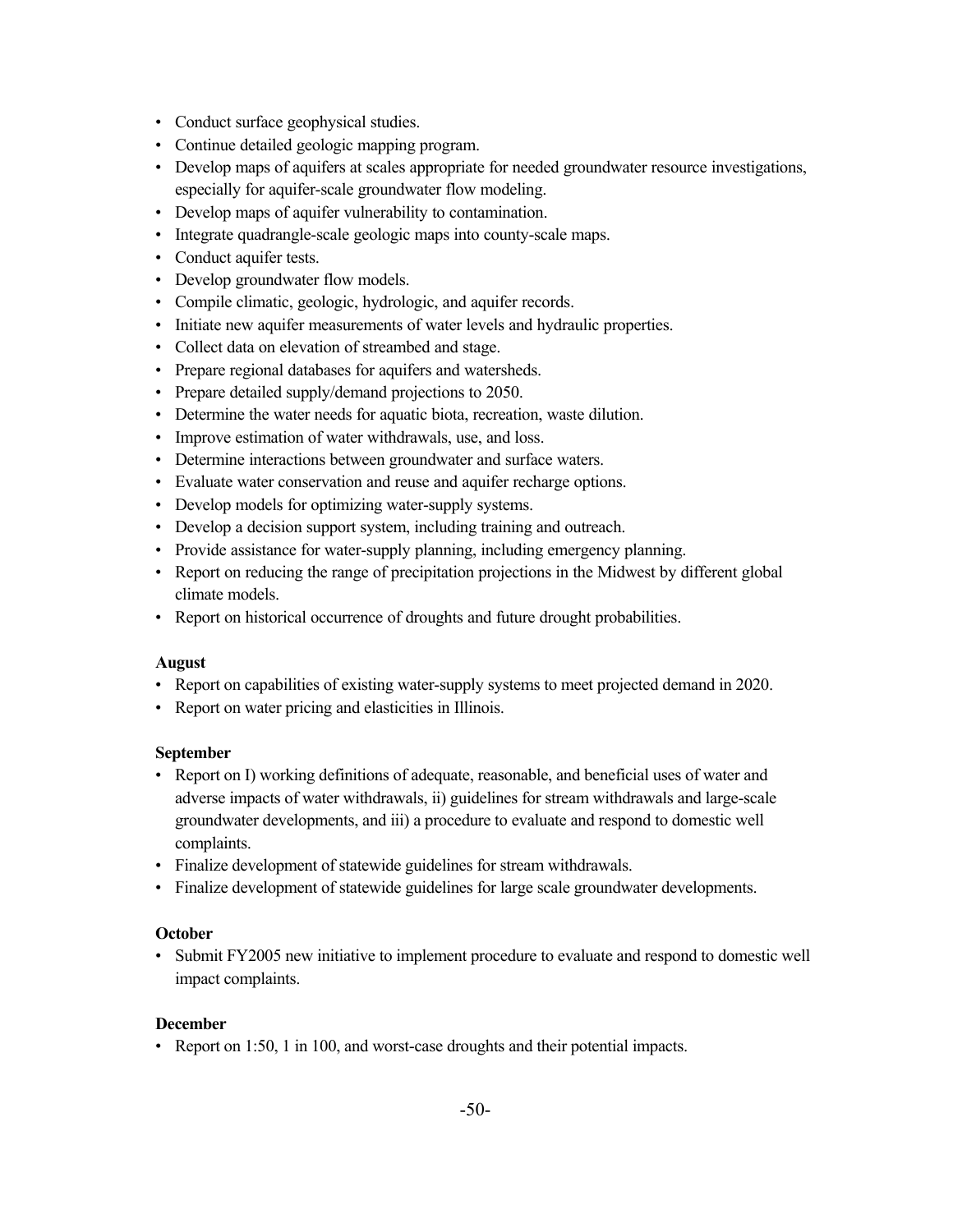#### **FY '05**

#### **July**

• Report on water demands for fish, wildlife, recreation, and waste dilution.

#### **December**

• Report on water supply and demand to 2050 and identify "at risk" public water supplies (groundwater and surface water) and biological populations and the nature and magnitude of the risks.

#### **June**

• Release preliminary aquifer models.

#### **FY '06 and annually thereafter**

Annual Water Planning Report that discusses the status of:

- water planning issues,
- water availability,
- water demand,
- water withdrawals, use, and loss,
- water supply infrastructure,
- options to meet demand,
- databases and models,
- decision support.

Such annual reporting would incorporate, at the state level, all the major components identified in the recent USGS report on "Concepts for National Assessment of Water Availability and Use" (USGS, 2002) and could also contribute to a national assessment.

Managers will be able to draw on the best-available science whenever and however a water quantity management scheme is adopted. The prime focus will be on identifying and addressing public water supplies and aquatic systems at greatest risk.

#### **FY '10**

#### **June**

• Assess the effectiveness of voluntary, incentive-based regional water management consortia in averting water crises

#### **FY '11**